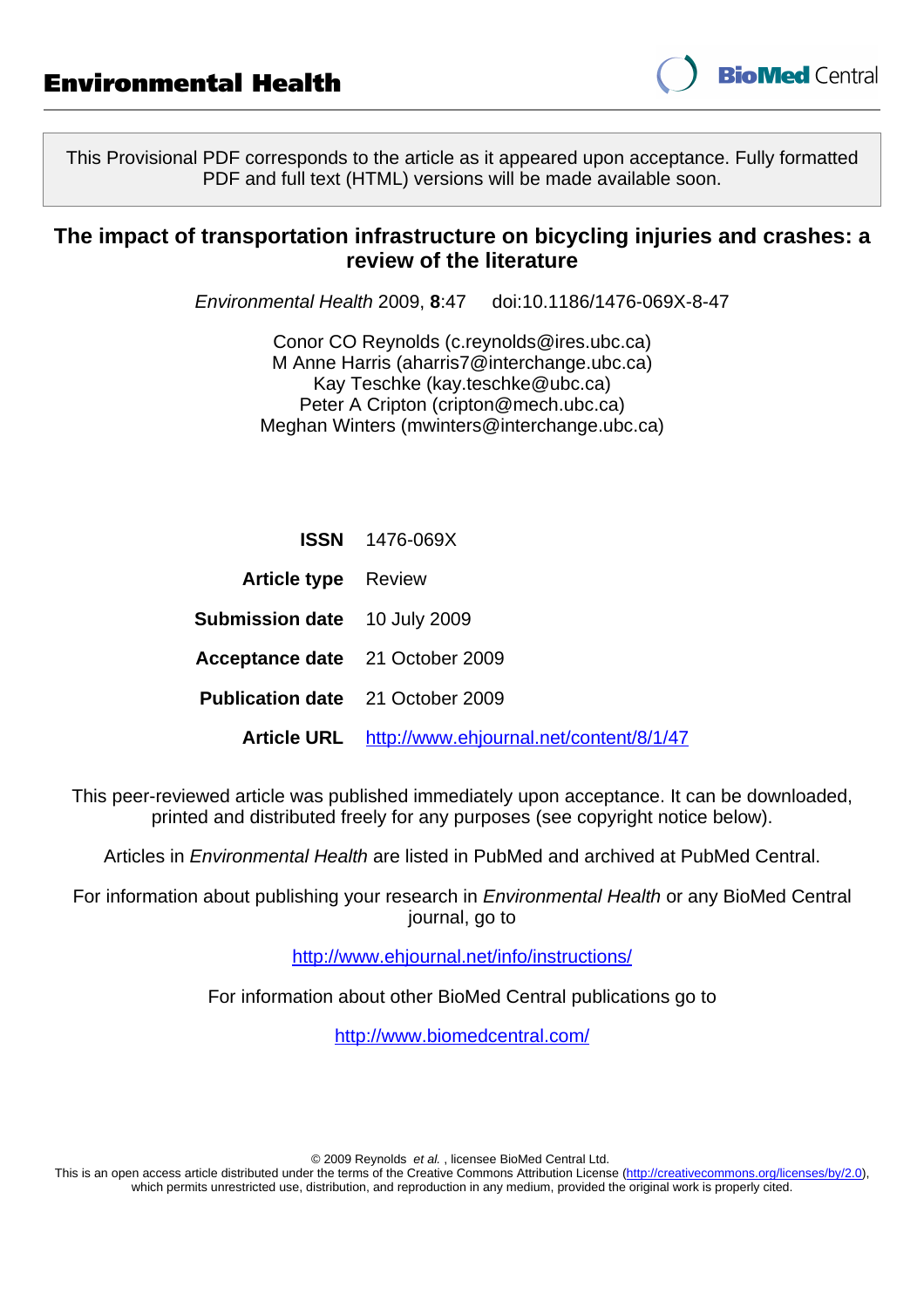# The impact of transportation infrastructure on bicycling injuries and crashes: a review of the literature

Conor C. O. Reynolds<sup>1</sup>\*, M. Anne Harris<sup>2</sup>, Kay Teschke<sup>2,3</sup>, Peter A. Cripton<sup>4</sup> and Meghan Winters<sup>2</sup>

<sup>1</sup>Institute for Resources, Environment and Sustainability, University of British Columbia

(UBC), 2202 Main Mall, Vancouver, BC, V6T 1Z4, Canada

 $2$ School of Population and Public Health, UBC, James Mather Building, 5804 Fairview

Avenue, Vancouver, BC V6T, 1Z3, Canada

<sup>3</sup>School of Environmental Health, 2206 East Mall, UBC, Vancouver, BC, V6T 1Z3, Canada

<sup>4</sup>Department of Mechanical Engineering, UBC, 2054-6250 Applied Science Lane,

Vancouver, BC, V6T 1Z4, Canada

\*Corresponding author

Email: Conor C. O. Reynolds\* - c.reynolds@ires.ubc.ca; M. Anne Harris aharris7@interchange.ubc.ca; Kay Teschke - kay.teschke@ubc.ca; Peter A. Cripton cripton@mech.ubc.ca; Meghan Winters - mwinters@interchange.ubc.ca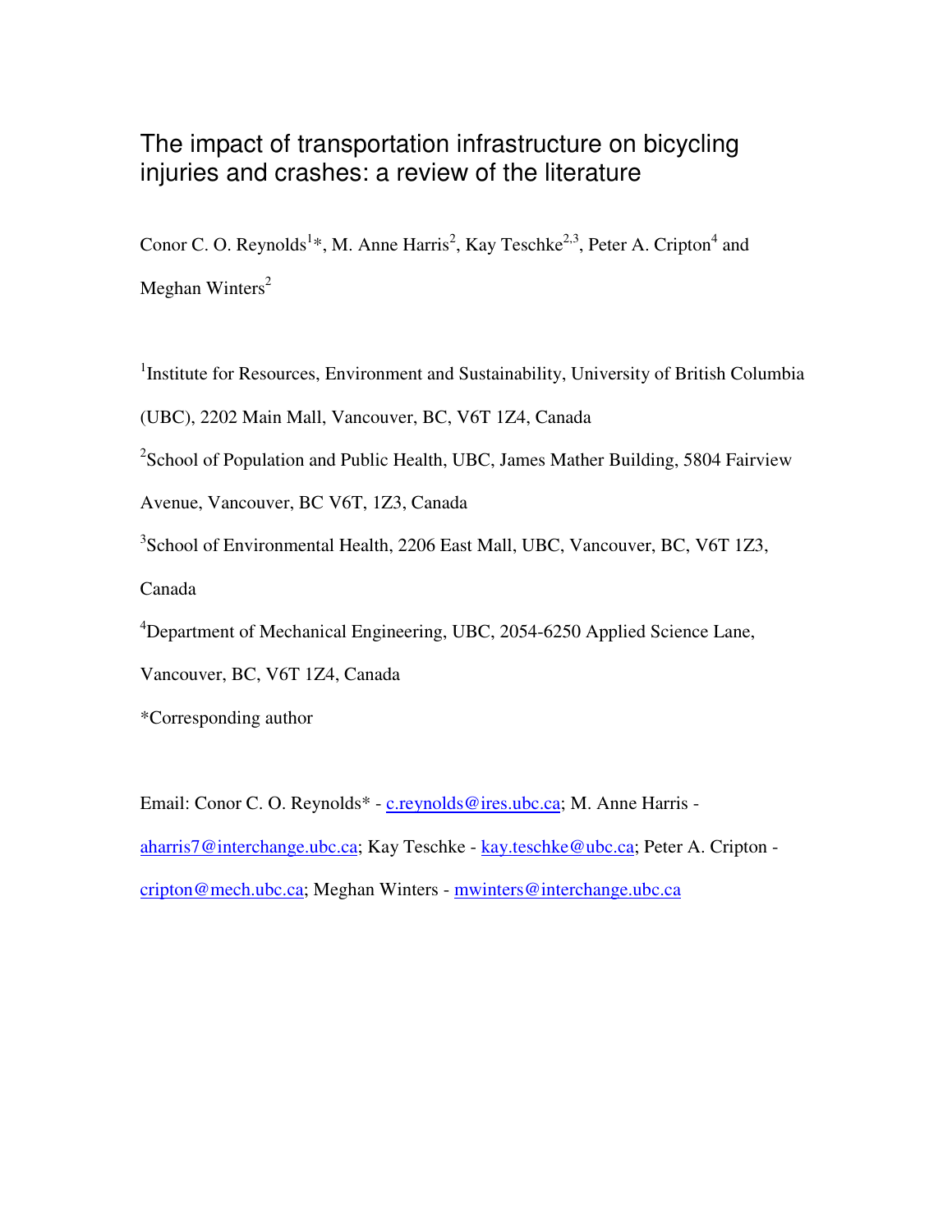## **Abstract**

#### **Background**

Bicycling has the potential to improve fitness, diminish obesity, and reduce noise, air pollution, and greenhouse gases associated with travel. However, bicyclists incur a higher risk of injuries requiring hospitalization than motor vehicle occupants. Therefore, understanding ways of making bicycling safer and increasing rates of bicycling are important to improving population health. There is a growing body of research examining transportation infrastructure and the risk of injury to bicyclists.

#### Methods

We reviewed studies of the impact of transportation infrastructure on bicyclist safety. The results were tabulated within two categories of infrastructure, namely that at intersections (e.g. roundabouts, traffic lights) or between intersections on "straightaways" (e.g. bike lanes or paths). To assess safety, studies examining the following outcomes were included: injuries; injury severity; and crashes (collisions and/or falls).

### **Results**

The literature to date on transportation infrastructure and cyclist safety is limited by the incomplete range of facilities studied and difficulties in controlling for exposure to risk. However, evidence from the 23 papers reviewed (eight that examined intersections and 15 that examined straightaways) suggests that infrastructure influences injury and crash risk. Intersection studies focused mainly on roundabouts. They found that multi-lane roundabouts can significantly increase risk to bicyclists unless a separated cycle track is included in the design. Studies of straightaways grouped facilities into few categories, such that facilities with potentially different risks may have been classified within a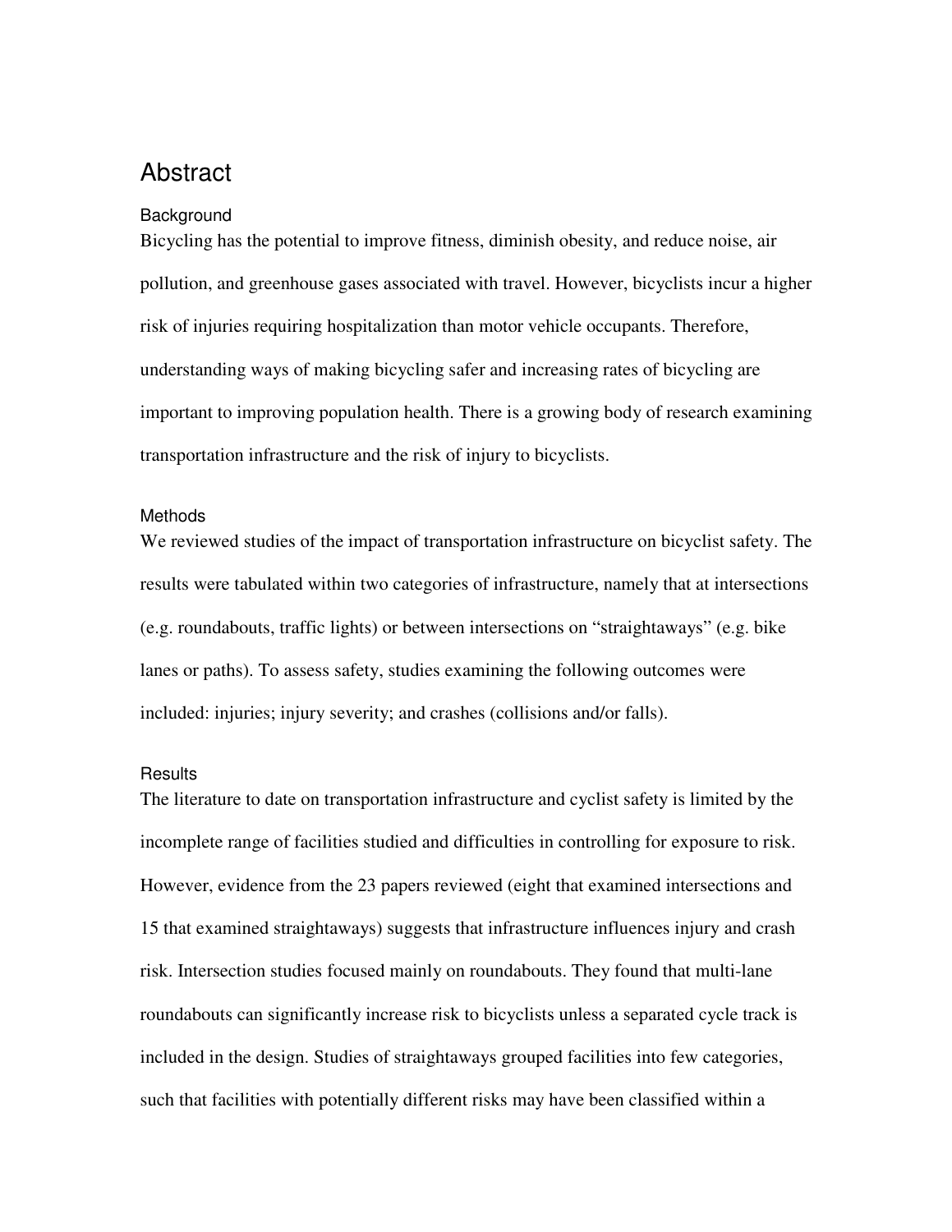single category. Results to date suggest that sidewalks and multi-use trails pose the highest risk, major roads are more hazardous than minor roads, and the presence of bicycle facilities (e.g. on-road bike routes, on-road marked bike lanes, and off-road bike paths) was associated with the lowest risk.

### **Conclusions**

Evidence is beginning to accumulate that purpose-built bicycle-specific facilities reduce crashes and injuries among cyclists, providing the basis for initial transportation engineering guidelines for cyclist safety. Street lighting, paved surfaces, and low-angled grades are additional factors that appear to improve cyclist safety. Future research examining a greater variety of infrastructure would allow development of more detailed guidelines.

### **Background**

Bicycling is an active mode of transportation that integrates physical activity into daily life. The bicycle is an attractive alternative to the automobile as an urban mode of transport. Cycling is associated with a range of individual and public health benefits such as improved physical and mental health, decreased obesity, and reduced risk of cardiovascular and other diseases [1-6], as well as ancillary benefits such as reduced emissions of noise, air pollutants and greenhouse gases [7, 8]. There are significant economic costs of physical inactivity [9], and benefit-cost analyses suggest that the benefits of increased cycling are worth approximately four to five times the costs of investing in new cycling infrastructure [10, 11]. These potential benefits suggest that it is important to increase the use of the bicycle as a mode of active transportation.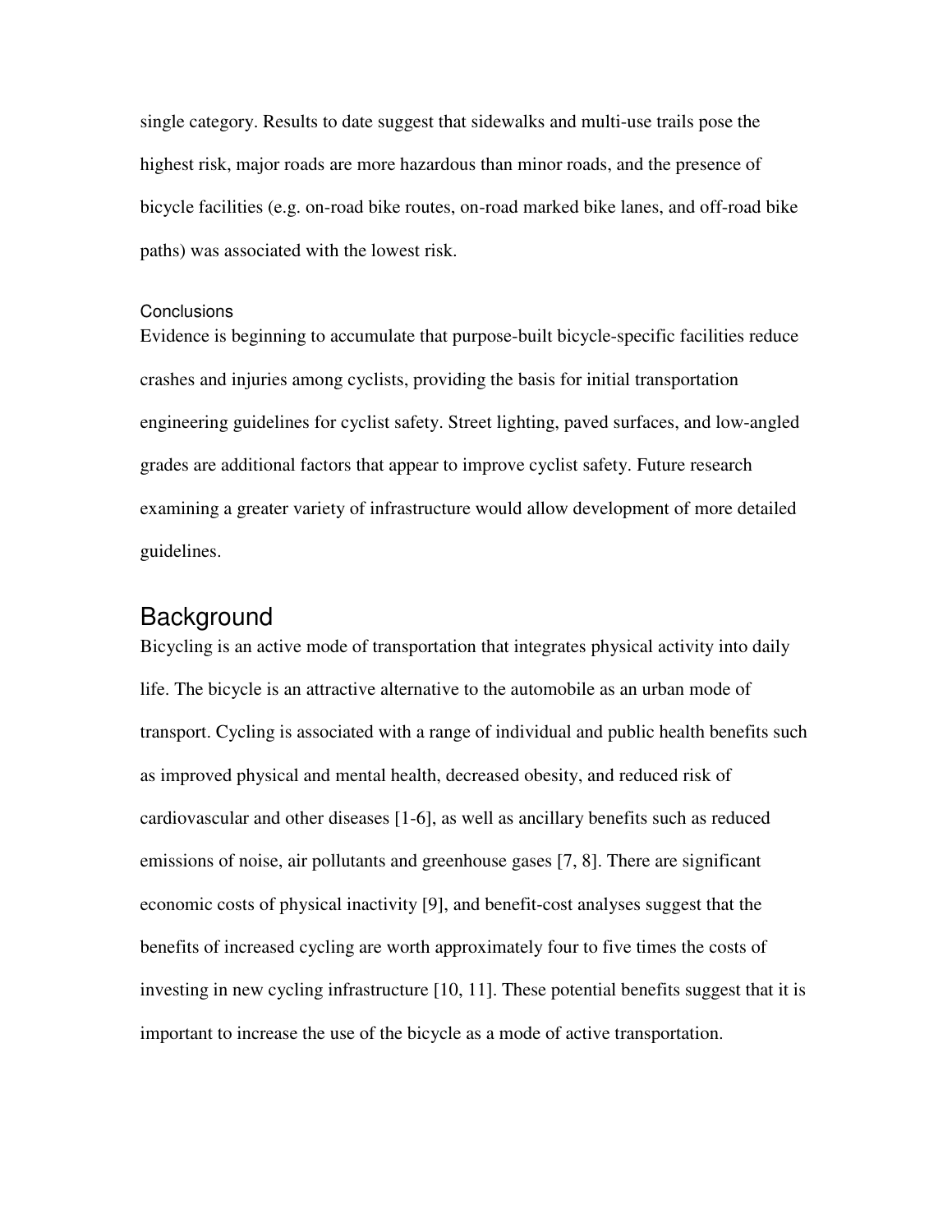It is clear that the health benefits of cycling are significant, and at this point there is no reason to assume that health risks outweigh those benefits. However, a full public health understanding requires that attention be paid not only to long-term population health and environmental benefits of bicycling, but also to the factors that influence risk of injury and fatality. Bicyclists are vulnerable because they must frequently share the same infrastructure with motorized vehicles, and yet bicycles offer their users no physical protection in the event of a crash. In addition, the mass of a typical automobile is at least an order of magnitude greater than a bicycle plus its rider, and motorized vehicles have top speeds that are considerably faster than bicycles. As a result, bicycle riders who are involved in a crash are exposed to a much higher risk of injury compared to motor vehicle users (with the exception of motorcycle riders).

To date, most studies of cycling safety – especially in North America – have emphasized helmet design, regulation, and implementation to mitigate the severity of cycling injuries when a crash occurs [12, 13]. This is particularly true for children [14, 15]. In many North American jurisdictions children who cycle (and sometimes also adult cyclists) are required by law to use helmets, although this is not the case in most European countries. While helmets are effective in reducing the severity of head injuries, they do not address impacts to other parts of the body [16, 17]. More importantly, they do not prevent incidents from occurring in the first place [18], and legislating their use may even discourage cycling [19].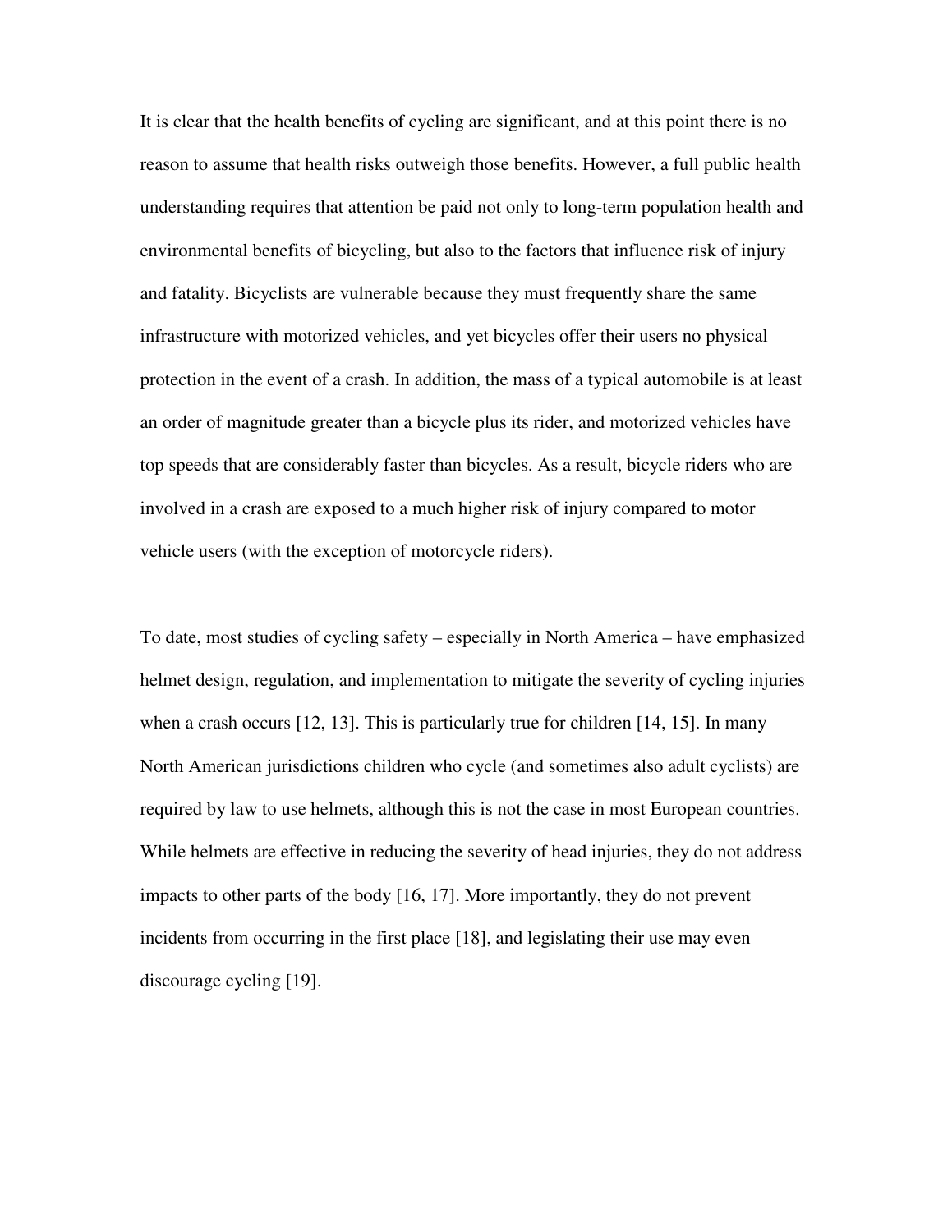The built environment has been implicated as an important determinant of bicycling rate [20-23], but these relationships are complex and a positive correlation has not always been found [24]. It is equally important to understand how the built environment affects bicycling safety because there may be an opportunity to prevent injuries by modifying transportation infrastructure. Infrastructure improvement meets several important conditions for successful injury prevention measures: (a) it is population based, rather than requiring initiative on the part of the individual; (b) it is passive, rather than requiring active participation; and (c) it is accomplished with a single action, rather than requiring repeated reinforcement [18].

In this paper we review the evidence on how different types of transportation infrastructure affect bicyclists' safety. This paper is organized as follows: first we provide an overview of bicycling safety and ridership. Next we offer definitions of, and alternative terminology for, the transportation infrastructure used by cyclists that might be expected to influence their safety (Table 1). We describe our literature search methodology and the inclusion and exclusion criteria, and present the results of the search in two detailed tables. Table 2 describes studies that assess the safety of intersections for cyclists, and Table 3 describes studies related to straightaways (i.e. roads, lanes, paths). We conclude by discussing the findings of this review, critiquing the methodological approaches used, and offering recommendations for future research.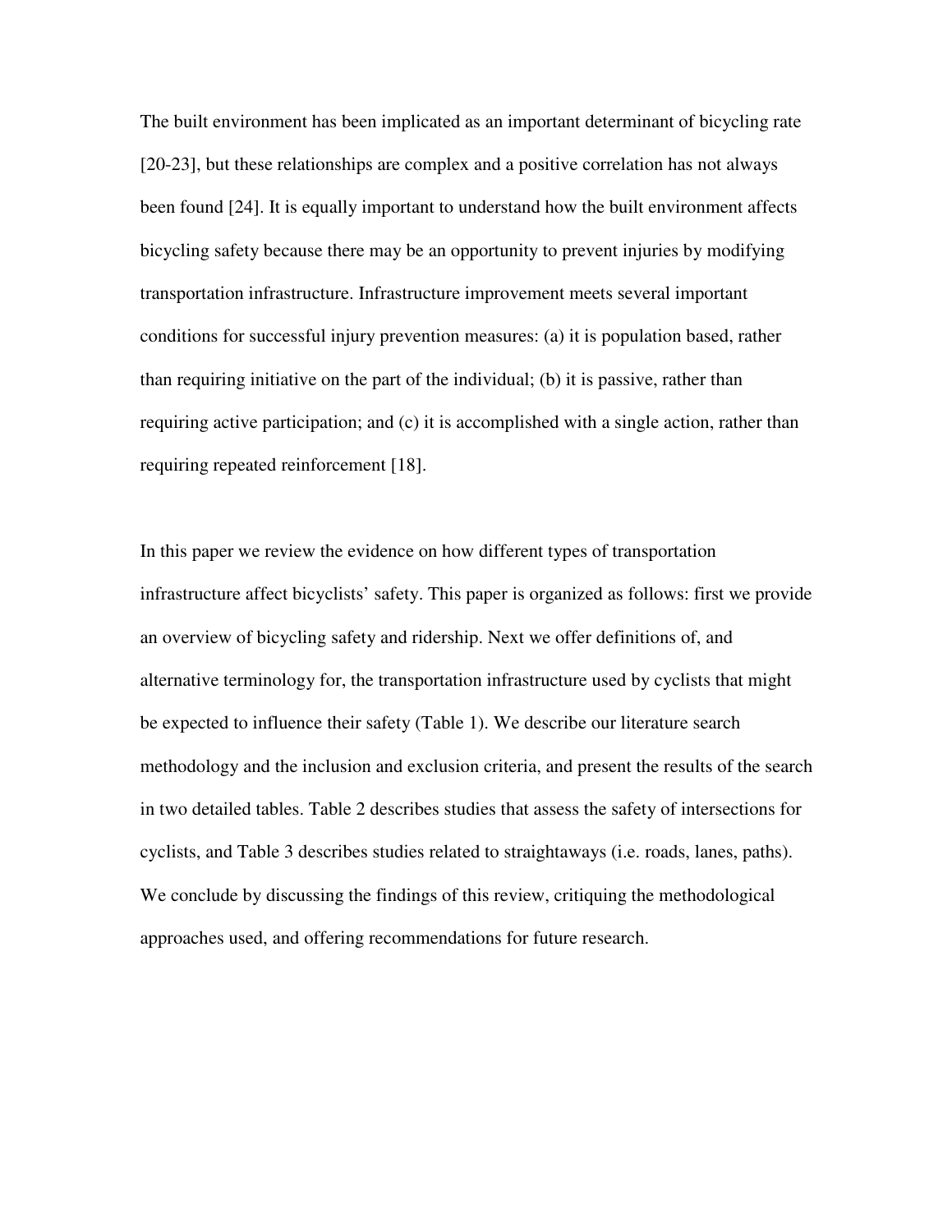## Ridership and Safety

North Americans remain less likely than Europeans to choose bicycle transport for either short or long trips. In part, this may be due to differences in urban form between North American and European cities, particularly density and interconnectedness [25], but perceived and actual injury risks are also important.

Data on the share of trips made by bicycle are not often directly comparable between jurisdictions owing to differences in the survey methods employed (e.g. sampling scheme, definition of a trip, etc.), but comparisons are typically justified by the inability of these methodological disparities to explain the substantial difference observed (e.g. about 1% of trips are made by cycling in North America vs. an estimated 10% of trips in Switzerland, Germany, Austria, Sweden, Finland, and Belgium (Flanders), and more than 20% of trips in Denmark and the Netherlands) [26]. Along with these lower cycling rates, there is also a higher risk of injury associated with cycling in North America: an analysis of traffic injuries indicated a two to three fold higher risk of death and an eight to 30 fold higher risk of injury while cycling in the United States vs. Holland and Germany, using either of the traditional transportation denominators: per trip or per kilometer traveled [27]. While these comparisons underscore cycling injury risks, they also provide reason for optimism. If cycling is safer in European cities, it can be made safer in North America.

There are clearly bicycling safety and popularity "gaps" between (and within) Europe and North America [28]. In addition, there is an important safety gap between cyclists and other transport modes: estimates from both continents suggest that cyclists are seven to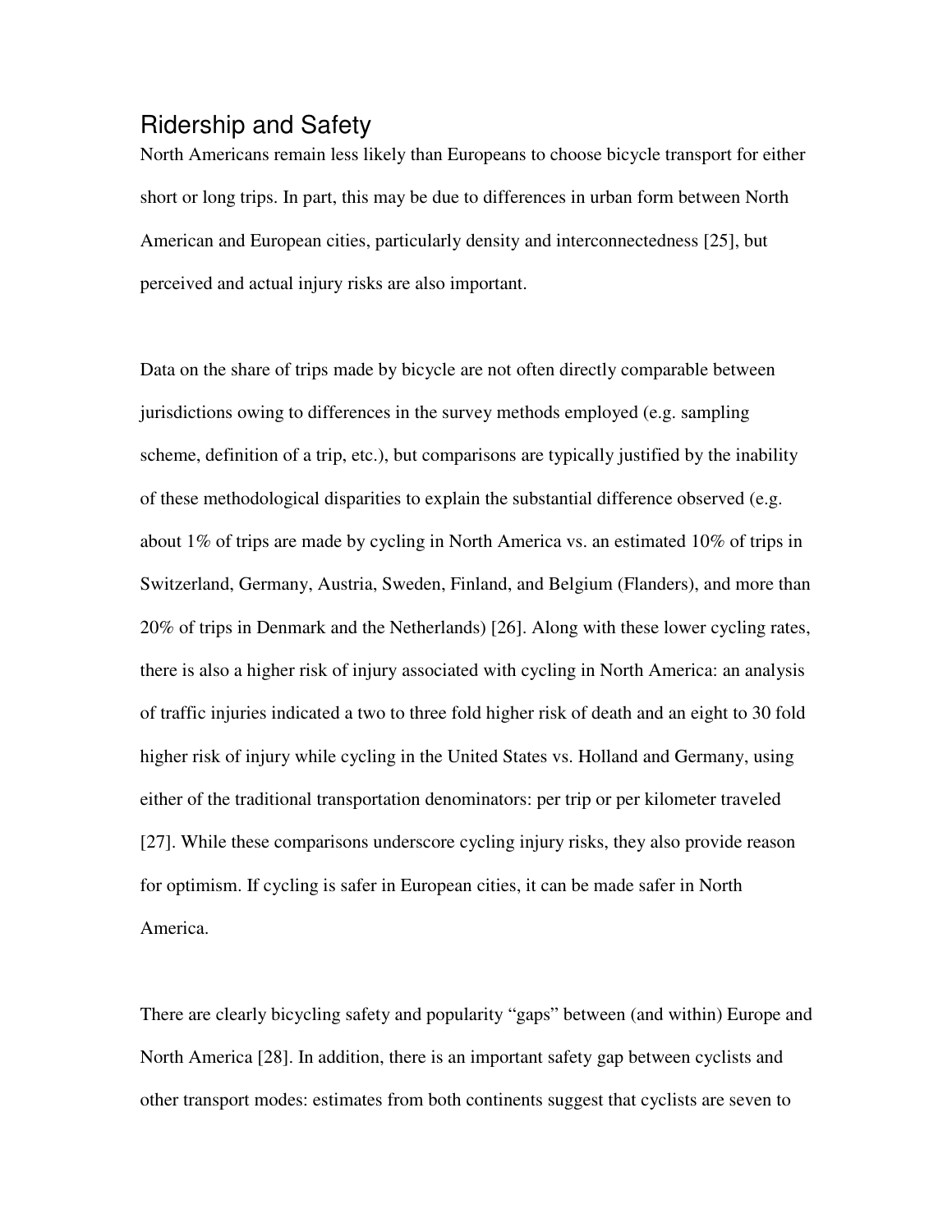70 times more likely to be injured, per trip or per kilometer traveled, than car occupants [27, 29]. It is likely that public perception of a lack of safety acts as a deterrent to cyclists in North America: in surveys asking about factors that affect the choice of cycling as a mode of transportation, concern about safety is one of the most frequently cited deterrents [30-34, and Winters M, Davidson G, Kao D, Teschke K: Motivators and deterrents of bicycling: factors influencing decisions to ride, submitted]. For example, in a survey of adults in the Vancouver metropolitan area, the following were among the top deterrents: the risk of injury from car-bike collisions; the risk from motorists who don't know how to drive safely near bicycles; motorized vehicles driving faster than 50 km/hr; and streets with a lot of car, bus, and truck traffic [33]. The good news is that there is evidence that perceived safety improvements in bicycle transportation have an aggregate elasticity value greater than one (i.e. a 10% increase in perceived safety results in greater than 10% increase in the share of people commuting by bicycle) [32].

Increased ridership rates may result in improved safety for cyclists: injury rates have been shown to decrease with increased cycling rates. This principle of "safety in numbers" is supported by studies of injury and ridership patterns in California, Australia, and Europe, as well as between cities and within cities over time [35-38]. There are a number of potential explanations. Motor vehicle drivers may not expect cyclists when there are few of them on the roads, and thus make so-called "looked-but-failed-to-see" errors that can result in collisions [39]. When motorists and cyclists are unaccustomed to sharing the road, both parties may hold incorrect assumptions about what the other party will do [40]. Increased cycling rates may mean that more motorists also use bicycles as a mode of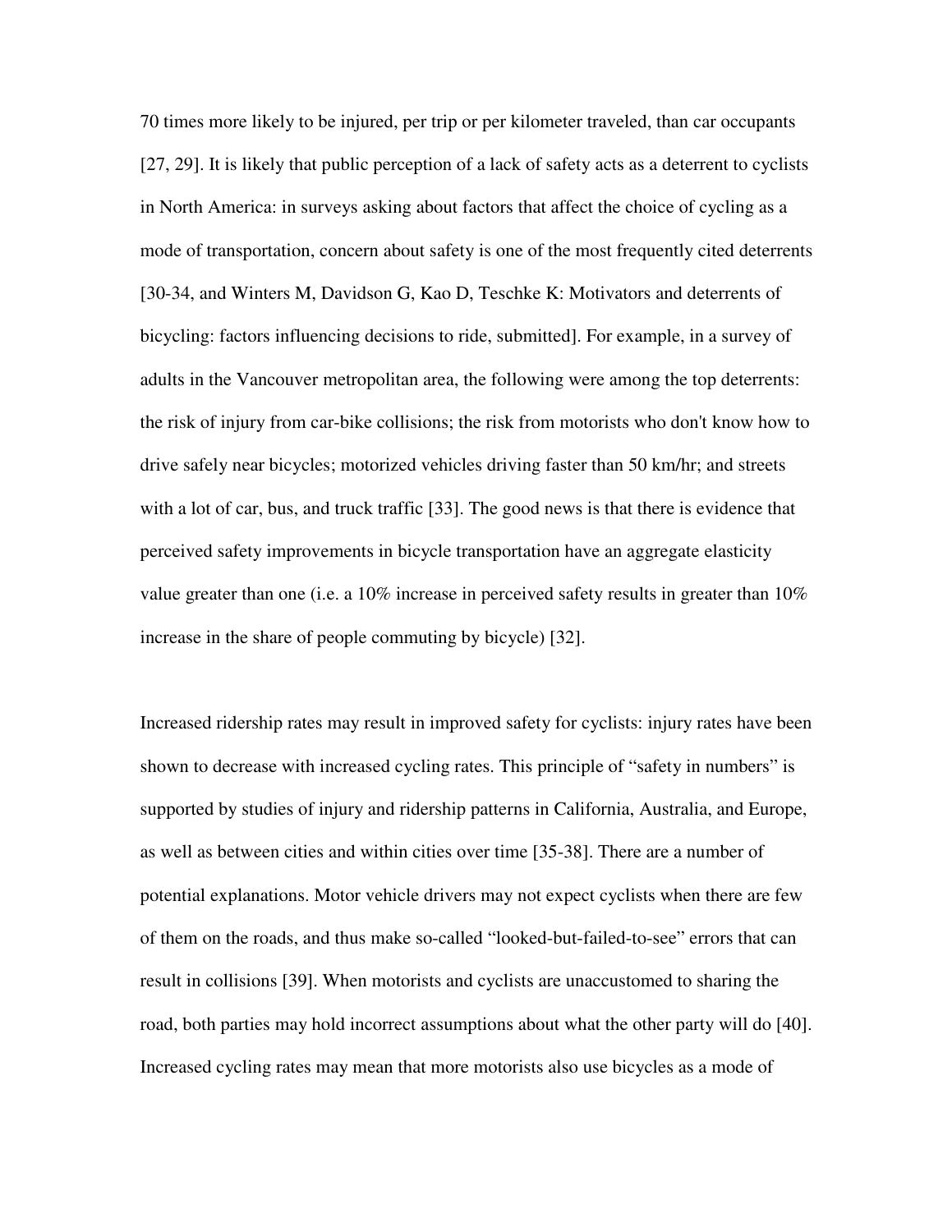transport, making motorists more attuned to cyclists and their movements, and encouraging them to drive in a way that accounts for potential interactions [36]. Finally, a larger cycling population means stronger lobbying power for cycling resources.

Finally, it is worth considering long-term temporal trends in motor vehicle injuries. The injury rate from motor-vehicle crashes has steadily declined since the 1920s in many parts of the world, in part attributable to improvements in road-related infrastructure [41]. This provides reason for optimism: the risk of injury or death from traffic crashes is modifiable, and this is likely to extend to the infrastructural determinants of cycling injuries.

## Safety and Infrastructure Terminology

#### Safety terminology

Bicycling safety is usually quantified by measuring one or more of the following metrics: injuries; crashes; and conflicts. Injuries may include fatalities and can be classified according to their type and severity using standardized methods such as the World Health Organization's International Classification of Diseases (ICD) [42] and the Association for the Advancement of Automotive Medicine's Abbreviated Injury Scale (AIS). Crashes can be classified as either a collision or a fall, where a collision is defined as an event in which the bicycle hits or is hit by any other object, regardless of fault, and a fall is an event (not caused by a collision) where the bicycle and/or bicyclist lands on the ground.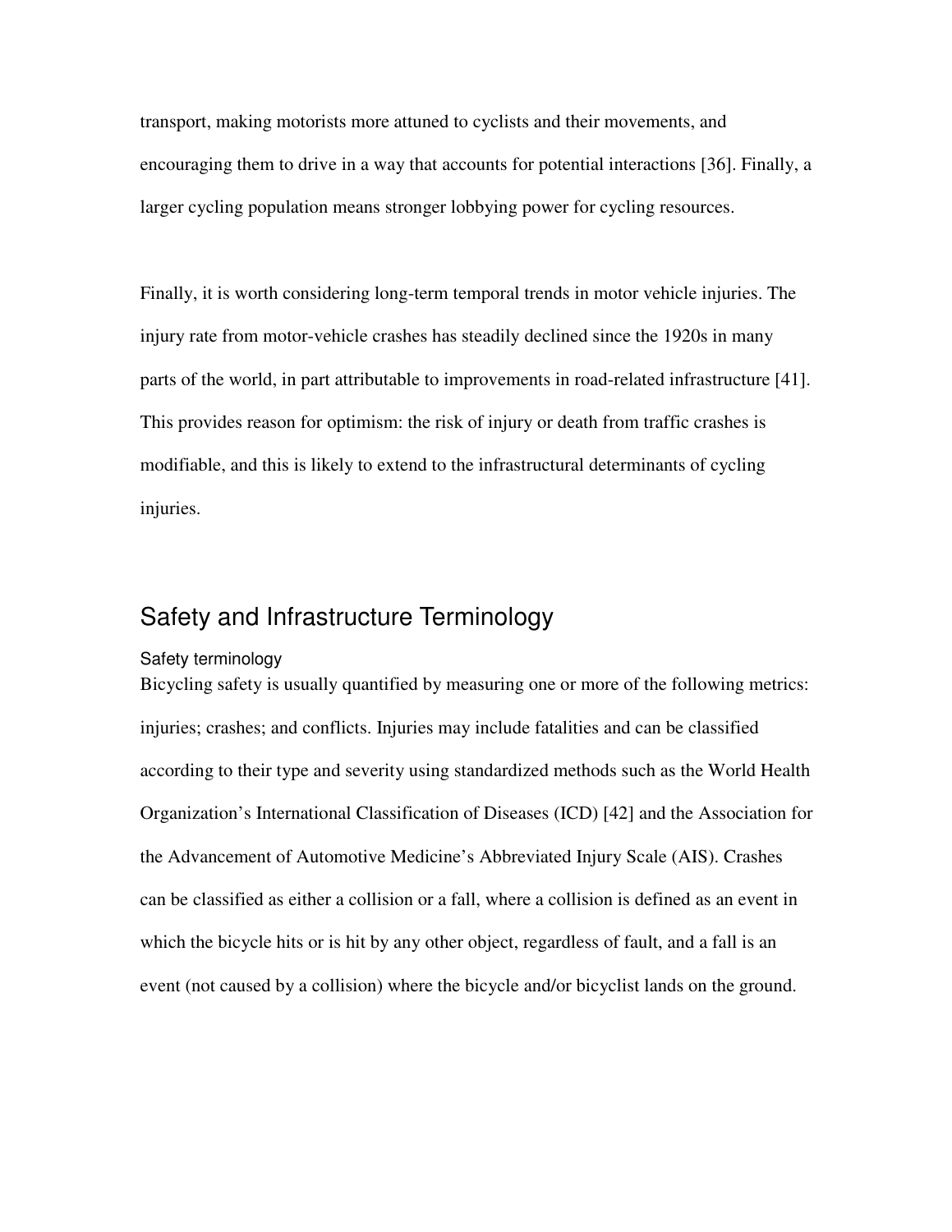A conflict is normally defined as an interaction between a bicyclist and another road user such that at least one of the parties has to change speed or direction to avoid a collision. Types of conflict examined in bicycling safety studies include avoidance maneuvers at intersections [43-45], bicycle-motor vehicle interactions during passing events on roads, lanes, or paths [46-49], and "wrong side passing events" on multi-use paths [50]. Conflict studies may offer valuable insights into how cyclists and other road users behave during their interactions on various types of transportation infrastructure. However, it is not possible to determine whether the safety of the cyclists was compromised during the conflict events. In addition, the conflict studies we identified were generally based on a small number of observed events, which were made over a limited time period (usually several hours), and often in a single geographical location. Therefore, papers that used conflict as their sole outcome measure have not been included in this review.

In the literature that examines traffic-related injuries and crashes (including many of the papers reviewed here) the word "accident" is frequently used, for example in the phrase "motor vehicle accident". However it has been argued that the term "accident" implies that the event in question has happened entirely by chance, and is therefore unpredictable and unpreventable [51] as opposed to being a result of modifiable risk factors. The editors of BMJ have even gone as far as to ban the use of the term [52]. We have refrained from using the word "accident" in this review, instead using the more specific terms "incident", "injury", "crash", "collision" and "fall" as appropriate. However, we do indicate if the original study authors used the word accident to describe the outcome measure.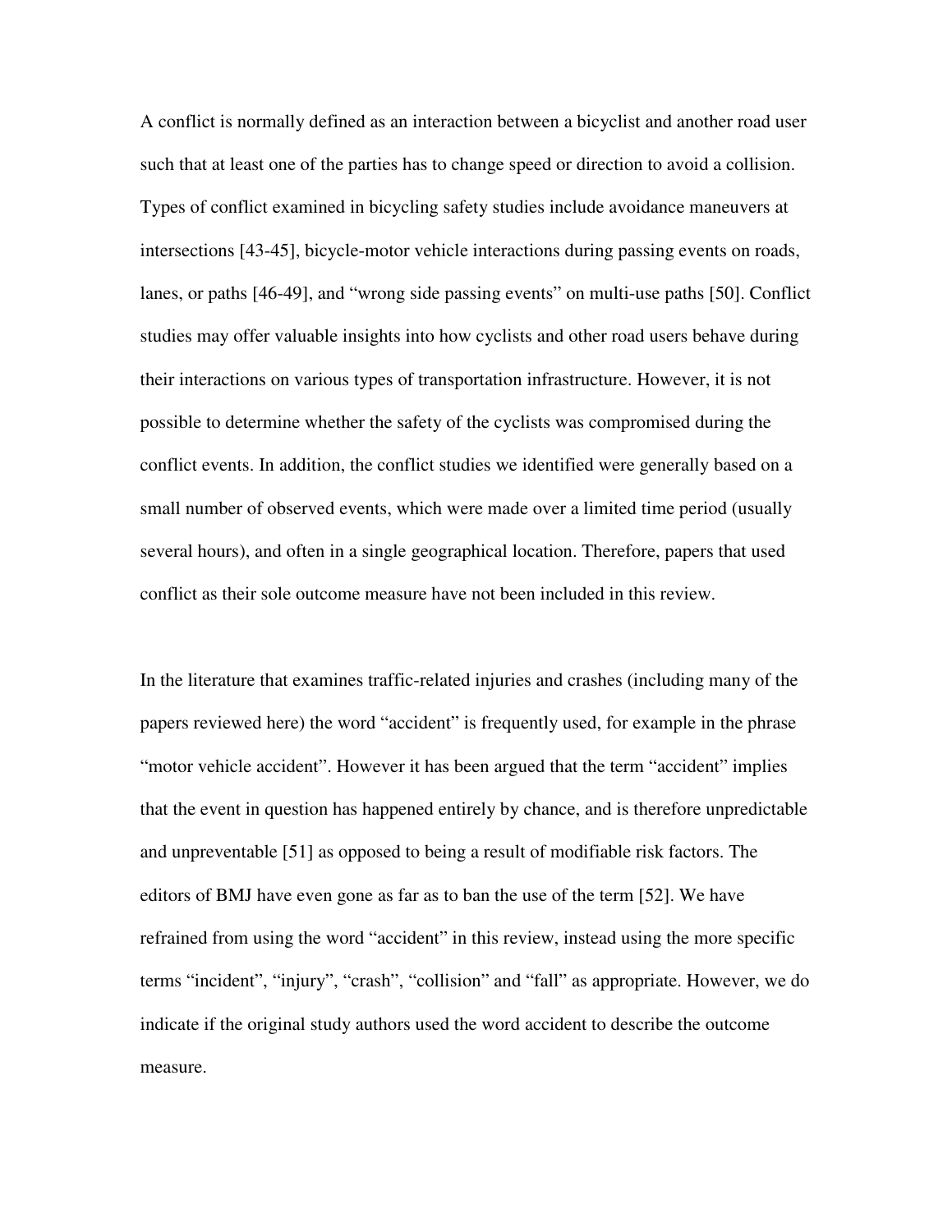#### Infrastructure terminology

Key terms that describe transportation infrastructure used by cyclists are defined in Table 1. We have indicated if a given type of infrastructure was not studied in the Englishlanguage scientific literature identified by our search.

## **Methods**

#### Search strategy

We searched the following bibliographic databases: Pubmed and Medline, which index over 3,600 international medical and health care journals (1949 to present); Web of Science, which includes the Science Citation Index, the Arts and Humanities Citation Index, and the Social Sciences Citation Index (1989 to present); and Transportation Research Information Services, which includes references to books, technical reports, conference proceedings and journal articles in the field of transportation (1960 to present). In order to identify relevant studies, we used search terms related to the safety of bicyclists, and to transportation infrastructure. Combinations of the following keywords were used in the searches, (with "wildcards" used where appropriate to capture variants on terms, e.g. bicycl\*): bicycle, safety, injury, accident, crash, conflict, infrastructure, road, and intersection. Reference lists of all relevant papers including review papers were searched as a source of additional citations. The initial literature search was conducted in summer 2008 and updated through to June 2009.

#### Inclusion and exclusion criteria

All papers identified by the search were initially screened for relevance using the title and/or abstract. Specifically, we sought papers that met the description of injury epidemiology studies, injury severity studies, and crash/collision/fall rate studies, and that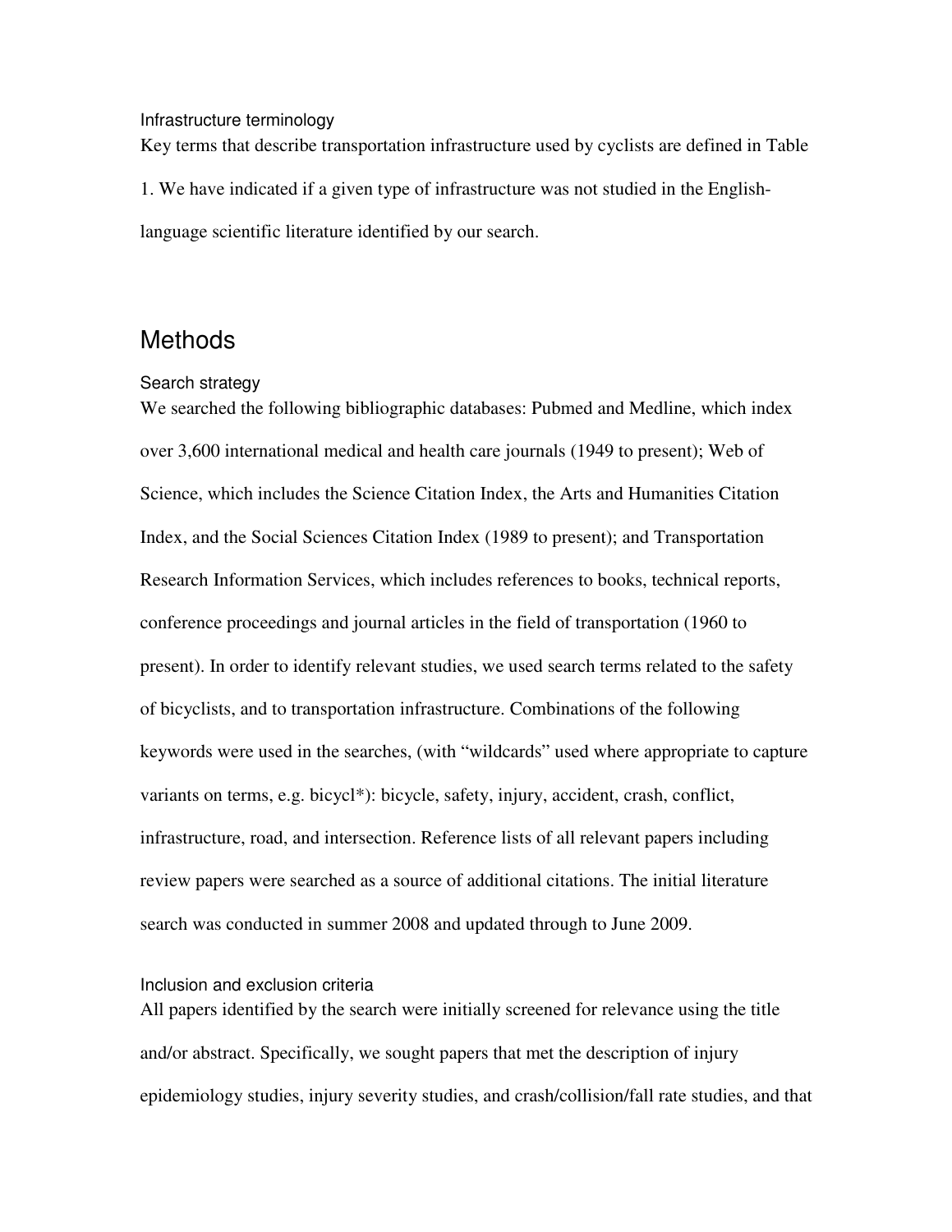considered some aspect of infrastructure as a determinant/predictor of bicyclists' safety. These included "before and after" studies that examine the safety impact (change in injury or crash rate for cyclists) of some infrastructural change. Those papers considered potentially relevant were collected, and the full text versions were then further reviewed for relevance.

Papers were considered relevant and included in the review if they met the following criteria:

- they investigated a relationship between transportation infrastructure (designed for either motorized or non-motorized use) and a clearly-defined metric of bicyclist safety (injury, injury severity, crash/collision/fall); and
- they were English-language publications describing empirical research conducted in an Organisation for Economic Co-operation and Development (OECD) country. For countries outside the OECD, it was expected that the transportation infrastructure and bicycling rates (as well as the socio-economic motivators of bicycling) would be different, and consequently the study results may not be applicable across regions. The literature search did not locate any relevant papers describing studies conducted outside the OECD.

We excluded papers from further review if they met any of the following criteria:

• studies of injuries or crashes that occurred when the bicycle was being used for bicycle racing, "off-road mountain-biking", trick/trials riding, or play;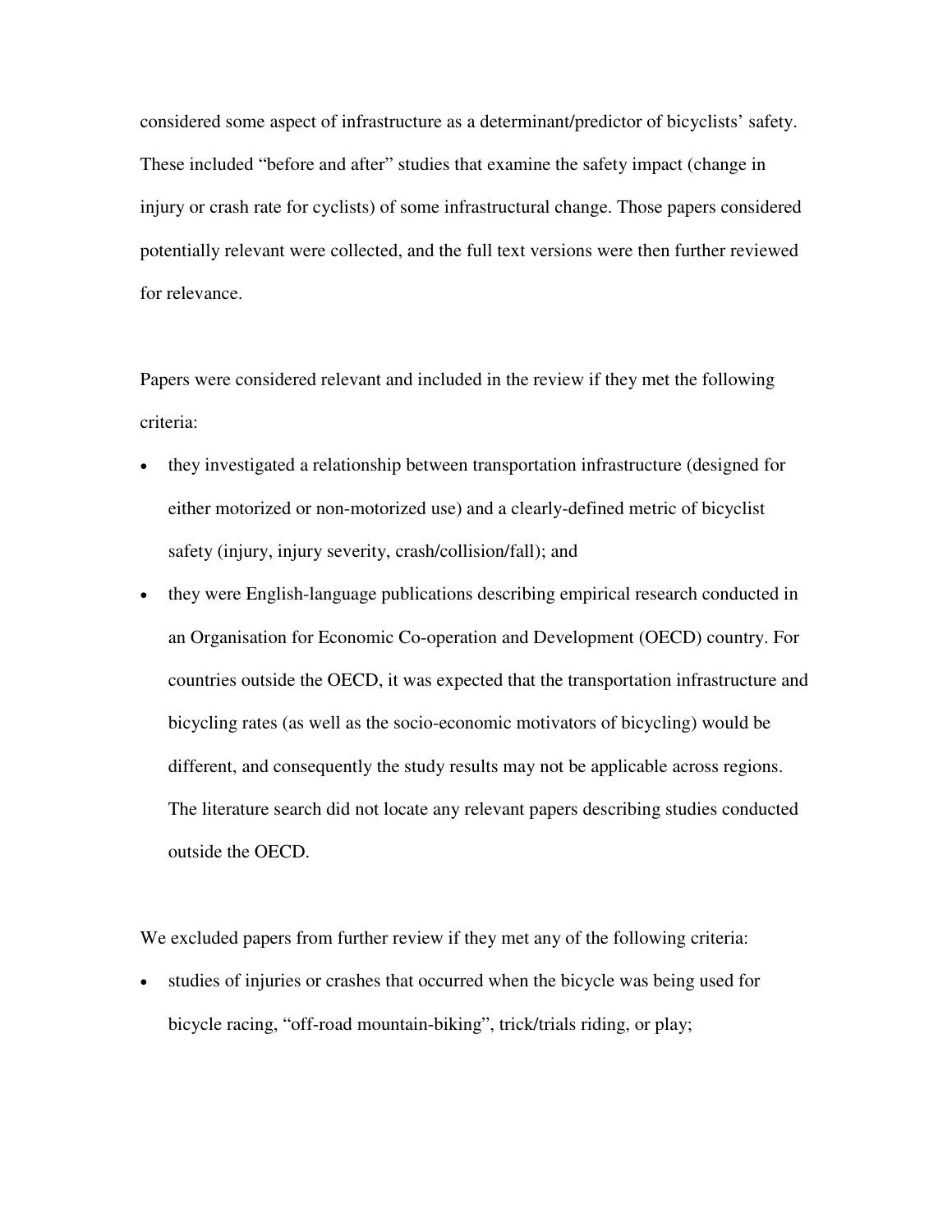- studies only examining non-infrastructural determinants of safety such as helmet-use, bicycle type, personal characteristics of the bicyclists or motor vehicle driver (e.g. age, sex, experience);
- studies of injuries not related to a crash event, e.g. chronic injuries related to riding position;
- studies examining gross numbers/types of injuries in a region for a given time period, without either calculating rates (per exposure/riding time) or considering infrastructural determinants of those injuries;
- studies that reported only subjective perceptions of safety or risk, whether by laypublic or experts; and
- studies that examined only "conflict" between cyclists and other road users (refer to the section on "safety terminology"), but where crashes or injuries were not identified.

### Results

In total, 23 papers were identified that met the inclusion criteria. Eight examined infrastructure related to intersections, and are abstracted in detail in Table 2 [53-60]. Fifteen papers examined infrastructure related to "straightaways", i.e. roads, lanes, paths, etc., and are abstracted in Table 3 [16, 29, 61-73]. Studies are presented in the tables first by type of infrastructure, then by year for each type.

Ten of the 23 studies reviewed used injuries (or both injuries and crashes) as a metric of bicyclist safety, four examined injury severity, and nine examined crashes (i.e. collisions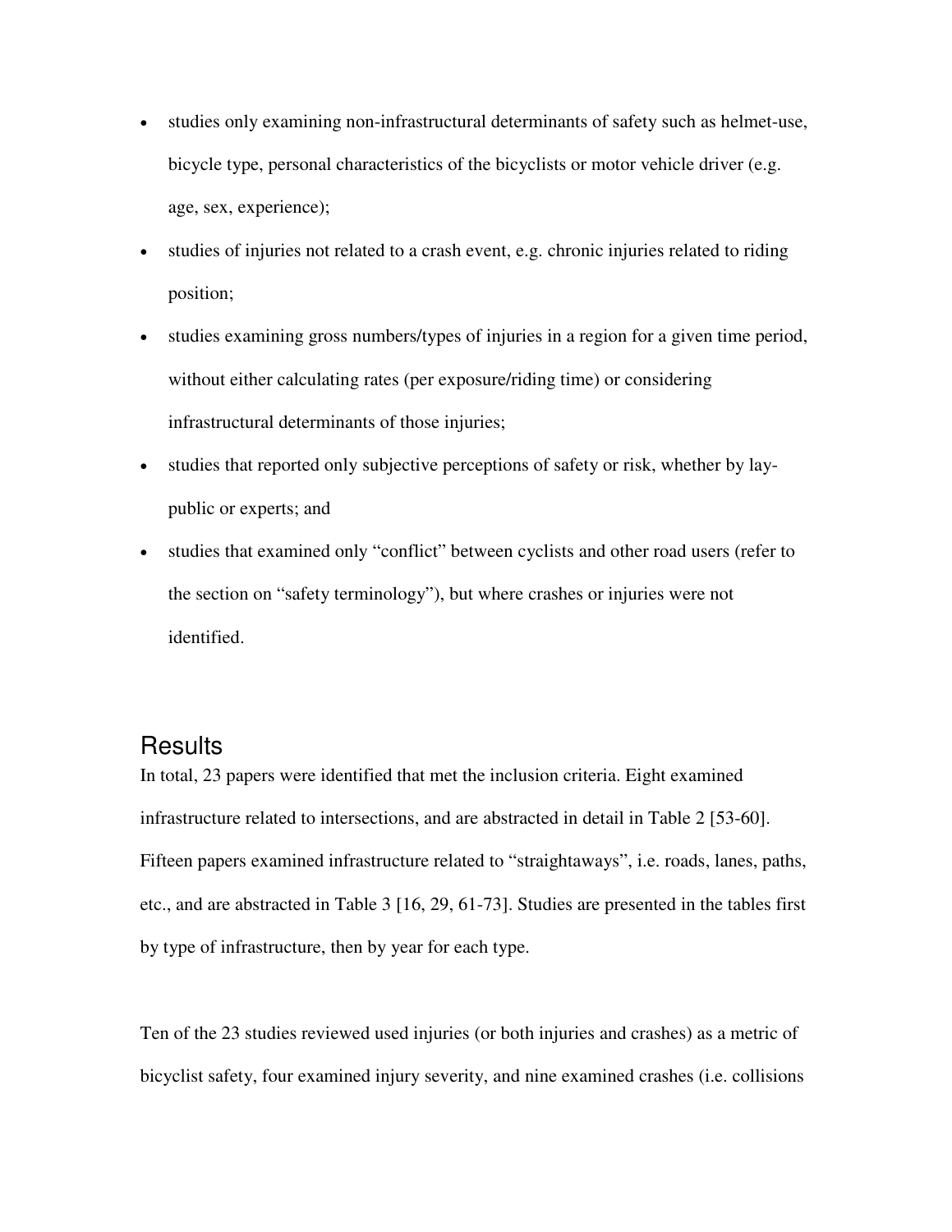and/or falls). Most of the studies were published since 1994, except two US studies which were published in the mid-70s [61, 62] and one which was published in 1988 [63]. All the study designs were observational. Five of the intersection-related papers [53, 56-59], but only one of the road/lane/path-related papers [63], were "before-after" studies that quantified the change in cyclist safety before and after some infrastructure-related intervention took place. The remaining papers were classified as "non-intervention" observational studies. Most of the studies based their analyses and conclusions on at least 150 observations of injury or crash events, and seven studies based their analyses on more than one thousand observations. However one study of roundabouts examined only 67 crashes, 58 of which resulted in injuries [54], and two non-intersection studies examined 87 and 89 crashes on roads with and without marked bike lanes [63], and on sidewalks versus roads [71] respectively.

Thirteen of the studies were published in public health related journals (mainly Accident Analysis & Prevention and the Journal of Safety Research), and nine were published in transportation engineering journals (mostly Transportation Research Record). The remaining study (on the safety of different road/lane/path infrastructure types) was conducted as part of a Master of Science thesis [61].

All but one of the studies about intersection-related infrastructure (Table 2) were conducted in European countries. Five of the European intersection-related studies examined the safety of roundabouts and two examined marked bicycle crossings. The non-European study examined how intersection design in Japan influenced number of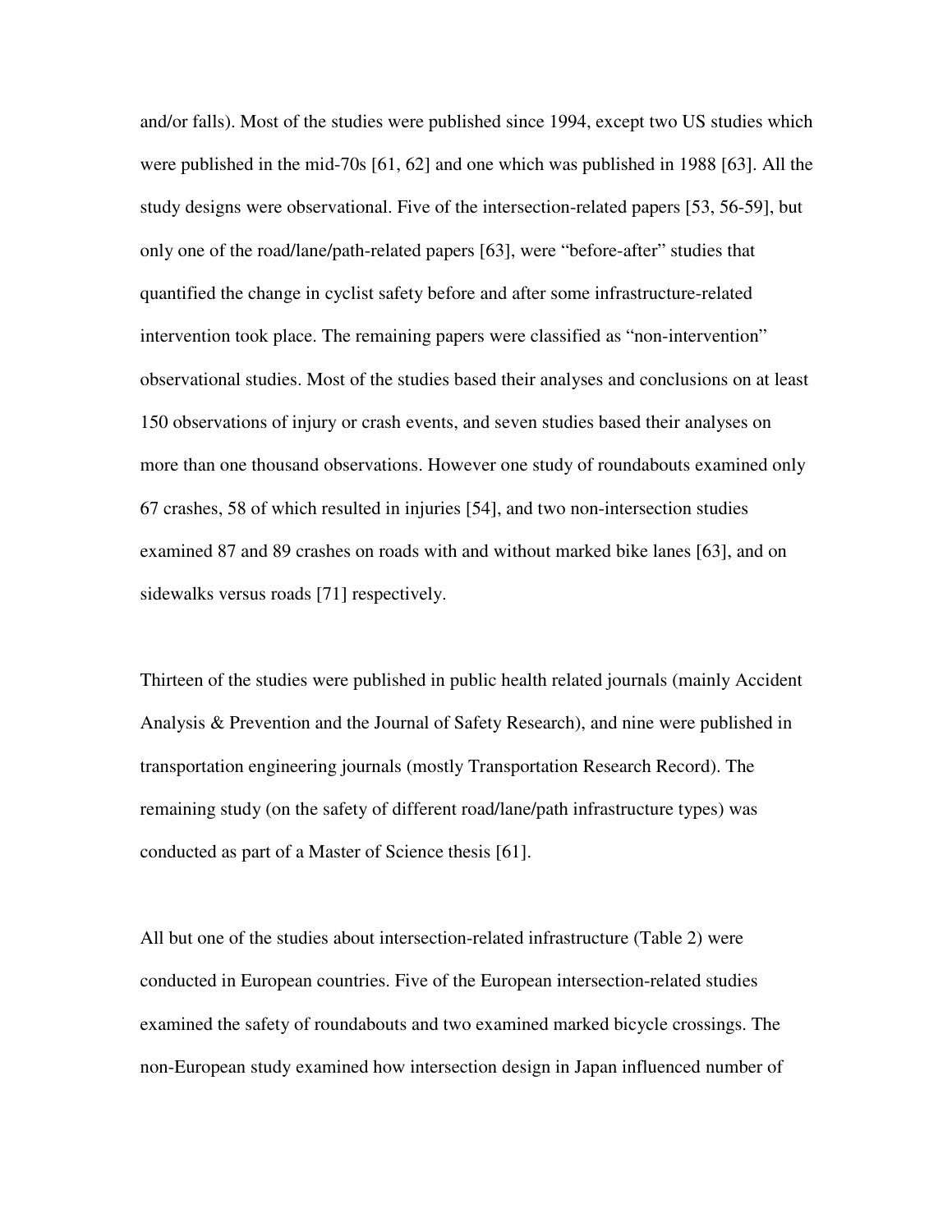bicycle-motor vehicle collisions [60]. Cyclists in Japan are required by law to travel on the sidewalk, so the results from this study may not be generalizable to countries with different traffic rules.

The findings of the roundabout studies show some consistency, with elevated risks for cyclists after installation of roundabouts with multiple traffic lanes or with marked bike lanes, whereas there were risk reductions or no apparent increase in risk at roundabouts with separated cycle tracks [54, 56, 57]. One study showed a decreased risk for cyclists and moped riders after installation of roundabouts in the Netherlands [53], but the authors did not disaggregate the results for these two road-user groups. The finding from this study – that roundabouts with separated cycle tracks had a greater safety effect than those with on-road marked bike lanes or no bicycle infrastructure – is consistent with other research. Another study on roundabout safety in Flanders found a similar effect for "vulnerable road users" [74], but we have not included this study in our table because the vulnerable road user population included pedestrians and motorized two-wheeler riders as well as cyclists. It is likely that the safety effect of roundabouts, as measured in such "before-after" studies, will depend on the "before" configuration of the intersections in question.

The two studies of the safety effect of marked bicycle crossings at intersections looked at different design aspects (one on physically elevated crossings, one on colored crossings) and did not provide clear conclusions. Although the study on elevated crossings showed a small increase in the number of crashes after the crossing was installed, the bicycle traffic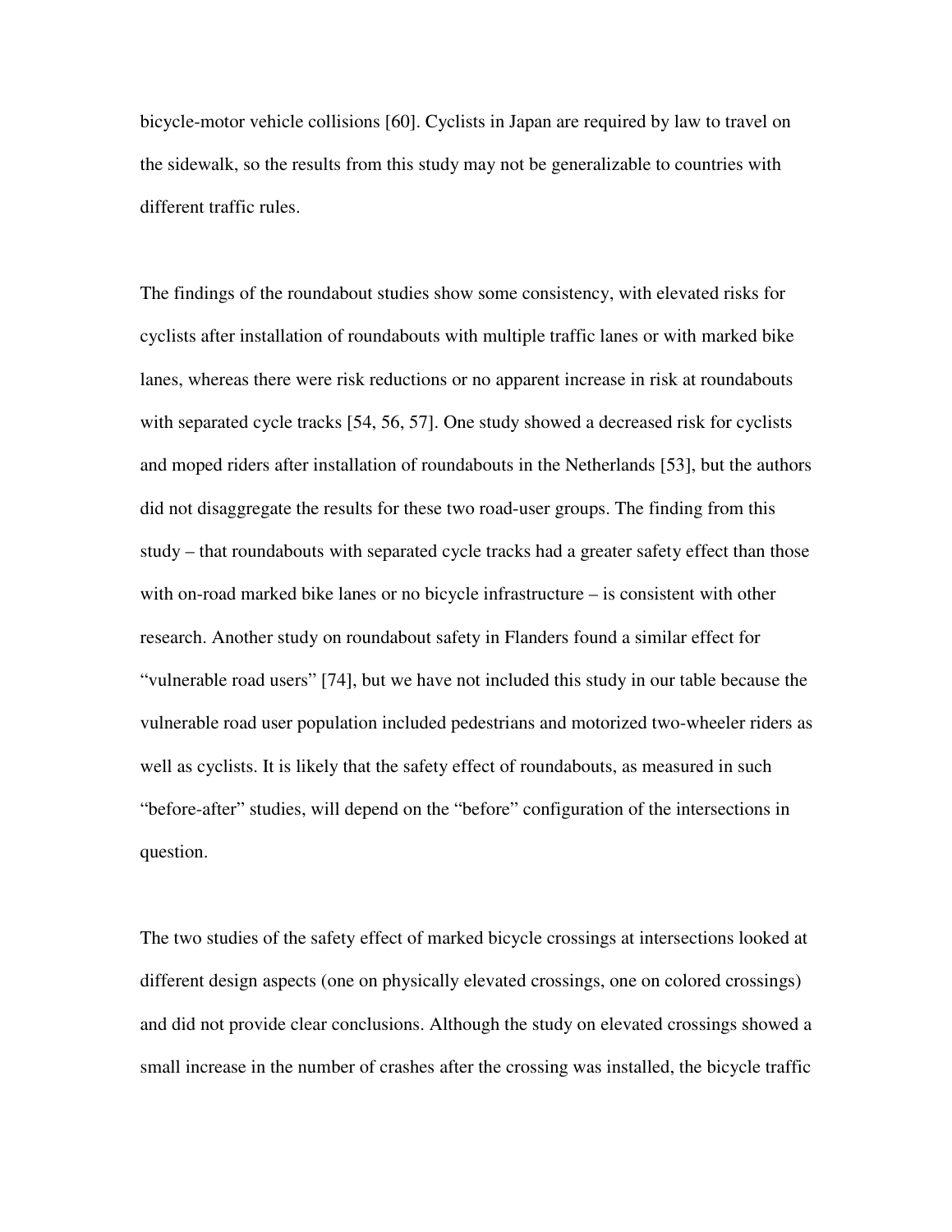volume grew by 50% on the streets after the intervention, as compared to unchanged streets in the area, and this was not adjusted for in the analysis [58]. The second study showed a reduction in injury or crash risk when there was one colored bicycle crossing at an intersection, but an increase in injury or crash risk when there were two or more colored crossings [59].

Of studies examining infrastructure related to straightaways on roads, lanes, and paths (Table 3), all but one were conducted in Canada or the US. The only European study in this category is very different in its focus: the safety effect of rural street lighting in the Netherlands [73]. Perhaps unsurprisingly, that study found that the presence of street lighting on rural roads reduced the rate of cyclists' injuries by half. The effect was corroborated by an injury severity study that found that crashes resulting in more severe injuries were significantly associated with unlit roads at night [69].

Most of the remaining studies in this category compared cyclist injury or crash rates on different types of road- or path-related infrastructure that cyclists commonly travel, namely major and minor roads without specific cycling facilities, roads with wide curb lanes or marked bike lanes, on-road bike routes, off-road bike-specific or multi-use paths, and sidewalks. A difficulty with this literature was that several facilities (between two and seven in number) were grouped into categories, such that facilities with potentially different risks were classified within a single category. In addition, the categorizations differed from study to study, and the terminology used was sometimes not clearly defined or consistently used. Despite these limitations, there are still some consistent messages.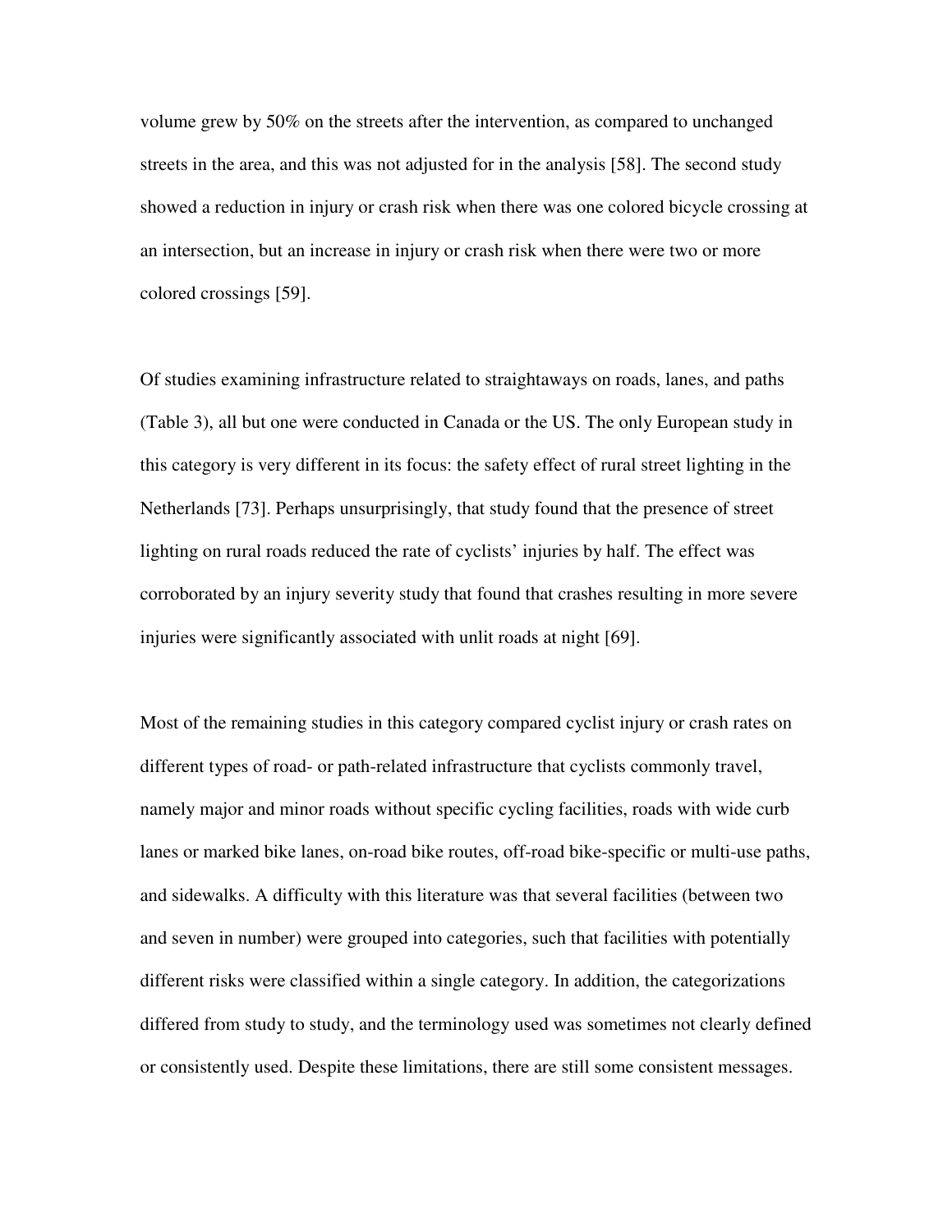On-road marked bike lanes were found to have a positive safety effect in five studies, consistently reducing injury rate, collision frequency or crash rates by about 50% compared to unmodified roadways [61, 62, 65-67]. Three of those studies [61, 66, 67] found a similar effect for bike routes. One study [63] found that there was an increase in crash rates in the year following installation of marked bike lanes on a major road, especially for a section counter to on-road traffic flow, but this effect was not sustained over the long term.

There is less consistent evidence about off-road riding, possibly because this category encompassed a wide variety of facility types. There may have been confounding factors such as whether the surface was paved or unpaved, or for bicycles only or multiple user groups. Two studies examined off-road bike paths and found reduced risks, ranging from 0.11 to 0.67 times the risk of cycling on minor roads [64, 67]. Two studies that grouped paved and unpaved, bicycle only and multi-use urban trails in their off-road path category found elevated risks, 1.6 to 3.5 times higher than riding on-road [29, 66, 68]. Studies that examined unpaved off-road trails as a separate category found risks of injury 2.5 to 7.2 times higher than on-road cycling [61, 65, 66] and 8 to 12 times higher than bike routes, lanes, or paths [65, 66].

Most studies that considered sidewalk-riding suggested that it is particularly hazardous for cyclists, with estimates of 1.8 to 16 times the risk of cycling on-road [29, 66-68, 71]. However one study found that the risk of traveling on the sidewalk was the same or lower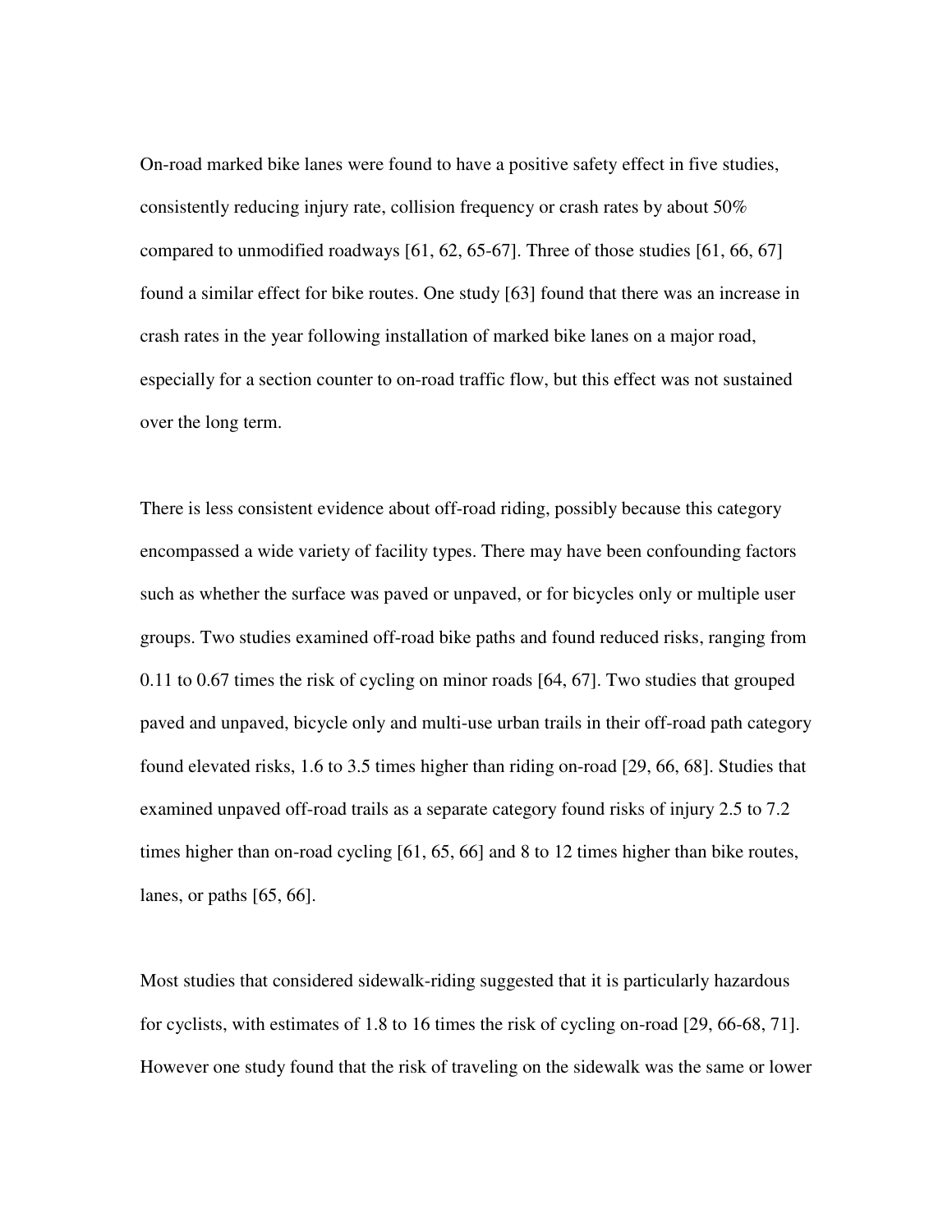than riding on residential streets [64]. Another considered the direction of travel and found that the elevated risk when sidewalk cyclists entered intersections was almost exclusively related to cycling against the flow of adjacent on-road traffic [71].

Four studies examined the association between various infrastructural characteristics and injury severity [16, 69, 70, 72]. More severe injuries were significantly associated with motor vehicle involvement, wider roads, perceptible road grades, and one-way streets. Injury severity does not reflect risk of an incident, but rather the outcome of the incident once it occurs. In comparison, the studies that examined injury or crash rates, as opposed to those that concentrated on injury severity, were our primary focus since we are most interested in shaping transportation infrastructure for injury prevention.

### **Discussion**

In this review we have described two categories of infrastructure: the first related to intersections; and the second related to straightaways on roads, lanes, and paths. It is of interest to note that studies of the former type of infrastructure were conducted almost entirely in Europe, while studies of the latter were conducted almost entirely in North America. The reason for this may be the substantial differences in urban form, existing cycling infrastructure, cycling rates, and even the culture of cycling between Europe and North America. Pucher and colleagues have discussed this issue extensively [26, 75]. There is also significant variety in infrastructure design from one country to another, and even within a given city. Despite this, our review has revealed that relatively few types of infrastructure have been studied. For example, some common types of infrastructure in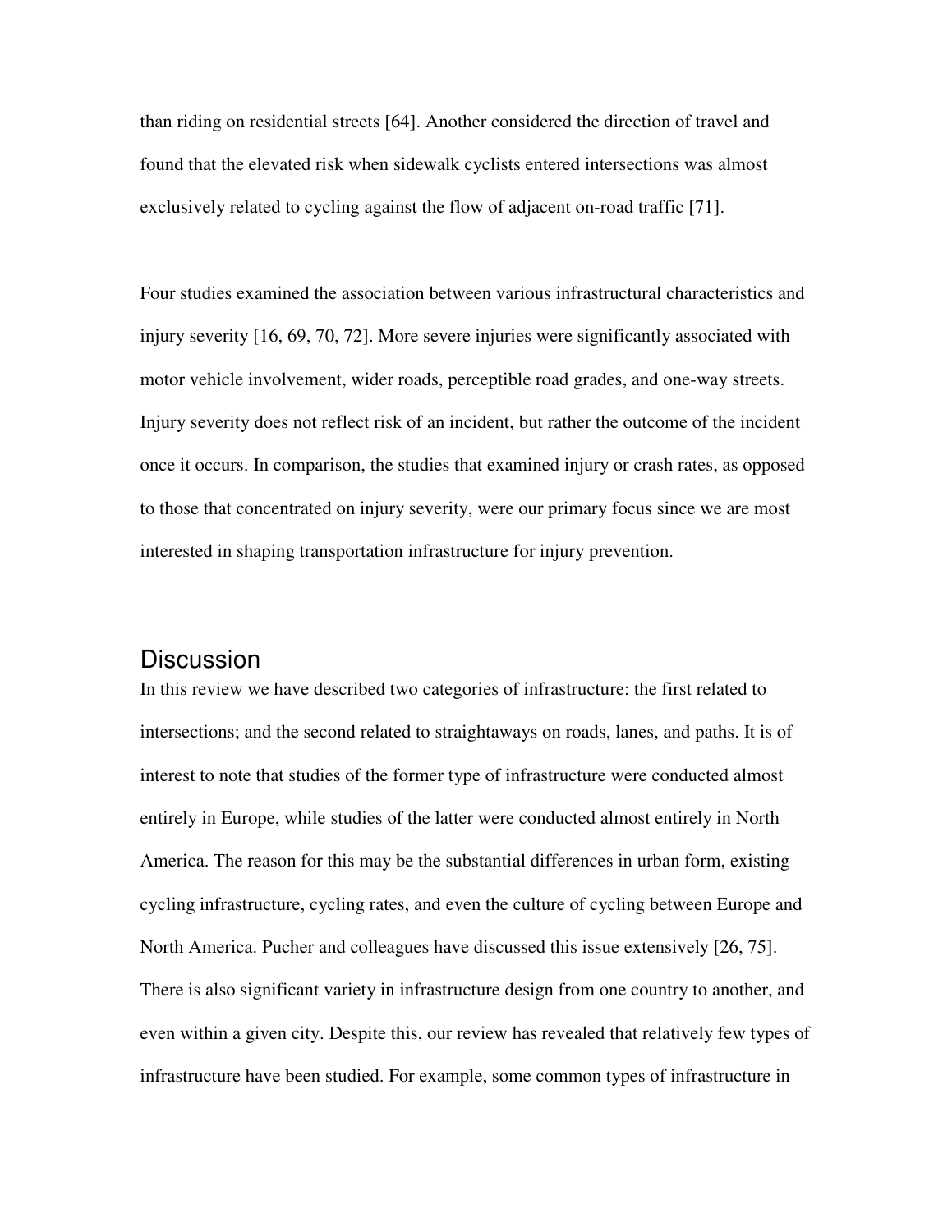North American cities have not been assessed: traffic circles; bike boxes; sharrows; speed bumps/humps; and traffic diverters (Table 1). In addition, except for studies of roundabouts, we did not find any injury or crash studies that investigated cycle "tracks", a bicycle-specific design that is frequently available in high modal share European cities. One of the limitations of this review is that we have only included studies in the English scientific literature, although we are aware that there may be studies reported only in other (particularly European) languages.

The principal trend that emerges from the papers reviewed here is that clearly-marked, bike-specific facilities (i.e. cycle tracks at roundabouts, bike routes, bike lanes, and bike paths) were consistently shown to provide improved safety for cyclists compared to onroad cycling with traffic or off-road with pedestrians and other users. Marked bike lanes and bike routes were found to reduce injury or crash rates by about half compared to unmodified roadways. The finding that bicycle-specific design is important applies also to intersections with roundabouts, where it was found that cycle tracks routing cyclists around an intersection separately from motor vehicles were much safer than bike lanes or cycling with traffic. It has been suggested that the reason for high rates of bicycle-motor vehicle collisions at intersections is that motor vehicle drivers may be making "lookedbut-failed-to-see" errors, whereby they search for oncoming motor vehicles but do not recognize that a cyclist is approaching because they are not looking for them [40].

Although roundabouts at intersections are not common in North America, they are relatively popular in many European countries. It is possible that they may see more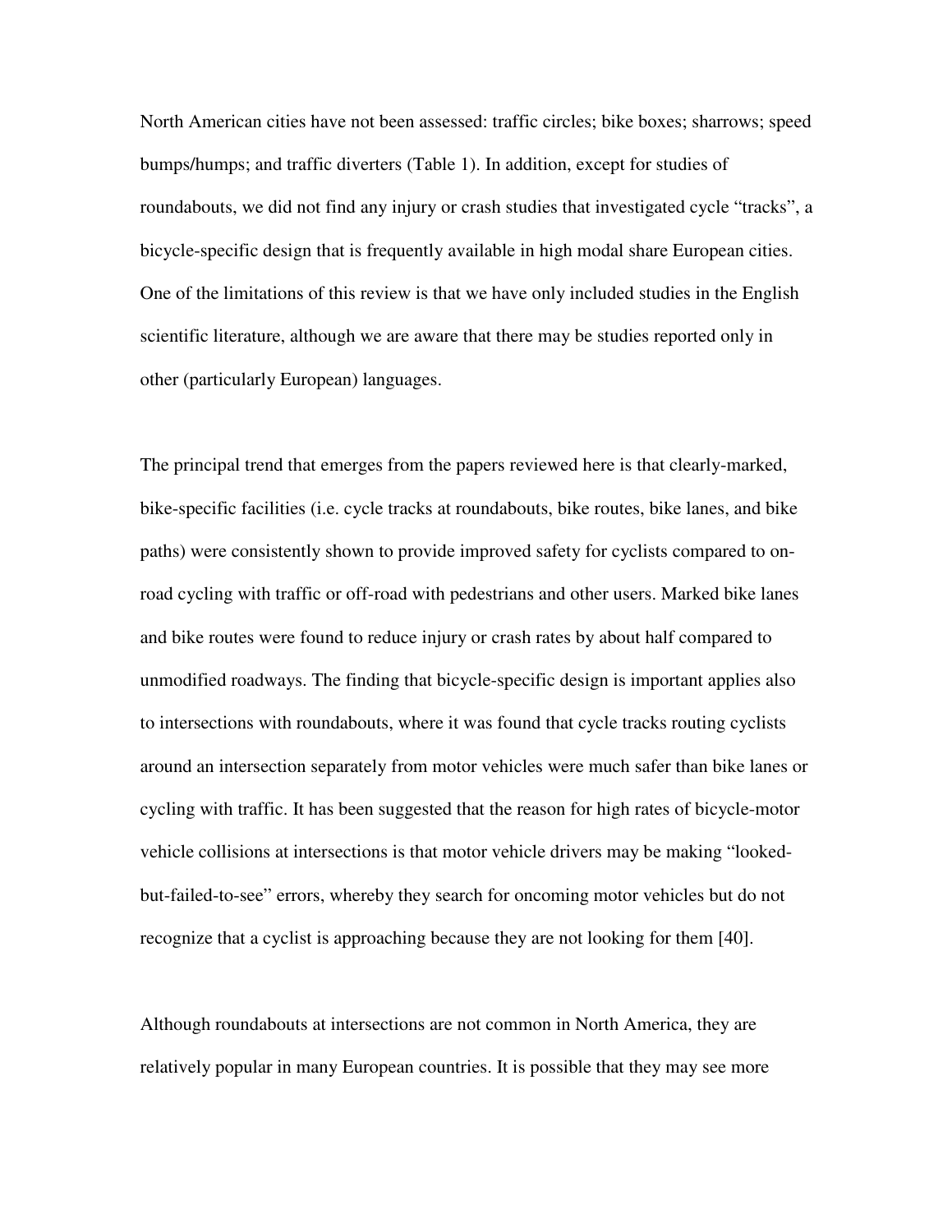widespread use in North America in the future because of evidence that conversion of intersections to roundabouts reduces crash risk for motor vehicle road users by 30-50% [76], especially when they replace intersections that were not previously signalcontrolled. However, because the cyclist-specific safety effect of roundabouts appears to be highly dependent on their design, transportation infrastructure planners should carefully consider interactions between cyclists and other traffic modes. A literature review on the safety effect of roundabouts, prepared for the 18th Workshop of the International Co-operation on Theories and Concepts in Traffic Safety [77], came to similar conclusions. It may be prudent to avoid installing roundabouts in areas where there is a high proportional volume of bicycle traffic, for example along designated bicycle routes on residential roads. In some North American cities there is retrofitting of "traffic circles" at intersections in residential areas. Since these are quite different from the larger-diameter roundabouts found in Europe, their effect on cyclist safety should be investigated before more widespread use is advocated.

The reviewed literature also confirms some things that may already be "common-sense" for transportation planners and safety experts: that streets used by cyclists at night should have good street-lighting, road surfaces should be paved and well-maintained, and bike routes should avoid excessive grades wherever possible.

An issue with the literature to date, especially that related to roads, lanes, and paths, is that some investigators did not define the terminology used. For example, the meaning of bike "path" was not defined in the paper by Tinsworth et al. [64]. Other investigators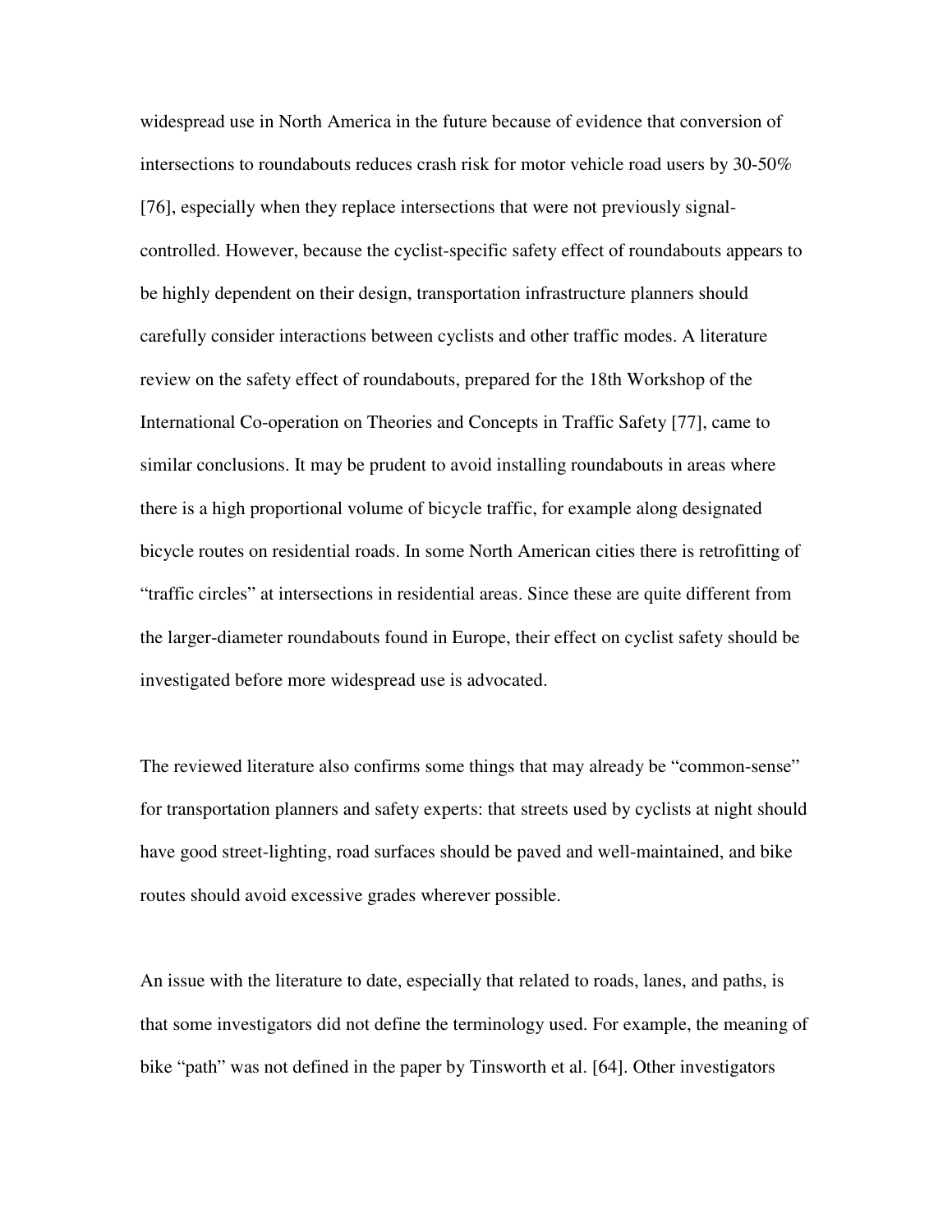clearly defined their infrastructure terms, but grouped facilities that may have different injury risks. For example, the studies of Aultman-Hall et al. [29, 68] defined paths as "an off-road (usually multi-use) paved or unpaved path or trail," grouping paths for bikes only, which were found by others to have lower risks than cycling on roads [64, 67], with unpaved trails, which were found by others to have higher risks [61, 65, 66]. Definitions of terminology are especially important in questionnaire-based studies to ensure that study participants are all answering with the same infrastructure in mind; photos can be helpful in this regard [33].

Clear and specific categorization is also vital to transportation planners and engineers, so they can distinguish sometimes subtle differences between successful and problematic design characteristics. One of the difficulties of the studies in the English-language literature to date is that the range of infrastructure studied is small compared to the range of configurations used between and within jurisdictions. Some examples are described above, but there are many other features that merit investigation: stop signs; numbers of roads intersecting; junctions such as driveways and lanes; cyclist lane of travel in relation to parked cars; surface features such as cobble stones or street-car (tram) tracks; traffic calming measures such as diverters or road humps; and road/lane/path curvature.

Underreporting of some events is an issue that is common to all studies of bicycle injuries and crashes. Many of the studies reviewed here relied on administrative data sources including hospital records [16, 62, 64], police reported accidents [54-61, 69-73], and national or city-maintained registries [53, 63], all of which are likely to miss less severe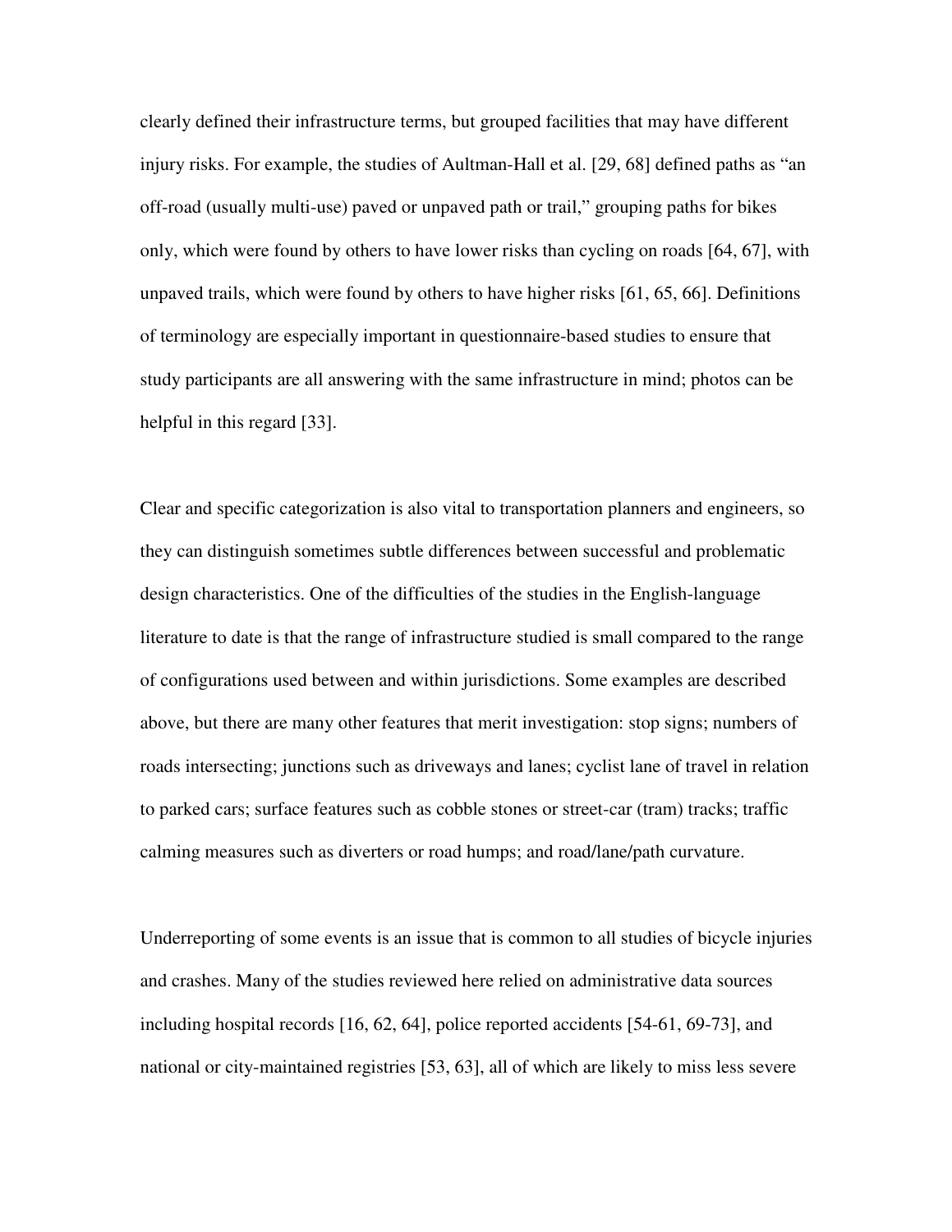events. For example, one of the large surveys [67] found that 9.8% of the respondents had had a crash in the last year, but only two in five crashes (38.2%) had been reported to police. Over half (56.6%) required medical attention, but only one in twenty crashes (5.5%) required admission to a hospital. This underreporting may create bias in infrastructure-specific risk calculations, since collisions involving motor vehicles may be more likely to be reported to police for insurance reasons and to hospitals because they are more severe, as compared to collisions that happen with non-motorized users (which may happen more frequently on off-street paths). Results of studies using these data sources should be interpreted as reflecting risk of severe events. Other studies in this review used data from cyclist surveys that may capture a wider range of crash types, including those that are less severe [29, 61, 65-68]. However, survey data will not capture events that resulted in fatalities (though these are extremely rare) or catastrophic incapacitating brain, spinal cord or other injuries and, depending on the method of survey administration, may not capture individuals who no longer cycle following a crash [29, 68]. No single study design can overcome these reporting problems, thus the importance of looking for consistency of results across different designs.

A great challenge in studying cycling injuries is ensuring that comparisons control for the number of cyclists at risk (also called "exposure to risk"). The before-after studies reviewed here aimed to do this by comparing numbers of injuries on the same intersection or roadway prior to and post introduction of an infrastructure intervention, with the assumptions that underlying traffic levels, injury rates, and types of cyclists stay the same. These assumptions may not hold [58], so some of these studies also adjusted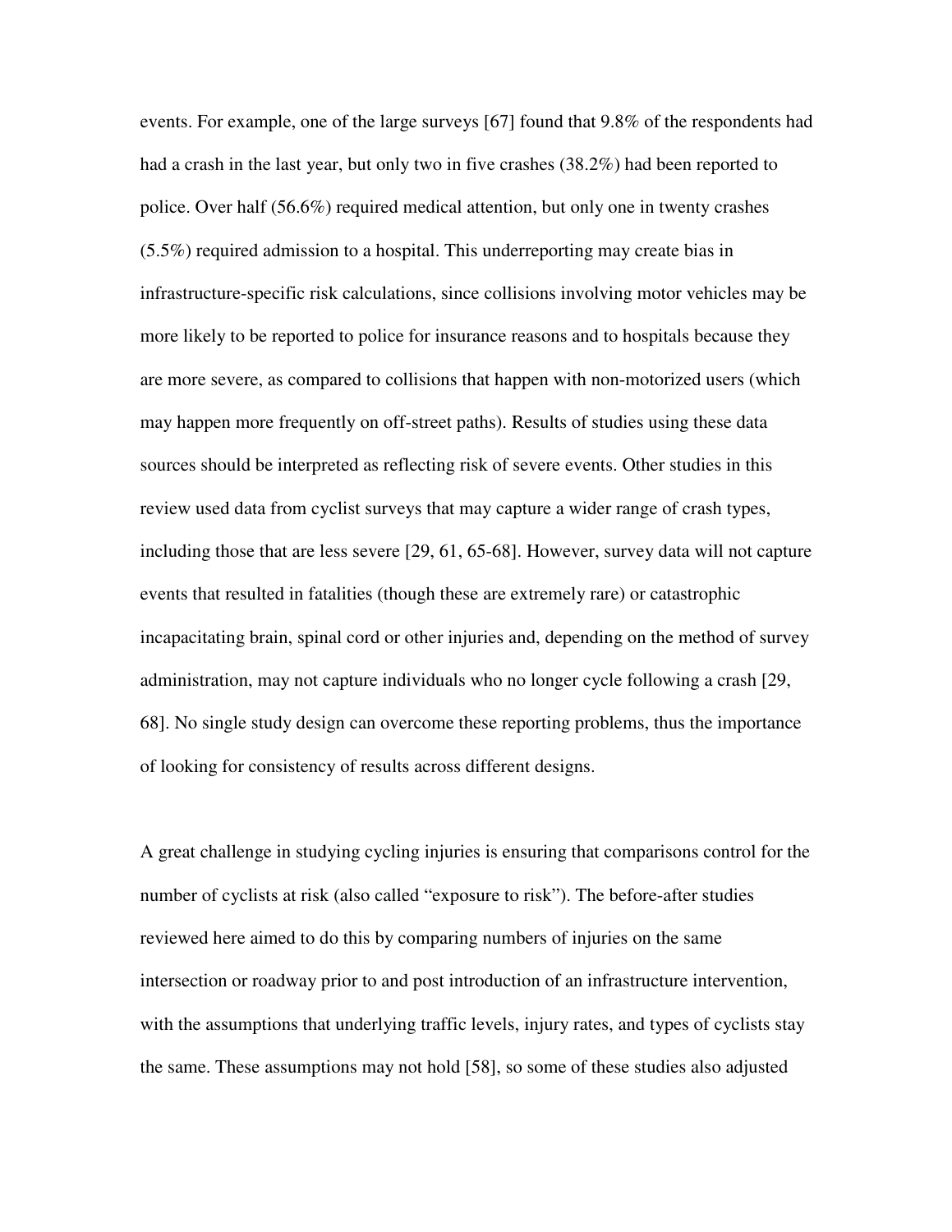for temporal trends in traffic volumes [58, 59, 63] or injury rates in the area [53], or made additional comparisons to unchanged intersections [56-59]. The non-intervention studies needed to include methods to derive bicycling trip volumes on the infrastructure types being compared. Sometimes these came from administrative data collected by transportation authorities [54, 55, 60, 71, 73], and sometimes from study participants describing the route of an injury trip or their typical cycling location [29, 61, 64-68]. Injury severity studies made comparisons within the injured populations, so did not require trip volume denominators [16, 69, 70, 72], but this meant that they examined differences in severity of the outcome once in an injury event, not the original risk of the event itself.

Though the most basic requirement for studies examining risk of crashes or injuries is to account for exposure to risk, there are many other factors that may confound comparisons and that ideally would be controlled in study design or adjusted for in analyses. For example, men and women or people in different age groups may choose to cycle on different facility types, and might have different skill levels or risk-taking behavior, thus creating the potential for confounding associations between infrastructure and injury. While it is difficult to control for all potential confounders, many of the non-intervention studies reviewed here did adjust for personal factors such as age [16, 29, 64, 65, 70, 71], sex [29, 64, 65, 71], cycling experience [29, 68], bicycle type [65], and environmental factors such as time of day [64, 69, 70, 72, 73] and weather [65, 69, 70, 72]. Most injury severity studies adjusted for helmet use [16, 69, 72]. A style of observational study that can control for most potential confounders is the case-crossover design [78]. Such a study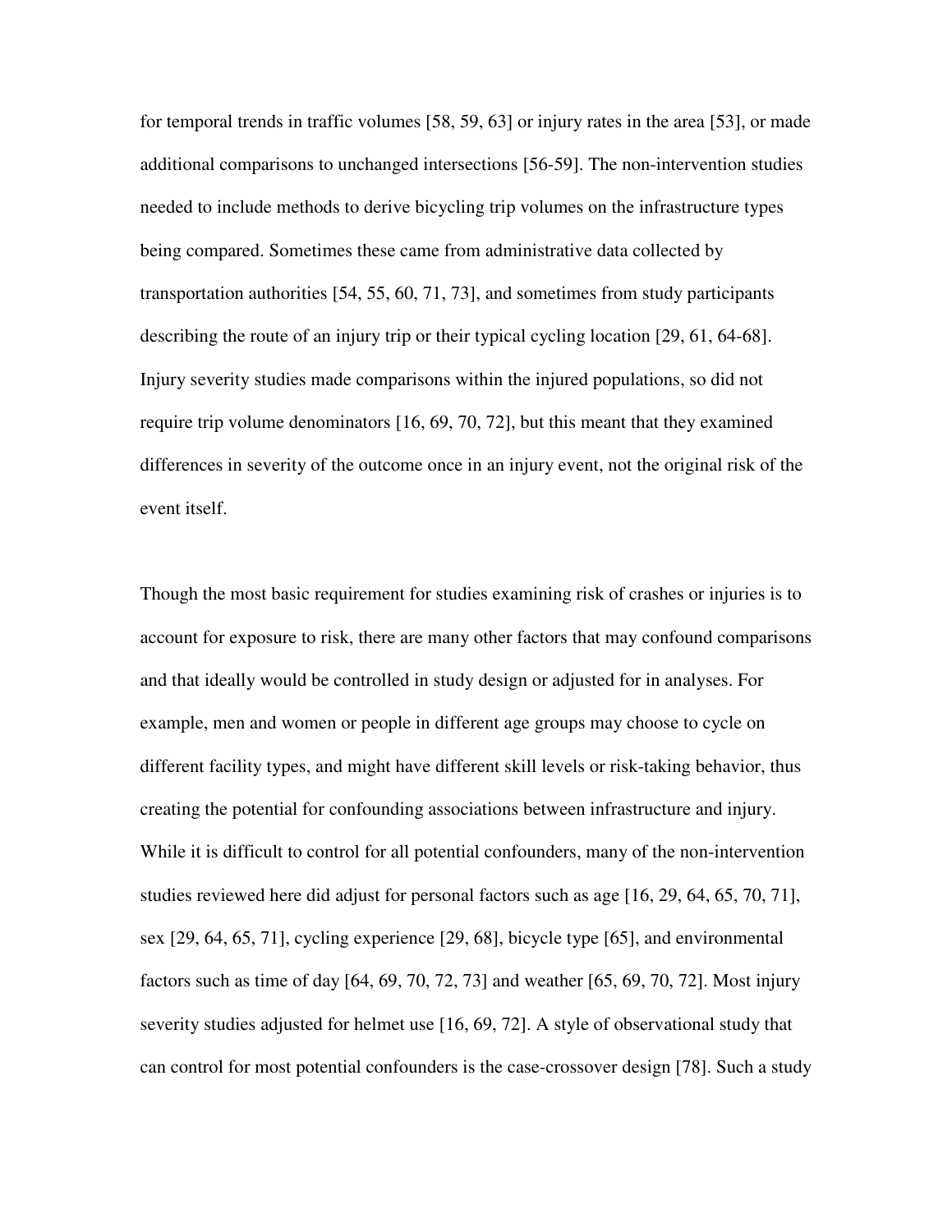is underway in the Canadian cities of Toronto and Vancouver. It will compare infrastructure at the injury site to that of randomly selected control sites on the same trip, thus within-trip factors (including age, sex, cycling experience, propensity for risk taking, alcohol or drug use, bicycle type and condition, visibility via clothing or bicycle lights, weather, time of day, etc.) are controlled in the design.

### **Conclusions**

Although the effect of infrastructure design on cyclist safety was first studied more than three decades ago, the literature on the topic remains remarkably sparse. This review highlights opportunities for more detailed and controlled studies of infrastructure and cycling injuries.

The evidence to date suggests that purpose-built bicycle-only facilities (e.g. bike routes, bike lanes, bike paths, cycle tracks at roundabouts) reduce the risk of crashes and injuries compared to cycling on-road with traffic or off-road with pedestrians. Street lighting, paved surfaces, and low-angled grades are additional factors that appear to improve cyclist safety. The major advantage of infrastructure modifications, compared to helmet use, is that they provide population-wide prevention of injury events without requiring action by the users or repeated reinforcement. Given the influence of safety on individuals' decisions to cycle, the importance of cycling modal share to safety, and the ancillary benefits of this active and sustainable mode of transportation, infrastructure enhancements have the opportunity to promote an array of improvements to public health.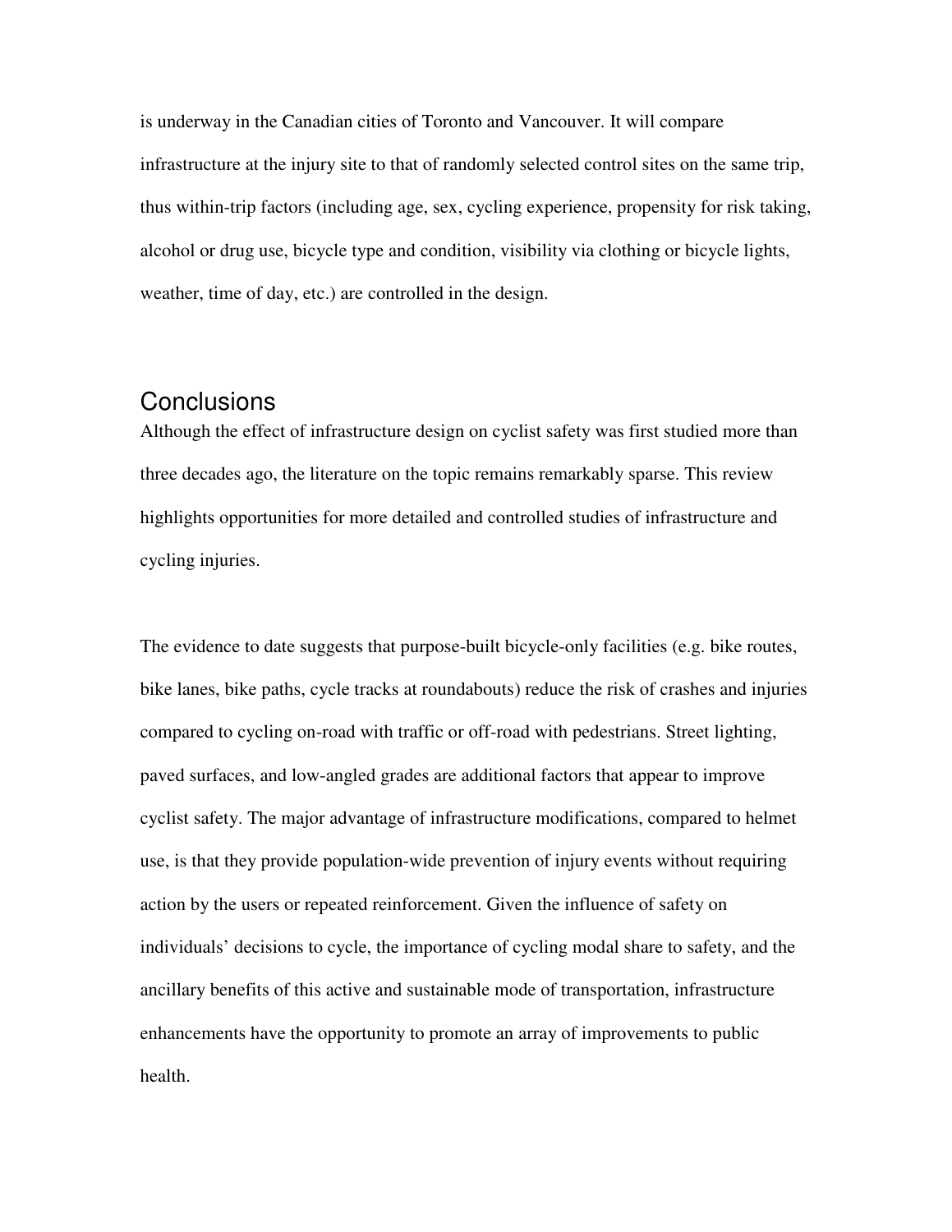## Abbreviations

OECD: Organisation for Economic Cooperation and Development; km: kilometer; ICD: International Classification of Diseases; AIS: Abbreviated Injury Scale.

# Competing interests

The authors are part of a research team that is studying the association between bicyclists' injuries and the cycling environment in Vancouver and Toronto. The Heart and Stroke Foundation of Canada and the Canadian Institutes of Health Research have funded this three-year study. See http://www.cher.ubc.ca/cyclingincities/injury.html for more information.

# Authors' contributions

KT, CR, AH and PC conceived of the study and developed the literature search strategy. CR and AH conducted the literature search. CR, AH, MW, and KT reviewed the included papers, and abstracted them for the detailed tables prepared for this paper. CR wrote the initial draft of the manuscript, and the other authors all contributed to its development, particularly the discussion. All authors reviewed and approved the final manuscript.

# Acknowledgements

The authors thank Diana Kao who conducted an initial literature search that provided a base of material and search strategy for this review. We gratefully acknowledge the reviews by Jennifer Dill, Luc Int Panis, Russell Lopez and Anne Lusk, which helped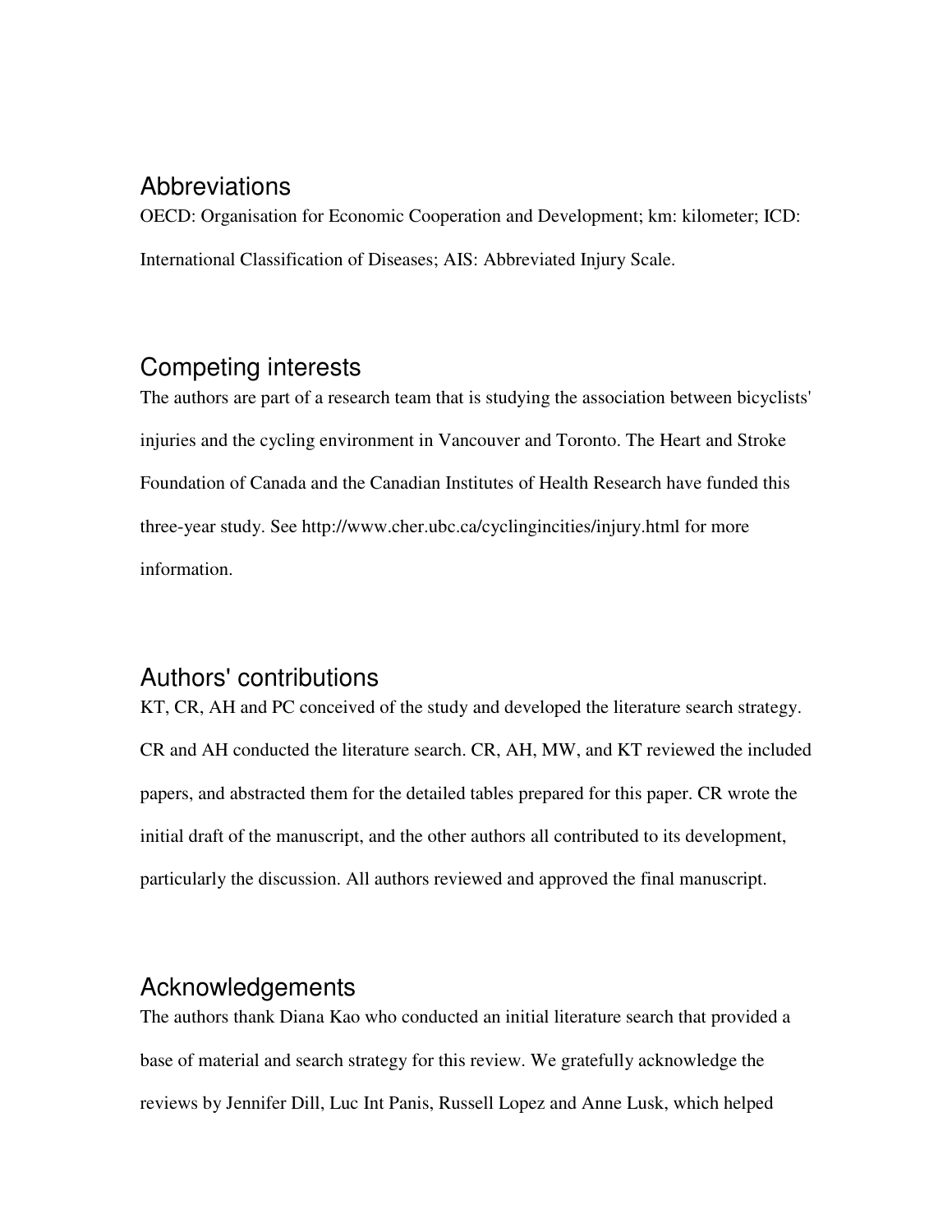improve the final paper. The authors would like to acknowledge the support of the University of British Columbia Bridge Program, the Heart and Stroke Foundation of Canada and the Canadian Institutes of Health Research. In addition, CR acknowledges funding from the Transportation Association of Canada, and AH and MW acknowledge funding from the Michael Smith Foundation for Health Research.

# References

- 1. Lindström M: Means of transportation to work and overweight and obesity: a population-based study in southern Sweden. *Prev Med* 2008, 46:22-28.
- 2. Wen LM, Rissel C: Inverse associations between cycling to work, public transport, and overweight and obesity: findings from a population based study in Australia. *Prev Med* 2008, 46:29-32.
- 3. Gordon-Larsen P, Nelson MC, Beam K: Associations among active transportation, physical activity, and weight status in young adults. *Obes Res*  2005, 13:868-875.
- 4. Hamer M, Chida Y: Active commuting and cardiovascular risk: a meta-analytic review. *Prev Med* 2008, 46:9-13.
- 5. Cavill N, Davis A: Cycling and health: What's the evidence? *Cycling England, UK Department of Transportation (Report)* 2007.
- 6. Gordon-Larsen P, Boone-Heinonen J, Sidney S, Sternfeld B, Jacobs DR, Jr, Lewis CE: Active commuting and cardiovascular disease risk. *Arch Intern Med*  2009, 169:1216-1223.
- 7. Woodcock J, Banister D, Edwards P, Prentice AM, Roberts I: Energy and health 3: energy and transport. *Lancet* 2007, 370:1078-1088.
- 8. Boogaard H, Borgman F, Kamminga J, Hoek G: Exposure to ultrafine and fine particles and noise during cycling and driving in 11 Dutch cities. *Atmos Environ*  2009, 43:4234-4242.
- 9. Katzmarzyk PT, Janssen I: The economic costs associated with physical inactivity and obesity in Canada: an update. *Can J Appl Physiol* 2004, 29:90-115.
- 10. Cavill N, Kahlmeier S, Rutter H, Racioppi F, Oja P: Economic analyses of transport infrastructure and policies including health effects related to cycling and walking: A systematic review. *Transp Pol* 2008, 15:291-304.
- 11. Saelensminde K: Cost-benefit analyses of walking and cycling track networks taking into account insecurity, health effects and external costs of motorized traffic. *Transp Res A-Pol* 2004, 38:593-606.
- 12. Thompson DC, Rivara FP, Thompson R: Helmets for preventing head and facial injuries in bicyclists. *Cochrane Database Syst Rev* 1999, 4:CD001855.
- 13. Cook A, Sheikh A: Trends in serious head injuries among English cyclists and pedestrians. *Inj Prev* 2003, 9:266-267.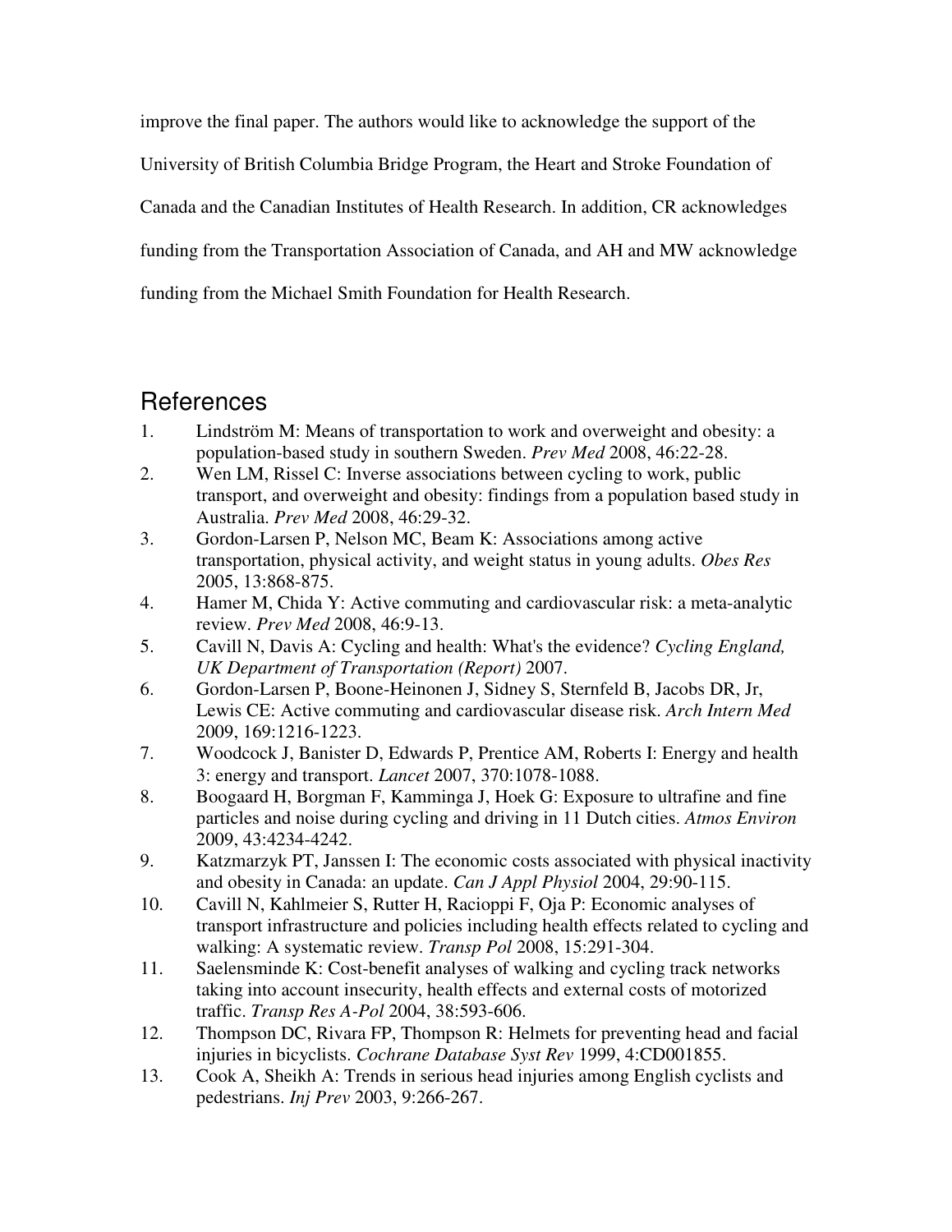- 14. Linn S, Smith D, Sheps S: Epidemiology of bicycle injury, head injury, and helmet use among children in British Columbia: a five year descriptive study. *Inj Prev* 1998, 4:122-125.
- 15. Macpherson AK, To TM, Macarthur C, Chipman ML, Wright JG, Parkin PC: Impact of mandatory helmet legislation on bicycle-related head injuries in children: a population-based study. *Pediatrics* 2002, 110:e60.
- 16. Rivara FP, Thompson DC, Thompson RS: Epidemiology of bicycle injuries and risk factors for serious injury. *Inj Prev* 1997, 3:110-114.
- 17. Thompson DC, Nunn ME, Thompson RS, Rivara FP: Effectiveness of bicycle safety helmets in preventing serious facial injury. *JAMA* 1996, 276:1974-1975.
- 18. Chipman ML: Hats off (or not?) to helmet legislation. *Can Med Assoc J* 2002, 166:602-602.
- 19. Robinson DL: No clear evidence from countries that have enforced the wearing of helmets. *BMJ* 2006, 332:722-725.
- 20. Nelson AC, Allen D: If you build them, commuters will use them: association between bicycle facilities and bicycle commuting. *Transp Res Rec* 1997, 1578:79- 83.
- 21. Lopez RP, Hynes HP: Obesity, physical activity, and the urban environment: public health research needs. *Environ Health* 2006, 5:25.
- 22. Dill J, Carr T: Bicycle commuting and facilities in major US cities: If you build them, commuters will use them. *Transp Res Rec* 2003, 1828:116-123.
- 23. Cervero R, Sarmiento O, Jacoby E, Gomez L, Neiman A: Influences of built environments on walking and cycling: Lessons from Bogota. *Int J Sust Transp*  2009, 3:203-226.
- 24. Moudon AV, Lee C, Cheadle AD, Collier CW, Johnson D, Schmid TL, Weather RD: Cycling and the built environment, a US perspective. *Transp Res D-Transp Environ* 2005, 10:245-261.
- 25. Frumkin H, Frank LD, Jackson RB: *Urban sprawl and public health: Designing, planning, and building for healthy communities.* Washington, DC: Island Press; 2004.
- 26. Pucher J, Buehler R: Making cycling irresistible: lessons from the Netherlands, Denmark and Germany. *Transp Rev* 2008, 28:495-528.
- 27. Pucher J, Dijkstra L: Promoting safe walking and cycling to improve public health: lessons from the Netherlands and Germany. *Am J Public Health* 2003, 93:1509-1516.
- 28. Pucher J, Buehler R: Why Canadians cycle more than Americans: a comparative analysis of bicycling trends and policies. *Transp Pol* 2006, 13:265-279.
- 29. Aultman-Hall L, Kaltenecker MG: Toronto bicycle commuter safety rates. *Accid Anal Prev* 1999, 31:675-686.
- 30. Ogilvie D, Egan M, Hamilton V, Petticrew M: Promoting walking and cycling as an alternative to using cars: systematic review. *BMJ* 2004, 329:763.
- 31. Carver A, Salmon J, Campbell K, Baur L, Garnett S, Crawford D: How do perceptions of local neighborhood relate to adolescents' walking and cycling? *Am J Health Promot* 2005, 20:139-147.
- 32. Noland R: Perceived risk and modal choice: risk compensation in transportation systems. *Accid Anal Prev* 1995, 27:503-521.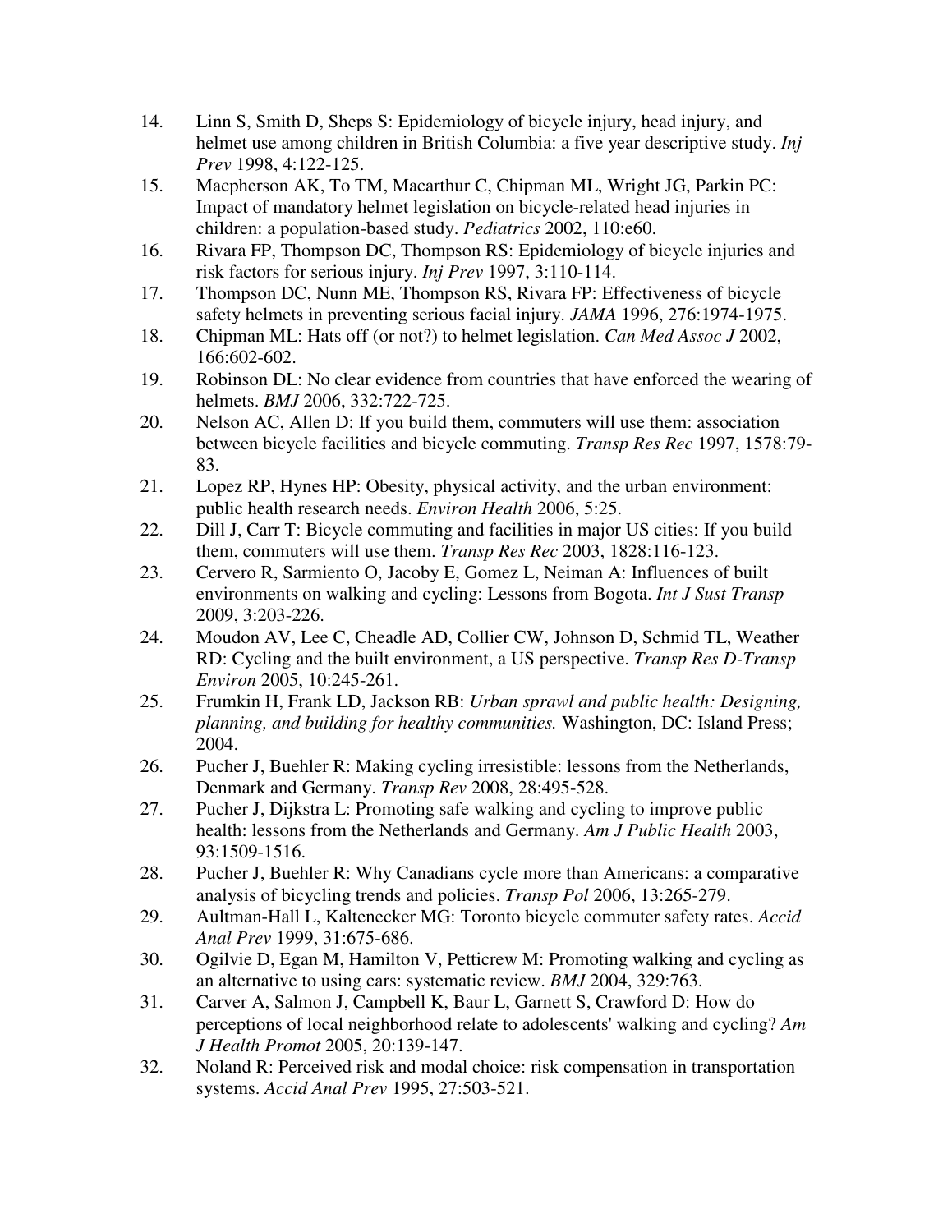- 33. Winters M, Teschke K: Route preferences among adults in the near market for bicycling: findings of the Cycling in Cities study. *Am J Health Promot;* 2009 in press.
- 34. Decima Research Inc: City of Toronto 1999 cycling study: final report on quantitative research results. *(Report)* 2000.
- 35. Robinson DL: Safety in numbers in Australia: more walkers and bicyclists, safer walking and bicycling. *Health Promot J Austr* 2005, 16:47-51.
- 36. Jacobsen P: Safety in numbers: more walkers and bicyclists, safer walking and bicycling. *Inj Prev* 2003, 9:205-209.
- 37. Vandenbulcke G, Thomas I, de Geus B, Degraeuwe B, Torfs R, Meeusen R, Int Panis L: Mapping bicycle use and the risk of accidents for commuters who cycle to work in Belgium. *Transp Pol* 2009, 16:77-87.
- 38. Elvik R: The non-linearity of risk and the promotion of environmentally sustainable transport. *Accid Anal Prev* 2009, 41:849-855.
- 39. Herslund M, Jorgensen N: Looked-but-failed-to-see-errors in traffic. *Accid Anal Prev* 2003, 35:885-891.
- 40. Rasanen M, Summala H: Attention and expectation problems in bicycle-car collisions: an in-depth study. *Accid Anal Prev* 1998, 30:657-666.
- 41. CDC: Motor-vehicle safety: a 20th century public health achievement. *JAMA*  1999, 281:2080-2082.
- 42. International Statistical Classification of Diseases and Related Health Problems, 10th Revision (ICD-10) [http://apps.who.int/classifications/apps/icd/icd10online/]
- 43. Carter D, Hunter WW, Zegeer C, Stewart JR, Huang H: Bicyclist intersection safety index. *Transp Res Rec* 2007, 2031:18-24.
- 44. Hydén C, Várhelyi A: The effects on safety, time consumption and environment of large scale use of roundabouts in an urban area: a case study. *Accid Anal Prev*  2000, 32:11-23.
- 45. Hunter WW: Evaluation of innovative bike-box application in Eugene, Oregon. *Transp Res Rec* 2000, 1705:99-106.
- 46. Alta Planning + Design: San Francisco's Shared Lane Pavement Markings: Improving Bicycle Safety. *(Report)* 2004.
- 47. Hallett I, Luskin D, Machemehl R: Evaluation of On-Street Bicycle Facilities Added to Existing Roadways. *(Report)* 2006, FHWA/TXDOT-06/0-5157-1.
- 48. Hunter WW, Feaganes JR, Srinivasan R: Conversions of wide curb lanes: the effect on bicycle and motor vehicle interactions. *Transp Res Rec* 2005, 1939:37- 44.
- 49. Hunter WW, Stewart JR, Stutts JC: Study of Bicycle Lanes Versus Wide Curb Lanes. *Transp Res Rec* 1999, 1674:70-77.
- 50. Jordan G, Leso L: Power of the line Shared-use path conflict reduction. *Transp Res Rec* 2000, 1705:16-19.
- 51. Neira J, Bosque L: The word "accident": no chance, no error, no destiny. *Prehosp Disaster Med* 2004, 19:188-189.
- 52. Davis RM, Pless B: BMJ bans "accidents". *BMJ* 2001, 322:1320-1321.
- 53. Schoon C, Van Minnen J: The safety of roundabouts in the Netherlands. *Traffic Eng Control* 1994, 35:142-148.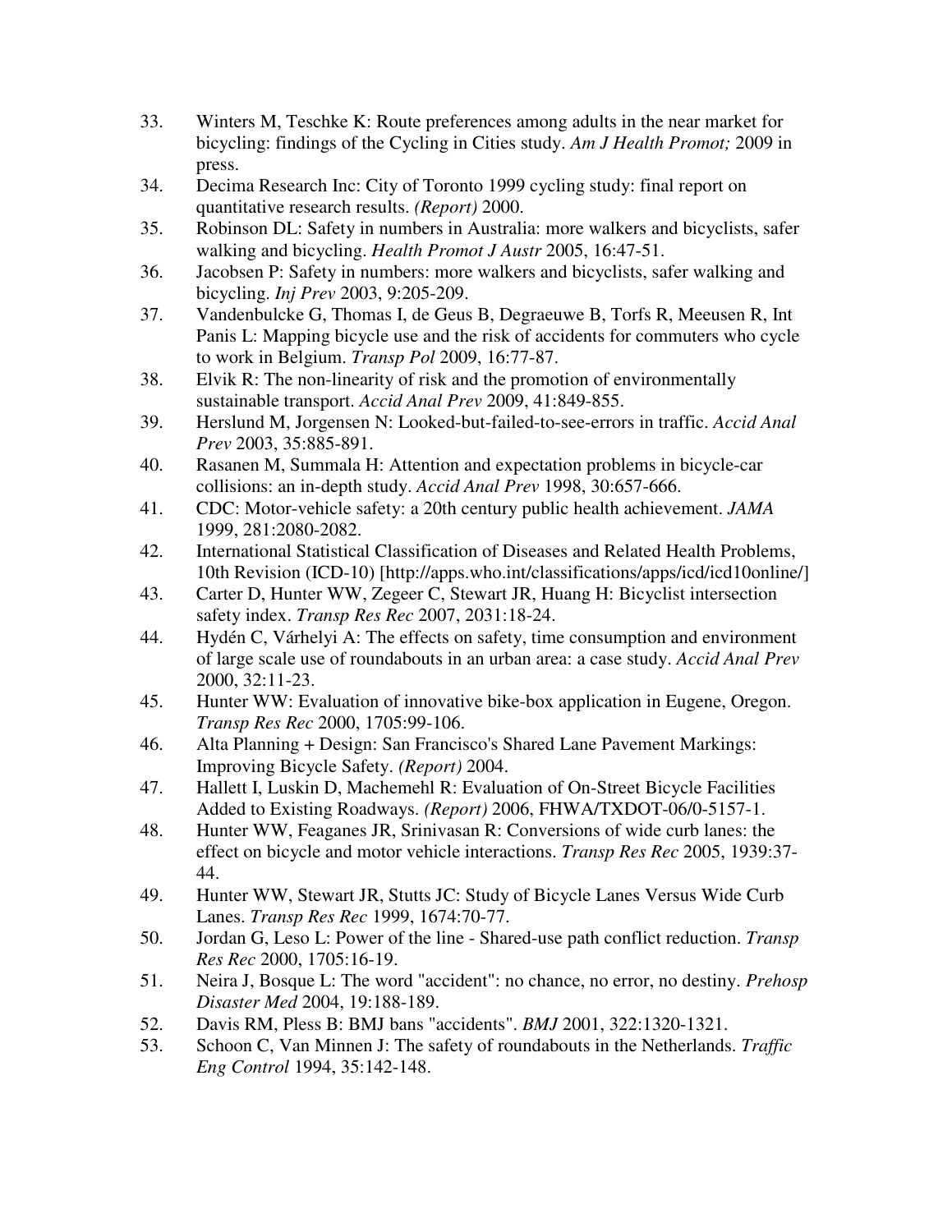- 54. Brüde U, Larsson J: What roundabout design provides the highest possible safety? *Nordic Road Transp Res* 2000, 2:17-21.
- 55. Hels T, Orozova-Bekkevold I: The effect of roundabout design features on cyclist accident rate. *Accid Anal Prev* 2007, 39:300-307.
- 56. Daniels S, Nuyts E, Wets G: The effects of roundabouts on traffic safety for bicyclists: an observational study. *Accid Anal Prev* 2008, 40:518-526.
- 57. Daniels S, Brijs T, Nuyts E, Wets G: Injury crashes with bicyclists at roundabouts: influence of some location characteristics and the design of cycle facilities. *J Safety Res* 2009, 40:141-148.
- 58. Gårder P, Leden L, Pulkkinen U: Measuring the safety effect of raised bicycle crossings using a new research methodology. *Transp Res Rec* 1998, 1636:64-70.
- 59. Jensen SU: Safety effects of blue cycle crossings: a before-after study. *Accid Anal Prev* 2008, 40:742-750.
- 60. Wang Y, Nihan NL: Estimating the risk of collisions between bicycles and motor vehicles at signalized intersections. *Accid Anal Prev* 2004, 36:313-321.
- 61. Kaplan J: Characteristics of the regular adult bicycle user. *MSc thesis.* University of Maryland, Civil Engineering Department; 1975.
- 62. Lott DF, Lott DY: Effect of Bike Lanes on Ten Classes of Bicycle-Automobile Accidents in Davis, California. *J Safety Res* 1976, 8:171-179.
- 63. Smith R, Jr., Walsh T: Safety impacts of bicycle lanes. *Transp Res Rec* 1988, 1168:49-56.
- 64. Tinsworth D, Cassidy S, Polen C: Bicycle-related injuries: Injury, hazard, and risk patterns. *Int J Inj Contr Saf Promot* 1994, 1:207-220.
- 65. Rodgers GB: Factors associated with the crash risk of adult bicyclists. *J Safety Res* 1997, 28:233-241.
- 66. Moritz WE: Adult bicyclists in the United States: characteristics and riding experience in 1996. *Transp Res Rec* 1998, 1636:1-7.
- 67. Moritz WE: Survey of North American bicycle commuters: design and aggregate results. *Transp Res Rec* 1998, 1578:91-101.
- 68. Aultman-Hall L, Hall FL: Ottawa-Carleton commuter cyclist on- and off-road incident rates. *Accid Anal Prev* 1998, 30:29-43.
- 69. Klop JR, Khattak AJ: Factors influencing bicycle crash severity on two-lane, undivided roadways in North Carolina. *Transp Res Rec* 1999, 1674:78-85.
- 70. Allen-Munley C, Daniel J, Dhar S: Logistic model for rating urban bicycle route safety. *Transp Res Rec* 2004, 1878:107-115.
- 71. Wachtel A, Lewiston D: Risk-factors for bicycle motor-vehicle collisions at intersections. *Inst Transp Eng J* 1994, 64:30-35.
- 72. Kim JK, Kim S, Ulfarsson GF, Porrello LA: Bicyclist injury severities in bicyclemotor vehicle accidents. *Accid Anal Prev* 2007, 39:238-251.
- 73. Wanvik PO: Effects of road lighting: an analysis based on Dutch accident statistics 1987-2006. *Accid Anal Prev* 2009, 41:123-128.
- 74. De Brabander B, Vereeck L: Safety effects of roundabouts in Flanders: signal type, speed limits and vulnerable road users. *Accid Anal Prev* 2007, 39:591-599.
- 75. Pucher J, Komanoff C, Schimek P: Bicycling renaissance in North America? Recent trends and alternative policies to promote bicycling. *Transp Res A-Pol*  1999, 33:625-654.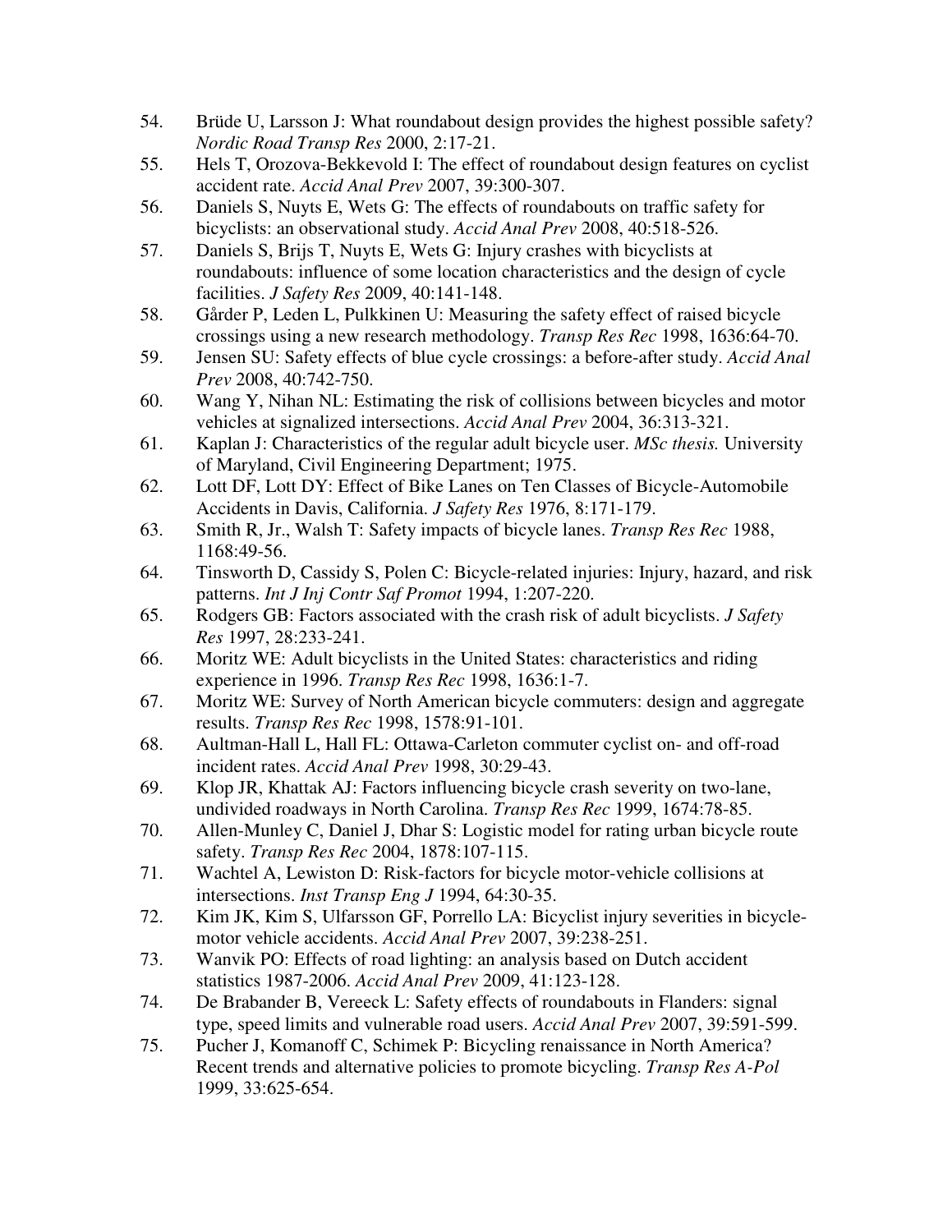- 76. Elvik R: Effects on road safety of converting intersections to roundabouts: review of evidence from non-US studies. *Transp Res Rec* 2003, 1847:1-10.
- 77. Daniels S, Wets G: Traffic safety effects of roundabouts: a review with emphasis on bicyclist's safety. In *Proceedings of the 18th ICTCT Workshop*; *27-28 October 2005; Helsinki, Finland*. 2005.
- 78. Maclure M: The case-crossover design: a method for studying transient effects on the risk of acute events. *Am J Epidemiol* 1991, 133:144-153.

# **Tables**

### Table 1

Key terminology for describing transportation infrastructure used by cyclists

| Term                                                  | Description                                                                                                                                                                                                                                              |
|-------------------------------------------------------|----------------------------------------------------------------------------------------------------------------------------------------------------------------------------------------------------------------------------------------------------------|
| <b>STRAIGHTAWAYS</b>                                  |                                                                                                                                                                                                                                                          |
| On-road cycling /<br>vehicular cycling                | When bicyclists ride on a roadway designed primarily for motor vehicles.                                                                                                                                                                                 |
| Wide curb lane                                        | The outer (curbside) lane of a paved multi-lane road is wider than the<br>standard width and can accommodate cyclists, although there may not be<br>signs indicating this.                                                                               |
| Sharrows <sup>*</sup><br>(suggested cycle lane†)      | Symbols painted on the paved roadway indicating that bicycles can share the<br>lane with motor vehicles. They are sometimes used on roads with high<br>cyclist traffic that don't have enough width to accommodate a bike lane.                          |
| Bike route                                            | A paved residential or local road that is signed as being a "bike route", and<br>may have cyclist-friendly crossings at major roads, such as traffic signals<br>with push-buttons that are easily operated by cyclists.                                  |
| <b>Bike</b> lane<br>(marked cycle lane <sup>†</sup> ) | Part of the paved roadway marked with painted lines or a colored surface, to<br>designate that it is reserved exclusively for cyclists. Bike lanes may<br>terminate before an intersection, or continue through it.                                      |
| Cycle track<br>(separated cycle lane <sup>†</sup> )   | Paved lane, exclusively for bicycle use, next to a major city street or<br>roundabout, but separated by a curb or other physical barrier.                                                                                                                |
| Bike path                                             | Off-road paved or unpaved path or trail, for bicycles only.                                                                                                                                                                                              |
| Multi-use path                                        | Off-road paved or unpaved path or trail, shared with other non-motorized<br>users (e.g. pedestrians, runners, or in-line skaters).                                                                                                                       |
| Sidewalk                                              | Off-road paved walkway for pedestrian use, located by the side of road;<br>known as "pavement" in some parts of the world (e.g. UK and Ireland).                                                                                                         |
| Speed bumps/humps *                                   | Raised ridge across the road designed to slow motor vehicle traffic ("traffic<br>calming"), particularly in residential areas. Speed humps are easier than<br>speed bumps for cyclists to ride over because they are less steep-sided and<br>more broad. |
| <b>INTERSECTIONS</b>                                  |                                                                                                                                                                                                                                                          |
| <b>Intersections</b>                                  | Where two or more roads either meet or cross at the same level.                                                                                                                                                                                          |
| Junctions <sup>*</sup>                                | May be road intersections, but the term is usually used to refer to the point<br>where a laneway, path, or driveway meets a road.                                                                                                                        |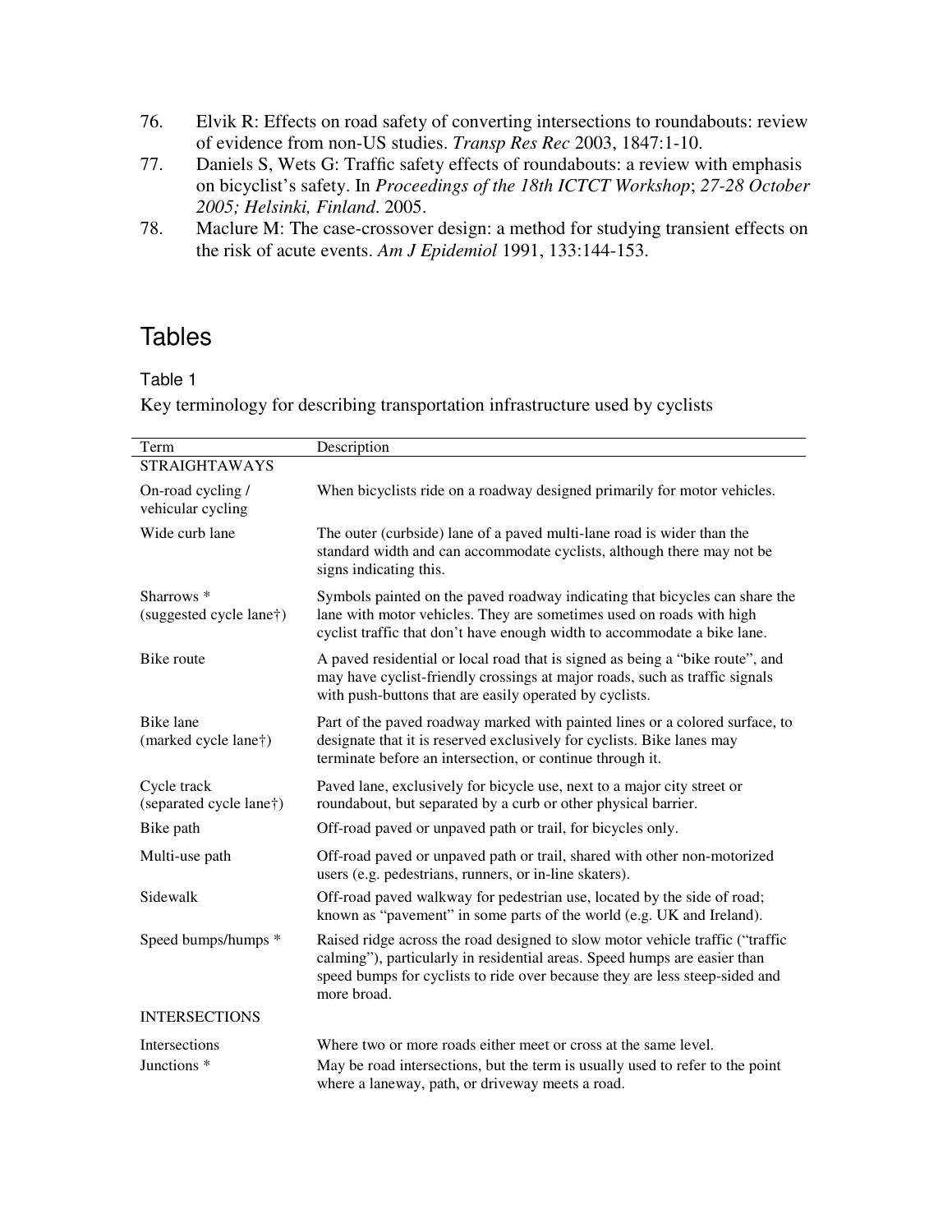| Roundabout                                  | Intersection of arterial streets with a central circle of sufficient diameter that<br>the road curvature accommodates all road vehicles, including trucks and<br>buses. Roundabouts usually have splitter islands on the approaches,<br>sidewalks around the edges, and crosswalks across the approaches set back<br>from the intersection. Daniels et al. provide diagrams of different types of<br>cycle facilities on roundabouts in the Netherlands [57]. Generally, entering<br>traffic yields to traffic already in the intersection. |
|---------------------------------------------|---------------------------------------------------------------------------------------------------------------------------------------------------------------------------------------------------------------------------------------------------------------------------------------------------------------------------------------------------------------------------------------------------------------------------------------------------------------------------------------------------------------------------------------------|
| Traffic circle / rotary<br>traffic island * | Raised concrete circles placed in the centre of minor street intersections;<br>there are no splitter islands and the design vehicle is a passenger car.                                                                                                                                                                                                                                                                                                                                                                                     |
| Bicycle crossing                            | Distinct road crossings for cyclists that are sometimes raised or colored, and<br>may have cyclist-operated traffic signals.                                                                                                                                                                                                                                                                                                                                                                                                                |
| Bicycle box / advanced<br>cycle stop line * | A right-angle extension to a bike lane at the head of an intersection, which<br>allows cyclists to wait at the head of the traffic queue on a red traffic signal<br>and then proceed through the intersection ahead of motor vehicle traffic on<br>green.                                                                                                                                                                                                                                                                                   |
| Traffic diverter *                          | Bike-permeable barriers that require motor vehicle traffic to turn instead of<br>traveling straight ahead through an intersection, or that prevent motor<br>vehicles from entering a street.<br>* These truce of infusturative were not investigated in ony of the studies identified for this period                                                                                                                                                                                                                                       |

\* These types of infrastructure were not investigated in any of the studies identified for this review.<br>† Terminology used in the "European Cycling Lexicon" (published by the European Economic and Social Committee at the V 2009 conference in Brussels). It gives a list of key cycling terms with corresponding photographs for cyclists and policy makers, in all 23 official European languages. It is freely available to download at: http://www.eesc.europa.eu/sections/ten/european-cycling-lexicon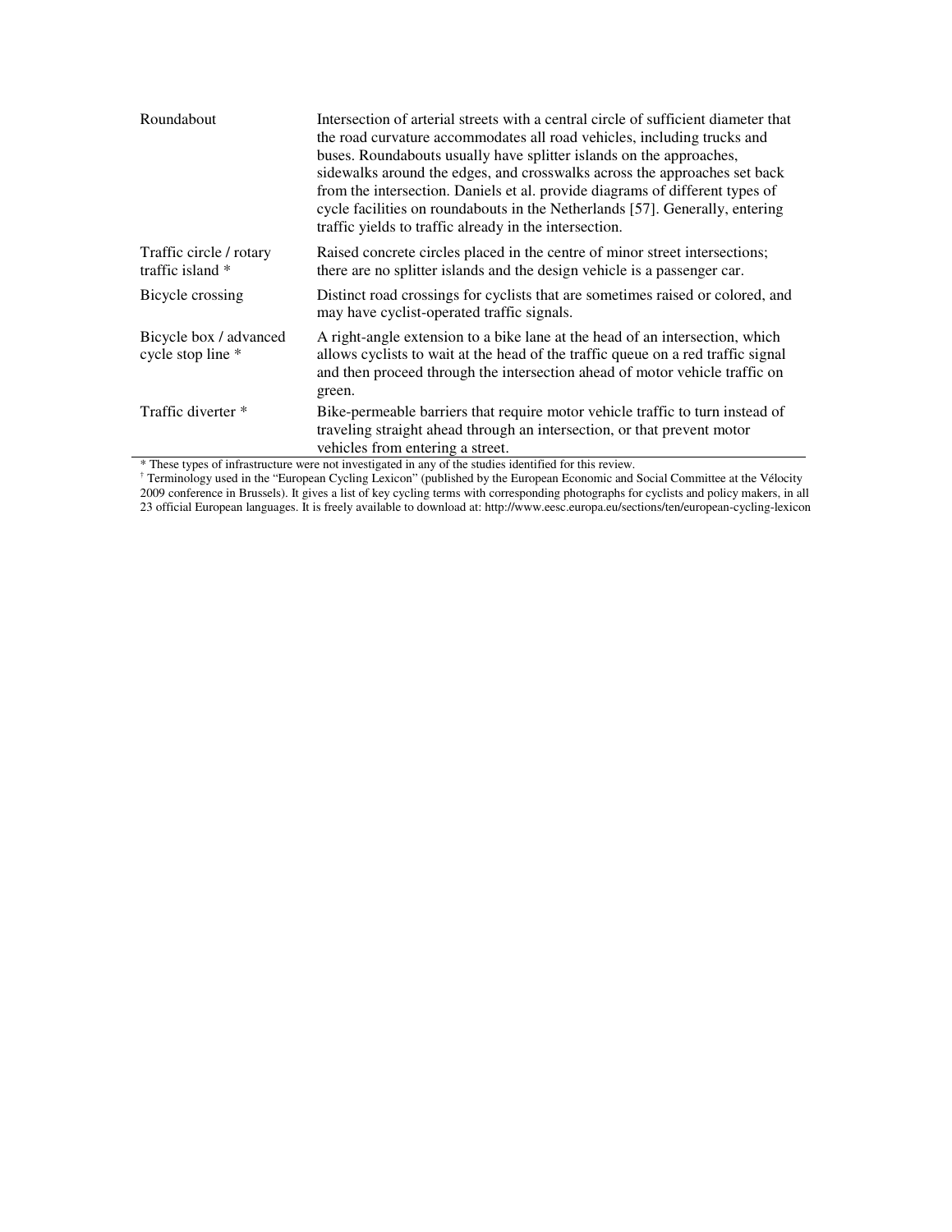### Table 2

### Studies that investigated relationships between bicyclist safety and intersection-related transportation infrastructure

| Reference                                                                                                                              | Location;<br>Design                                                   | Infrastructure<br>types examined                                                        | Study<br>population                                                          | Outcome<br>measures                                                                                         | Analysis<br>method                                                                                                                                                                                                                                                                     | Control method                                                                                                                                                                                                                                                                                                                                    | Effects observed                                                                                                                                                                                                                                                                                                                                                                                                                                                       |
|----------------------------------------------------------------------------------------------------------------------------------------|-----------------------------------------------------------------------|-----------------------------------------------------------------------------------------|------------------------------------------------------------------------------|-------------------------------------------------------------------------------------------------------------|----------------------------------------------------------------------------------------------------------------------------------------------------------------------------------------------------------------------------------------------------------------------------------------|---------------------------------------------------------------------------------------------------------------------------------------------------------------------------------------------------------------------------------------------------------------------------------------------------------------------------------------------------|------------------------------------------------------------------------------------------------------------------------------------------------------------------------------------------------------------------------------------------------------------------------------------------------------------------------------------------------------------------------------------------------------------------------------------------------------------------------|
| <b>ROUNDABOUTS</b>                                                                                                                     |                                                                       |                                                                                         |                                                                              |                                                                                                             |                                                                                                                                                                                                                                                                                        |                                                                                                                                                                                                                                                                                                                                                   |                                                                                                                                                                                                                                                                                                                                                                                                                                                                        |
| Schoon and<br>Van Minnen<br>(1994)<br>The safety of<br>roundabouts<br>in the<br>Netherlands<br>[53]                                    | The<br>Netherlands;<br>Observational,<br>before-after<br>intervention | Roundabouts<br>vs. other<br>intersection<br>types; and<br>roundabout<br>design features | 181<br>intersections<br>before and after<br>implementation<br>of roundabouts | National<br>database of<br>bicycle and<br>moped<br>injuries and<br>crashes*<br>(529 before,<br>$111$ after) | Change in crash<br>and injury rates<br>after<br>intervention.                                                                                                                                                                                                                          | Corrected for the<br>temporal trends in<br>crash and injury<br>rates across all<br>intersections in the<br>Netherlands:<br>national data that<br>showed a 2 to 13%<br>decrease over the<br>study period. A<br>seven-month<br>"transitional period"<br>following<br>roundabout<br>construction was<br>not included in<br>before-after<br>analysis. | 8% reduction in<br>bicyclists' crash rate and<br>30% reduction in injury<br>rate were observed<br>following installation of<br>new roundabouts. Among<br>the 3 styles of<br>roundabouts, those with<br>cycle tracks had the<br>greatest reductions<br>injuries to cyclists and<br>moped users (90%),<br>compared to those with<br>no bicycle infrastructure<br>$(41\%$ reduction) and<br>those with a cycle lane<br>$(25\% \text{ reduction}).$                        |
| Brüde and<br>Larsson<br>(2000)<br>What<br>roundabout<br>design<br>provides the<br>highest<br>possible<br>safety?<br>$[54]$             | Sweden:<br>Observational,<br>non-<br>intervention                     | Roundabouts<br>vs. other<br>intersection<br>types                                       | 72 roundabouts<br>with $\geq 100$<br>cyclists/day                            | Police<br>reports of 67<br>crashes*, 58<br>of which<br>resulted in<br>injuries                              | Comparison of<br>observed and<br>expected crash<br>counts.<br>Regression<br>analyses to<br>examine factors<br>affecting crash<br>counts and<br>rates.                                                                                                                                  | Calculated expected<br>crashes and injuries<br>using published<br>prediction models<br>for conventional<br>intersections based<br>on motor vehicle<br>and bicycle traffic<br>volumes.                                                                                                                                                             | At two-lane roundabouts,<br>the observed crashes and<br>injuries were more than<br>twice those expected,<br>whereas at single lane<br>roundabouts there was no<br>difference between<br>expected and observed.<br>Two other factors were<br>associated with lower<br>than expected crashes:<br>single lane roundabouts<br>with a central island<br>radius $> 10$ m, and<br>bicycle travel on<br>bikeways rather than the<br>roadway of the<br>roundabout intersection. |
| Hels and<br>Orozova-<br>Bekkevold<br>(2007)<br>The effect of<br>roundabout<br>design<br>features on<br>cyclist crash<br>rate<br>$[55]$ | Denmark -<br>Odense:<br>Observational,<br>non-<br>intervention        | Roundabout<br>design features                                                           | 88 roundabouts                                                               | Police<br>reports and<br>Emergency<br>Department<br>records of<br>$152$ injuries*                           | Poisson<br>regression and<br>logistic<br>regression<br>analyses<br>between cyclist<br>injuries (3/year<br>and probability,<br>respectively)<br>and roundabout<br>characteristics:<br>geometry, age,<br>traffic volume<br>(vehicles and<br>cyclists), and<br>location<br>(urban/rural). | Adjusted for<br>temporal changes in<br>traffic volume.                                                                                                                                                                                                                                                                                            | In multiple regression,<br>higher vehicle and cyclist<br>traffic volumes and<br>"drive curve" (a proxy for<br>vehicle speed) were<br>associated with higher<br>numbers of cyclist<br>crashes/year.                                                                                                                                                                                                                                                                     |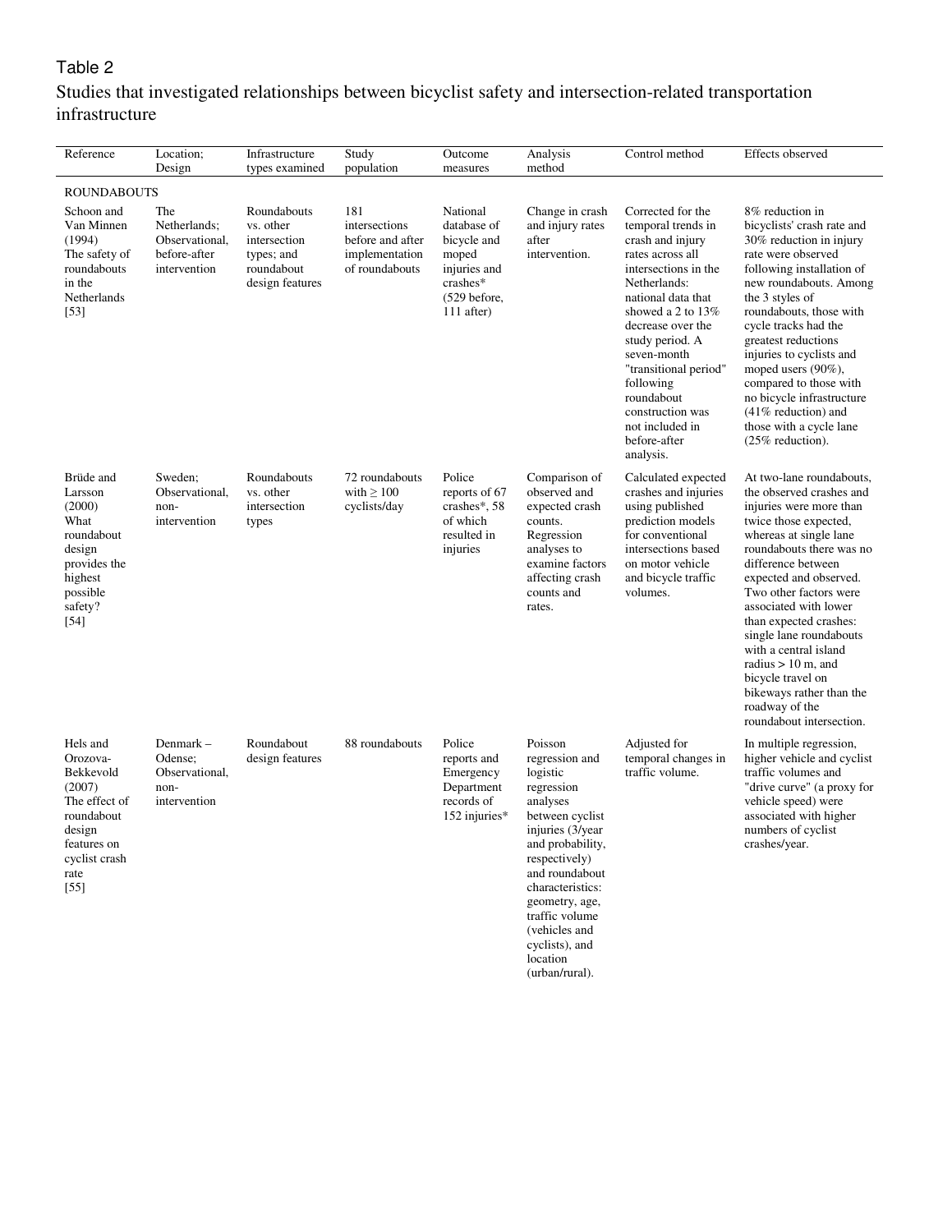| Daniels et al.<br>(2008)<br>The effects of<br>roundabouts<br>on traffic<br>safety for<br>bicyclists: An<br>observational<br>study<br>[56]                                                     | Belgium –<br>Flanders:<br>Observational,<br>before-after<br>intervention   | Roundabouts<br>vs. other<br>intersection<br>types                                                                  | 91 intersections<br>before and after<br>implementation<br>of roundabouts<br>(40 inside built-<br>up areas with<br>speed limit of<br>50 km/h, and 51<br>in areas with<br>speed limits of<br>70 or 90 km/h) | Police<br>reports of<br>1060 injuries<br>$(411$ at<br>roundabouts,<br>649 at<br>comparison<br>intersections)                  | Effectiveness<br>$index = odds$<br>ratio for the<br>before-after<br>change in injury<br>rates of the<br>roundabout<br>intersections as<br>compared to the<br>change in injury<br>rates at<br>conventional<br>comparison<br>intersections. | Comparison group:<br>unchanged<br>conventional<br>intersections near<br>intervention sites to<br>account for<br>temporal trends in<br>safety and<br>regression-to-the-<br>mean (e.g.<br>intersections may<br>have been selected<br>for roundabout<br>construction<br>because of higher<br>numbers of<br>crashes). | Roundabouts have the<br>effect of increasing risk<br>of crashes resulting in<br>injury at or near the<br>intersection (odds ratio =<br>$1.27$ ). The effect is<br>stronger for intersections<br>inside built-up areas<br>(odds ratio = $1.48$ ).                                                                                                   |
|-----------------------------------------------------------------------------------------------------------------------------------------------------------------------------------------------|----------------------------------------------------------------------------|--------------------------------------------------------------------------------------------------------------------|-----------------------------------------------------------------------------------------------------------------------------------------------------------------------------------------------------------|-------------------------------------------------------------------------------------------------------------------------------|-------------------------------------------------------------------------------------------------------------------------------------------------------------------------------------------------------------------------------------------|-------------------------------------------------------------------------------------------------------------------------------------------------------------------------------------------------------------------------------------------------------------------------------------------------------------------|----------------------------------------------------------------------------------------------------------------------------------------------------------------------------------------------------------------------------------------------------------------------------------------------------------------------------------------------------|
| Daniels et al.<br>(2009)<br>Injury crashes<br>with bicyclists<br>at<br>roundabouts:<br>influence of<br>some location<br>characteristics<br>and the design<br>of cycle<br>facilities<br>$[57]$ | Belgium –<br>Flanders:<br>Observational,<br>before-after<br>intervention   | Roundabouts<br>vs. other<br>intersection<br>types                                                                  | Same data as<br>Daniels 2008,<br>above, except<br>only 50<br>intersections in<br>areas with<br>speed limits of<br>70 or 90 km/h)                                                                          | Same data as<br>Daniels<br>2008, above.                                                                                       | Effectiveness<br>index as<br>Daniels 2008,<br>above.<br>Regression<br>models to<br>evaluate the<br>roundabout<br>design<br>determinants of<br>the<br>effectiveness<br>index.                                                              | Same data as<br>Daniels 2008,<br>above.                                                                                                                                                                                                                                                                           | Roundabouts with cycle<br>lanes had significantly<br>higher risk (odds ratio=<br>$1.93$ ), whereas no<br>increased risks were<br>observed for roundabouts<br>with mixed traffic,<br>separate cycle tracks, or<br>grade-separated paths.<br>Roundabouts with 2 lanes<br>and those replacing<br>signalized intersections<br>also had elevated risks. |
| <b>BICYCLE CROSSINGS</b>                                                                                                                                                                      |                                                                            |                                                                                                                    |                                                                                                                                                                                                           |                                                                                                                               |                                                                                                                                                                                                                                           |                                                                                                                                                                                                                                                                                                                   |                                                                                                                                                                                                                                                                                                                                                    |
| Gårder et al.<br>(1998)<br>Measuring the<br>safety effect<br>of raised<br>bicycle<br>crossings<br>using a new<br>research<br>methodology<br>[58]                                              | Sweden-<br>Gothenburg;<br>Observational,<br>before-after<br>intervention   | Bicycle<br>crossings<br>(raised above)<br>road level by 4-<br>$12 \text{ cm}$ ) vs. other<br>intersection<br>types | 44 intersections<br>(and 18.7 km of<br>adjacent road<br>sections) before<br>and after<br>implementation<br>of raised<br>bicycle<br>crossings                                                              | Police or<br>hospital<br>reports of<br>287 crashes*<br>$(160 \text{ before},$<br>$127$ after)                                 | Calculated<br>unadjusted<br>number of<br>crashes per<br>month after<br>intervention<br>compared to<br>before<br>intervention.                                                                                                             | Adjusted for traffic<br>volume data<br>collected on 2<br>intervention streets<br>and 2 unchanged<br>streets.                                                                                                                                                                                                      | There was an 8% increase<br>in crash frequency in the<br>study area, but bicycle<br>volume on these<br>intervention sections<br>grew by 50% more than<br>unchanged streets -<br>authors conclude that the<br>intervention may have<br>resulted in a safety<br>improvement.                                                                         |
| Jensen (2008)<br>Safety effects<br>of blue cycle<br>crossings: a<br>before-after<br>study<br>$[59]$                                                                                           | Denmark –<br>Copenhagen;<br>Observational,<br>before-after<br>intervention | Bicycle<br>crossings<br>(colored blue)<br>vs. other<br>intersection<br>types                                       | 65 intersections<br>before and after<br>implementation<br>of blue bicycle<br>crossings                                                                                                                    | Police<br>reports of<br>567 injuries<br>$(319)$ before,<br>$248$ after);<br>1,595<br>collisions<br>(778 before,<br>817 after) | Comparison of<br>observed<br>injuries and<br>crashes with<br>expected (using<br>fixed and<br>random effects<br>models).                                                                                                                   | Adjusted for<br>temporal trends in<br>traffic volumes and<br>crashes, based on<br>data from changed<br>and unchanged<br>intersections.<br>Considered<br>regression-to-the-<br>mean, but no<br>adjustment was<br>deemed necessary.                                                                                 | Risk of crash/injury<br>depends on number of<br>colored crossings: 1<br>crossing = $10\%$ reduction<br>for injuries / 19% for<br>crashes; $2$ crossings =<br>23%/48% increase; 4<br>crossings = $60\%/139\%$<br>increase. Authors<br>hypothesize that non-<br>intuitive findings may<br>result from motorist<br>confusion at sites with            |

many crossings.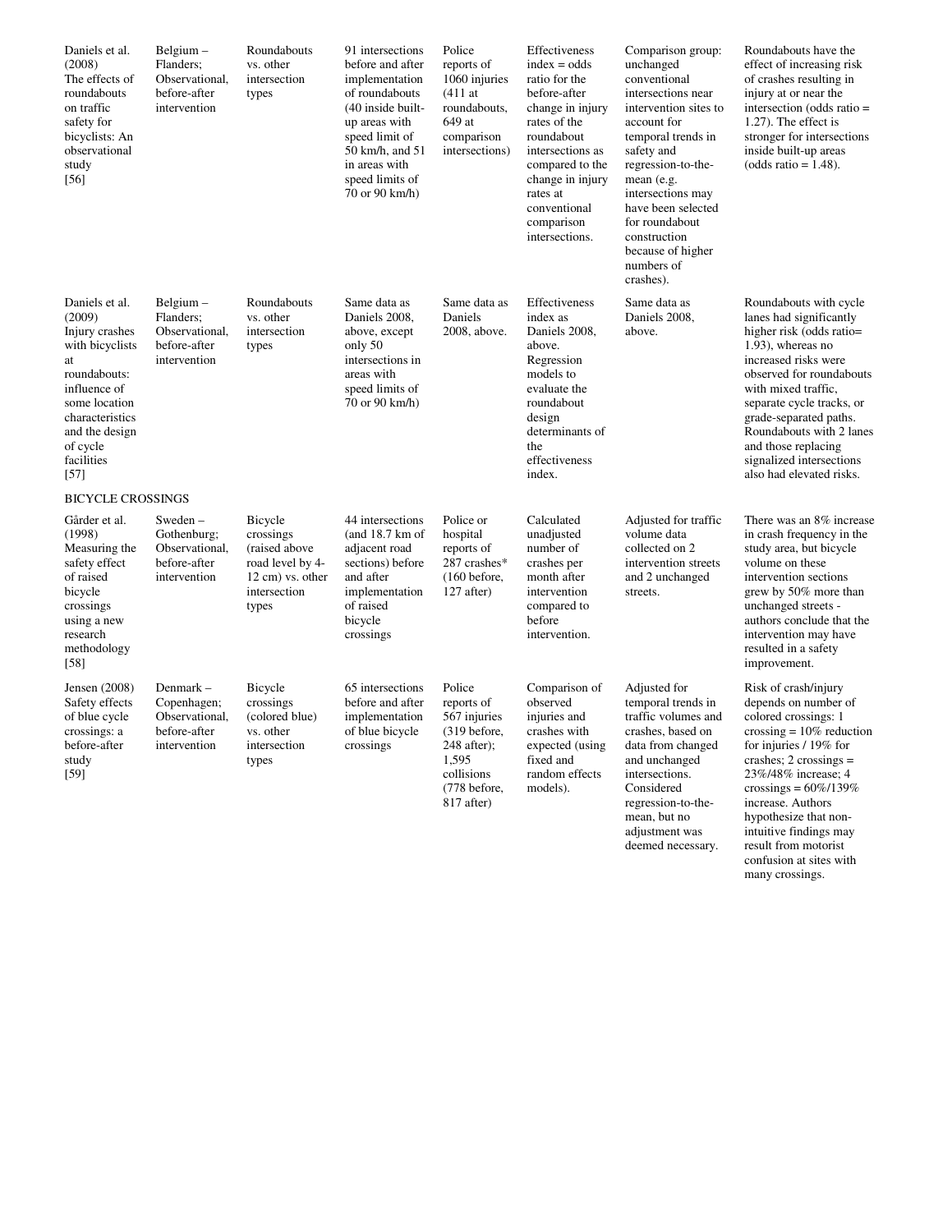#### INTERSECTION DESIGN

| Wang and<br>Nihan (2004)<br>Estimating the<br>risk of<br>collisions<br>between<br>bicycles and<br>motor vehicles<br>at signalized<br>intersections<br>[60] | $Japan -$<br>Tokyo†;<br>Observational.<br>non-<br>intervention | Intersection<br>design,<br>including<br>number of turn<br>lanes, width of<br>medians.<br>pedestrian<br>overpass | 115 randomly<br>selected<br>signalized<br>intersections<br>with 4 legs | Police-<br>reports of<br>585 bicycle-<br>motor<br>vehicle<br>collisions | Three Poisson<br>models of crash<br>event risk: for<br>"through"<br>motor vehicle<br>travel; left-turn<br>travel; and<br>right-turn<br>travel. | Adjusted for<br>average bicycle and<br>motor vehicle<br>volume, intersection<br>location, speed<br>limit, visual noise. | A higher number of<br>turning lanes and<br>presence of a wide<br>median significantly<br>increased risk of crash<br>during motor vehicle<br>turning maneuvers.<br>Narrower entering<br>approaches and wider<br>medians increased crash<br>risk in certain turning<br>collisions. Increased<br>cycle volumes were<br>associated with lower<br>collision risk with turning |
|------------------------------------------------------------------------------------------------------------------------------------------------------------|----------------------------------------------------------------|-----------------------------------------------------------------------------------------------------------------|------------------------------------------------------------------------|-------------------------------------------------------------------------|------------------------------------------------------------------------------------------------------------------------------------------------|-------------------------------------------------------------------------------------------------------------------------|--------------------------------------------------------------------------------------------------------------------------------------------------------------------------------------------------------------------------------------------------------------------------------------------------------------------------------------------------------------------------|
|                                                                                                                                                            |                                                                |                                                                                                                 |                                                                        |                                                                         |                                                                                                                                                |                                                                                                                         | vehicles.                                                                                                                                                                                                                                                                                                                                                                |

\*These studies used only the term "accident" to describe crashes (collisions and/or falls) that may or may not have resulted in injury. We have substituted the words "crash", "collision" and/or "fall" based on our reading of the studies, as explained in the "Safety terminology" section of the text.

† In Japan, traffic drives on the left (so turns should be interpreted accordingly), and bicycles travel on sidewalks with pedestrians, not on the road.

### Table 3

Studies that investigated relationships between bicyclist safety and transportation infrastructure related to roads, lanes and/or paths.

| Reference                                                                                                                                              | Location;<br>Design                                                          | Infrastructure<br>types<br>examined                                                                                         | Study<br>population                                                                                                                                                                                                    | Outcome<br>measures                                                 | Analysis method                                                                                                                                                                | Control method                                                                                                                                                                                                                                                                                                                                                  | Effects observed                                                                                                                                                                                                                                                                                                                                                                           |
|--------------------------------------------------------------------------------------------------------------------------------------------------------|------------------------------------------------------------------------------|-----------------------------------------------------------------------------------------------------------------------------|------------------------------------------------------------------------------------------------------------------------------------------------------------------------------------------------------------------------|---------------------------------------------------------------------|--------------------------------------------------------------------------------------------------------------------------------------------------------------------------------|-----------------------------------------------------------------------------------------------------------------------------------------------------------------------------------------------------------------------------------------------------------------------------------------------------------------------------------------------------------------|--------------------------------------------------------------------------------------------------------------------------------------------------------------------------------------------------------------------------------------------------------------------------------------------------------------------------------------------------------------------------------------------|
| ROADS, LANES AND PATHS                                                                                                                                 |                                                                              |                                                                                                                             |                                                                                                                                                                                                                        |                                                                     |                                                                                                                                                                                |                                                                                                                                                                                                                                                                                                                                                                 |                                                                                                                                                                                                                                                                                                                                                                                            |
| Kaplan<br>(1975)<br>Characteristics<br>of the Regular<br><b>Adult Bicycle</b><br>User<br>[61]                                                          | <b>United States:</b><br>Observational,<br>non-<br>intervention              | Major roads,<br>minor roads,<br>on-road bike<br>routes or<br>lanes, off-road<br>(including)<br>bike paths and<br>sidewalks) | 3,270 cyclists<br>who completed<br>a survey<br>distributed to a<br>random sample<br>of League of<br>American<br>Wheelmen<br>members.<br>geographically<br>weighted to<br>represent the<br>population of<br>each state. | Self-reporting<br>$(surve)$ : 854<br>collisions or<br>serious falls | Calculated crash<br>rate per million<br>miles for different<br>infrastructure<br>types, based on<br>number of miles<br>cycled and<br>proportion of<br>cycling on each<br>type. | Adjusted for<br>distance traveled.                                                                                                                                                                                                                                                                                                                              | Crash rates per million<br>miles on major streets $=$<br>114, minor roads = $105$ ,<br>on-road bike routes or<br>lanes = $58$ , and off-road =<br>292. Serious crash<br>(involving emergency<br>department visit or<br>hospitalization) rates per<br>million miles on major<br>streets = $35$ , minor roads<br>$= 27$ , on-road bike routes<br>or lanes $= 25$ , and off-<br>road = $77$ . |
| Lott and Lott<br>(1976)<br><b>Effect of Bike</b><br>Lanes on Ten<br>Classes of<br>Bicycle-<br>Automobile<br>crashes in<br>Davis.<br>California<br>[62] | <b>United States</b><br>$-$ Davis:<br>Observational,<br>non-<br>intervention | Roads with<br>and without<br>marked bike<br>lanes                                                                           | 145 car-bike<br>collisions                                                                                                                                                                                             | Police reports<br>of 145 car-<br>bike collisions                    | Comparison of<br>numbers of<br>collisions on roads<br>with and without<br>bike lanes,<br>adjusting for<br>neutral collision<br>types.                                          | "Neutral"<br>collision types<br>(considered to be)<br>independent of<br>bike lane<br>presence) used as<br>method to adjust<br>for car-bike<br>traffic on the<br>different road<br>types. Neutral<br>collision types<br>defined as those<br>where the cyclist<br>or motorist failed<br>to stop or yield,<br>or the motorist<br>made an<br>improper left<br>turn. | Bike lanes estimated to<br>reduce collision<br>frequency by 53%.                                                                                                                                                                                                                                                                                                                           |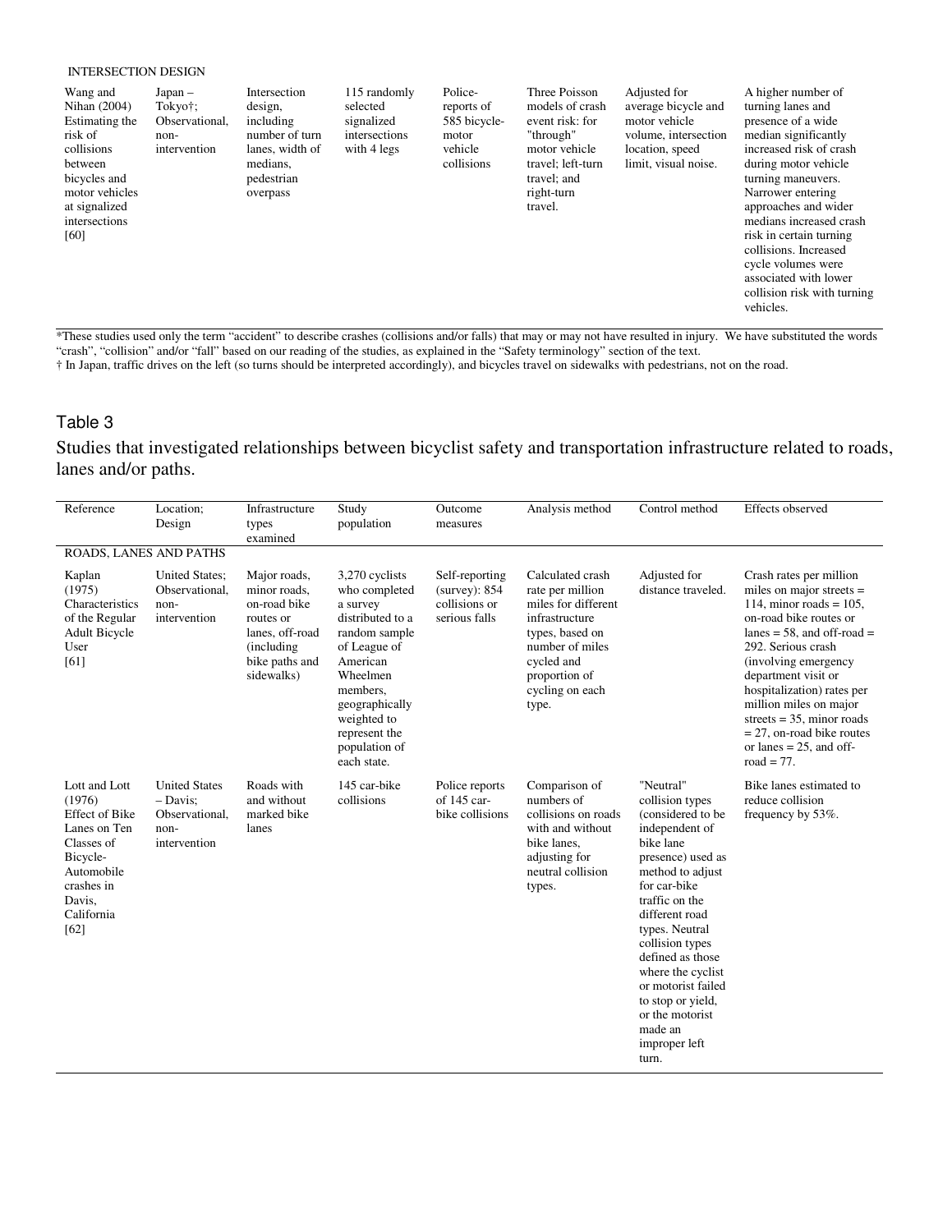| Smith and<br>Walsh<br>(1988)<br>Safety impacts<br>of bicycle<br>lanes<br>$[63]$                                                       | <b>United States</b><br>- Madison;<br>Observational,<br>before-after<br>intervention | Major roads<br>with and<br>without<br>marked bike<br>lanes (one on<br>left side of<br>street, one on<br>right side)                                     | $1.3$ -mile<br>sections of 2<br>one-way arterial<br>roads                                                                                                                                                                                                                                                                                       | City-<br>maintained<br>database of<br>traffic<br>crashes*: 87<br>crashes at<br>study sites<br>$(1,411 \text{ crashes})$<br>city-wide) | Compared crash<br>counts per year<br>before and after<br>intervention.                                                                                                                                                                                                                                                                    | Adjusted for<br>average bicycle<br>volumes city-<br>wide in the<br>before and after<br>periods.                                      | Increase in crash rates<br>with bike lanes,<br>especially for lane on left<br>side of street in the initial<br>year post-intervention.<br>No statistically<br>significant effect on long-<br>term crash rates.                                                                                                                                                                                                            |
|---------------------------------------------------------------------------------------------------------------------------------------|--------------------------------------------------------------------------------------|---------------------------------------------------------------------------------------------------------------------------------------------------------|-------------------------------------------------------------------------------------------------------------------------------------------------------------------------------------------------------------------------------------------------------------------------------------------------------------------------------------------------|---------------------------------------------------------------------------------------------------------------------------------------|-------------------------------------------------------------------------------------------------------------------------------------------------------------------------------------------------------------------------------------------------------------------------------------------------------------------------------------------|--------------------------------------------------------------------------------------------------------------------------------------|---------------------------------------------------------------------------------------------------------------------------------------------------------------------------------------------------------------------------------------------------------------------------------------------------------------------------------------------------------------------------------------------------------------------------|
| Tinsworth et<br>al.<br>(1994)<br>Bicycle-<br>related<br>injuries:<br>Injury,<br>Hazard, and<br><b>Risk Patterns</b><br>[64]           | <b>United States:</b><br>Observational,<br>non-<br>intervention                      | Major<br>thoroughfares,<br>neighborhood<br>streets,<br>sidewalks,<br>bike paths,<br>unpaved<br>surfaces                                                 | $(1)$ 420 cyclists<br>who were<br>injured and<br>attended one of<br>90 emergency<br>departments<br>that report to<br>the US<br>Consumer<br><b>Product Safety</b><br>Commission,<br>and $(2)$ ~1250<br>other cyclists<br>from a national<br>probability<br>sample                                                                                | Hospital<br>reports of 420<br>injuries<br>(emergency)<br>department<br>visits)                                                        | Multiple logistic<br>regression,<br>comparing<br>infrastructure of<br>injured cyclists (at<br>location of injury<br>event) and of<br>cyclists from the<br>national<br>probability sample<br><i>(infrastructure)</i><br>where cyclist rode<br>more than 50% of<br>the time).                                                               | Adjusted for<br>hours of bicycle<br>use per month,<br>age, sex, size of<br>community,<br>daylight vs.<br>dawn/dusk/night.            | Relative risks (odds<br>ratios) for injury by<br>infrastructure type for<br>adults: Major<br>thoroughfares $= 2.45$ ;<br>neighborhood streets<br>$(reference category) = 1;$<br>sidewalks = 1; bike paths<br>$= 0.14$ ; unpaved surfaces<br>$= 0.11$ . Relative risks for<br>children: neighborhood<br>streets (reference<br>$category) = 1$ ; sidewalks<br>$= 0.6$ ; unpaved surfaces $=$<br>0.29; bike paths = $0.12$ . |
| Rodgers<br>(1997)<br>Factors<br>Associated<br>with the Crash<br>Risk of Adult<br>Cyclists<br>[65]                                     | <b>United States;</b><br>Observational,<br>non-<br>intervention                      | Roads, bike<br>paths or lanes,<br>off-road trails,<br>other surfaces                                                                                    | 2,978 cyclists<br>who completed<br>a survey<br>(conducted by)<br>National<br>Family Opinion<br>for Bicycling<br>magazine),<br>including adults<br>who purchased<br>new bicycles,<br>screened to<br>match US<br>population<br>based on<br>geographic<br>region,<br>population<br>density,<br>household<br>income,<br>household size,<br>and age. | Self-reporting<br>$(surve)$ : 280<br>respondents<br>who had a<br>crash or fell in<br>the last 12<br>months                            | Multiple logistic<br>regression<br>comparing odds<br>ratios for having a<br>collision or fall<br>versus not,<br>according to<br>primary riding<br>surface of the<br>cyclist.                                                                                                                                                              | Adjusted for<br>miles traveled in<br>warm weather<br>months, age, sex,<br>bicycle type, and<br>geographic<br>region of<br>residence. | Odds ratios for risk of<br>being a cyclist who had<br>collision or fall in the last<br>year, by primary riding<br>surface, compared to<br>roadway $(= 1.0)$ : bike<br>path or lane = $0.60$ ; other<br>surfaces $= 1.28$ ; off-road<br>trail = $7.17$ .                                                                                                                                                                   |
| Moritz<br>(1998)<br>Adult<br>Bicyclists in<br>the United<br>States:<br>Characteristics<br>and Riding<br>Experience in<br>1996<br>[66] | <b>United States;</b><br>Observational,<br>non-<br>intervention                      | Major roads,<br>minor roads,<br>signed bike<br>routes, on-<br>street bike<br>lanes,<br>multiuse trails,<br>off-<br>road/unpaved<br>trails,<br>sidewalks | 1,956 cyclists<br>who completed<br>a survey<br>distributed to a<br>random sample<br>of League of<br>American<br><b>Bicyclists</b><br>members,<br>geographically<br>weighted to<br>represent the<br>population of<br>each state.                                                                                                                 | Self-reporting<br>$(surve)$ : ~680<br>crashes                                                                                         | Relative danger<br>indices calculated<br>by dividing the<br>proportion of<br>crashes on a given<br>infrastructure type<br>by the proportion<br>of commuting<br>distance reported<br>on that<br>infrastructure.<br>When index $= 1.0$ ,<br>proportions of<br>crashes and<br>commuting<br>distances are the<br>same for that route<br>type. | Adjusted for<br>distance traveled.                                                                                                   | Relative danger index by<br>infrastructure type: major<br>street without bike<br>facilities $= 0.66$ ; minor<br>street without bike<br>facilities $= 0.94$ ; on-road<br>bike routes $= 0.51$ ; on-<br>road bike lanes $= 0.41$ ;<br>multiuse trails $= 1.39$ ;<br>$off$ -road/unpaved trails =<br>4.49; "other" (mostly<br>sidewalk) = $16.3$ .                                                                           |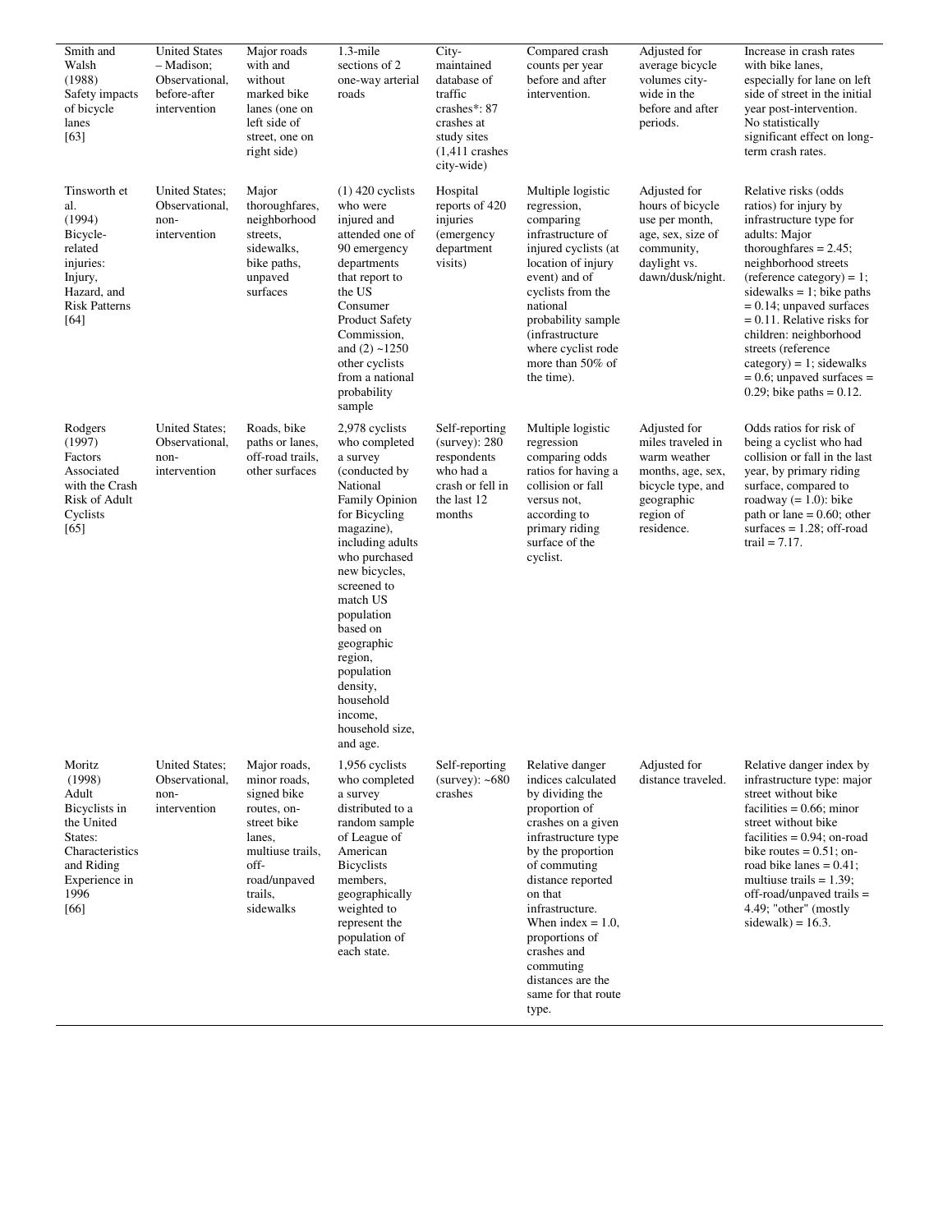| Moritz<br>(1998)<br>Survey of<br>North<br>American<br>Bicycle<br>Commuters:<br>Design and<br>Aggregate<br>Results<br>[67]                                            | <b>United States;</b><br>Observational,<br>non-<br>intervention                        | Major roads,<br>minor roads,<br>on-road bike<br>routes $&$<br>lanes, off-road<br>bike paths,<br>sidewalks                                                                   | 2,374 cyclists<br>who completed<br>a survey<br>distributed via<br>email lists,<br>magazine<br>advertisements,<br>and word of<br>mouth. | Self-reporting<br>$(surve)$ : 271<br>serious<br>crashes                                                                                                                                                                                                             | Relative danger<br>indices calculated<br>by dividing the<br>proportion of<br>crashes on a given<br>infrastructure type<br>by the proportion<br>of commuting<br>distance reported<br>on that<br>infrastructure.<br>When index $= 1.0$ ,<br>proportions of<br>crashes and<br>commuting<br>distances are the<br>same for that route<br>type. | Adjusted for<br>distance traveled.                                                                                                                                                                                                                                                                                                          | Relative danger index by<br>infrastructure type: major<br>street without bike<br>facilities $= 1.26$ ; minor<br>street without bike<br>facilities $= 1.04$ ; on-road<br>bike routes and lanes $=$<br>0.50; off-road bike paths<br>$= 0.67$ ; "other" (mostly<br>sidewalk) = $5.3$ .                                                            |
|----------------------------------------------------------------------------------------------------------------------------------------------------------------------|----------------------------------------------------------------------------------------|-----------------------------------------------------------------------------------------------------------------------------------------------------------------------------|----------------------------------------------------------------------------------------------------------------------------------------|---------------------------------------------------------------------------------------------------------------------------------------------------------------------------------------------------------------------------------------------------------------------|-------------------------------------------------------------------------------------------------------------------------------------------------------------------------------------------------------------------------------------------------------------------------------------------------------------------------------------------|---------------------------------------------------------------------------------------------------------------------------------------------------------------------------------------------------------------------------------------------------------------------------------------------------------------------------------------------|------------------------------------------------------------------------------------------------------------------------------------------------------------------------------------------------------------------------------------------------------------------------------------------------------------------------------------------------|
| Aultman-Hall<br>and Hall<br>(1998)<br>Ottawa-<br>Carleton<br>commuter<br>cyclist on- and<br>off-road<br>incident rates<br>[68]                                       | Canada –<br>Ottawa:<br>Observational,<br>non-<br>intervention                          | Roads, off-<br>road paths,<br>sidewalks                                                                                                                                     | 1452 commuter<br>cyclists who<br>completed a<br>survey<br>distributed on<br>parked bicycles.                                           | Self-reporting<br>$(surve)$ : 187<br>injuries, 194<br>collisions, 234<br>falls                                                                                                                                                                                      | Event rates<br>calculated per<br>distance traveled<br>on each<br>infrastructure type<br>based on GIS<br>analyses of<br>mapped<br>commuting routes;<br>relative risks for<br>the three<br>infrastructure<br>types compared<br>using Poisson<br>distribution and<br>Hauer statistical<br>test.                                              | Adjusted for<br>distance traveled.<br>Also adjusted<br>(via weighting)<br>for differences in<br>use of various<br>infrastructure<br>types by cyclist<br>characteristics:<br>weekly commute<br>distance; left<br>turning method;<br>comfort on busy<br>streets; and<br>belonging to a<br>cycle club or<br>having taken a<br>training course. | Compared to cycling on-<br>road, there were no<br>differences in collision<br>rates for off-road or<br>sidewalk cycling, but the<br>relative risks of falls were<br>2.1 for off-road paths and<br>4.0 for sidewalks, and of<br>injury were 1.6 for off-<br>road paths and 4.0 for<br>sidewalks.                                                |
| Aultman-Hall<br>and<br>Kaltenecker<br>(1999)<br>Toronto<br>bicycle<br>commuter<br>safety rates<br>[29]                                                               | Canada -<br>Toronto;<br>Observational,<br>non-<br>intervention                         | Roads, off-<br>road paths,<br>sidewalks                                                                                                                                     | 1196 commuter<br>cyclists who<br>completed a<br>survey<br>distributed on<br>parked bicycles.                                           | Self-reporting<br>$(surve)$ : 182<br>injuries, 300<br>collisions 203<br>falls                                                                                                                                                                                       | Event rates<br>calculated per<br>distance traveled<br>on each<br>infrastructure type<br>based on GIS<br>analyses of<br>mapped commute<br>routes; relative<br>risks for the three<br>infrastructure<br>types compared<br>using Poisson<br>distribution and<br>Hauer statistical<br>test.                                                   | Adjusted for<br>distance traveled.<br>Also adjusted<br>(via weighting)<br>for differences in<br>use of various<br>infrastructure<br>types by cyclist<br>characteristics:<br>age; sex; weekly<br>commute<br>distance; and<br>comfort on busy<br>streets.                                                                                     | Compared to cycling on-<br>road, relative risks of<br>collisions were 3.5 for<br>off-road and 2.0 sidewalk<br>cycling, of falls were 1.5<br>for off-road paths and 9.0<br>for sidewalks, and of<br>injury were 1.8 for off-<br>road paths and 6.4 for<br>sidewalks.                                                                            |
|                                                                                                                                                                      | ROAD DESIGN CHARACTERISTICS                                                            |                                                                                                                                                                             |                                                                                                                                        |                                                                                                                                                                                                                                                                     |                                                                                                                                                                                                                                                                                                                                           |                                                                                                                                                                                                                                                                                                                                             |                                                                                                                                                                                                                                                                                                                                                |
| Klop and<br>Khattak<br>(1999)<br>Factors<br>Influencing<br><b>Bicycle Crash</b><br>Severity on<br>Two-Lane,<br>Undivided<br>Roadways in<br>North<br>Carolina<br>[69] | <b>United States</b><br>– North<br>Carolina;<br>Observational,<br>non-<br>intervention | Characteristics<br>of 2-lane<br>undivided<br>roads: curve<br>vs. straight;<br>level vs.<br>grade; right<br>shoulder<br>width;<br>intersection or<br>not; street<br>lighting | 1.025 collisions<br>with motor<br>vehicles.                                                                                            | Police reports<br>of bicycle<br>collisions<br>(recorded in<br>the Highway<br>Safety<br>Information<br>System)<br>identifying<br>injury<br>severity†.<br>Classified as<br>property<br>damage only,<br>pain, non-<br>incapacitating,<br>incapacitating,<br>and fatal. | Multivariate<br>ordered probit<br>model comparing<br>the 5 levels of<br>injury severity.                                                                                                                                                                                                                                                  | Adjusted for<br>traffic volume,<br>speed limit, year,<br>rural-urban,<br>weather.<br>daylight.                                                                                                                                                                                                                                              | More severe injuries were<br>significantly associated<br>with the following<br>infrastructure<br>characteristics: grades on<br>both curved and straight<br>roads; and unlit roads at<br>night. Other factors<br>associated with higher<br>injury severity included:<br>higher speed limits; lower<br>average annual daily<br>traffic; and fog. |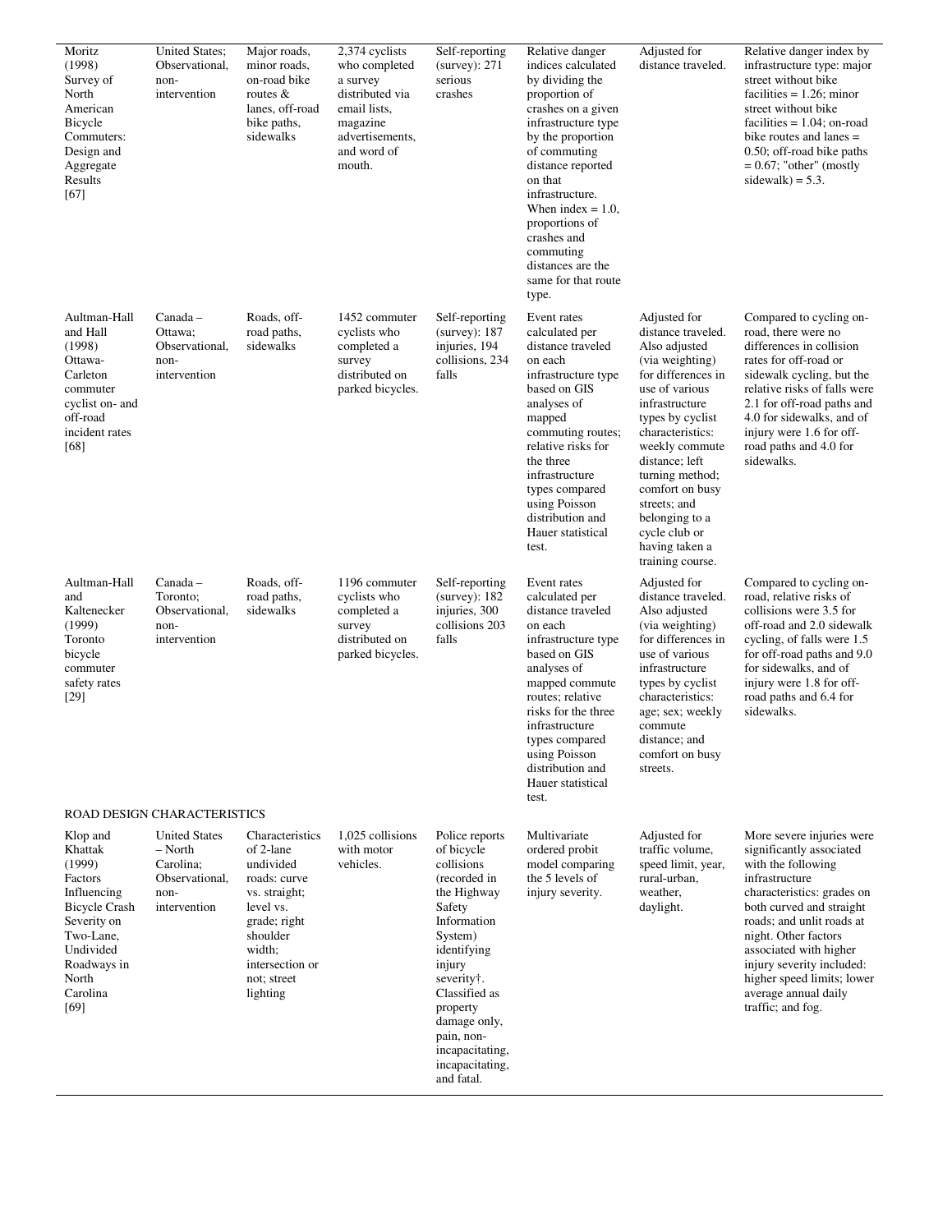| Allen-Munley<br>et al.<br>(2004)<br>Logistic<br>model for<br>rating urban<br>bicycle route<br>safety<br>$[70]$                | <b>United States</b><br>- Jersey City;<br>Observational,<br>non-<br>intervention         | Width and<br>grade of<br>roads, one-<br>way versus<br>two-way road<br>configuration,<br>highway<br>versus non-<br>highway road<br>type | 314 injuries<br>resulting from<br>collisions with<br>motor vehicles.                                                                                                                        | Police reports<br>of 314 bicycle<br>crashes.<br>identifying<br>injury<br>severity†.<br>Classified as<br>property<br>damage only,<br>minor and<br>serious.   | Ordinal logistic<br>regression<br>comparing the<br>three levels of<br>injury severity.                                                                                                                                             | Adjusted for<br>whether child or<br>adult, traffic<br>volume per lane,<br>household<br>income.<br>population<br>density, land use,<br>weather, and<br>daylight.                                                                                                                  | More severe injuries were<br>significantly associated<br>with wider roads,<br>perceptible grades, and<br>one-way streets,<br>pavement not resurfaced<br>in last 10 years, and<br>highway road type (the<br>first three variables at $p <$<br>0.05, the latter three at P<br>$< 0.10$ ). |
|-------------------------------------------------------------------------------------------------------------------------------|------------------------------------------------------------------------------------------|----------------------------------------------------------------------------------------------------------------------------------------|---------------------------------------------------------------------------------------------------------------------------------------------------------------------------------------------|-------------------------------------------------------------------------------------------------------------------------------------------------------------|------------------------------------------------------------------------------------------------------------------------------------------------------------------------------------------------------------------------------------|----------------------------------------------------------------------------------------------------------------------------------------------------------------------------------------------------------------------------------------------------------------------------------|-----------------------------------------------------------------------------------------------------------------------------------------------------------------------------------------------------------------------------------------------------------------------------------------|
| <b>ROAD SURFACES</b>                                                                                                          |                                                                                          |                                                                                                                                        |                                                                                                                                                                                             |                                                                                                                                                             |                                                                                                                                                                                                                                    |                                                                                                                                                                                                                                                                                  |                                                                                                                                                                                                                                                                                         |
| Rivara et al.<br>(1997)<br>Epidemiology<br>of bicycle<br>injuries and<br>risk factors for<br>serious injury<br>$[16]$         | <b>United States</b><br>$-$ Seattle;<br>Observational,<br>non-<br>intervention           | Surface type:<br>paved vs.<br>unpaved                                                                                                  | 3390 injured<br>cyclists who<br>completed a<br>questionnaire<br>about<br>demographic<br>characteristics,<br>cycling<br>experience,<br>crash<br>circumstances.<br>and helmet use<br>and fit. | Emergency<br>department,<br>hospital and<br>medical<br>examiner<br>records of<br>injuries,<br>classified<br>using the<br>injury<br>severity†<br>score (ISS) | Univariate and<br>multivariate<br>logistic regression<br>comparing cyclists<br>with severe<br>injuries $(ISS > 8)$<br>to those with less<br>severe injuries.                                                                       | Adjusted for age,<br>motor vehicle<br>involvement,<br>speed, helmet<br>use.                                                                                                                                                                                                      | Decreased risk of severe<br>injury on unpaved<br>surfaces (odds ratio = $0.7$ ,<br>not statistically<br>significant). Motor<br>vehicle involvement was<br>strongest risk factor (odds<br>ratio = $4.6$ ).                                                                               |
| <b>SIDEWALKS</b>                                                                                                              |                                                                                          |                                                                                                                                        |                                                                                                                                                                                             |                                                                                                                                                             |                                                                                                                                                                                                                                    |                                                                                                                                                                                                                                                                                  |                                                                                                                                                                                                                                                                                         |
| Wachtel and<br>Lewiston<br>(1994)<br>Risk-factors<br>for bicycle<br>motor-vehicle<br>collisions at<br>intersections<br>$[71]$ | <b>United States</b><br>- Palo Alto;<br>Observational,<br>non-<br>intervention           | Sidewalks vs.<br>roadways                                                                                                              | 89 bicycle-<br>motor vehicle<br>collisions at<br>intersections or<br>junctions on<br>three major<br>arterial roads.                                                                         | Police reports<br>of 89<br>collisions                                                                                                                       | Relative risk of<br>collisions for<br>cyclists on<br>sidewalks vs. on<br>roadway. Risk<br>calculations used<br>8-hour bicyclist<br>counts at 9<br>intersections (7)<br>signalized and 2<br>with stop signs) on<br>the 3 arterials. | Adjusted for age<br>(whether child<br>$<$ 18 or adult).<br>sex, and direction<br>of travel (with or<br>against motor<br>vehicle traffic).                                                                                                                                        | Cycling on the sidewalk<br>is associated with higher<br>risk (RR= $1.8$ ). The<br>elevated risk on<br>sidewalks is almost<br>exclusively related to<br>cycling against traffic<br>$(RR = 1.9)$ vs. with traffic<br>$(RR = 0.9)$ .                                                       |
| <b>STREET LIGHTING</b>                                                                                                        |                                                                                          |                                                                                                                                        |                                                                                                                                                                                             |                                                                                                                                                             |                                                                                                                                                                                                                                    |                                                                                                                                                                                                                                                                                  |                                                                                                                                                                                                                                                                                         |
| Kim et al.<br>(2007)<br>Bicyclist<br>injury<br>severities in<br>bicycle-motor<br>vehicle<br>crashes<br>$[72]$                 | <b>United States</b><br>$-$ North<br>Carolina;<br>Observational,<br>non-<br>intervention | Street lighting,<br>straight versus<br>curved<br>roadway,<br>street<br>configuration<br>(one-way,<br>two-way,<br>divided or not)       | 2934 injuries<br>resulting from<br>collisions<br>between a<br>single motorist<br>and a bicyclist.                                                                                           | Police reports<br>of injury<br>severity†.<br>Classified as<br>fatal;<br>incapacitating;<br>non-<br>incapacitating;<br>possible or no<br>injury.             | Multinomial logit<br>model, comparing<br>the probability of<br>four injury<br>severity outcomes                                                                                                                                    | Adjustment for<br>all factors<br>included in<br>model: bicyclist<br>age, intoxication,<br>helmet use;<br>driver<br>intoxication;<br>vehicle speed<br>and type; crash<br>characteristics<br>including fault<br>and directions of<br>travel; land use;<br>time of day;<br>weather. | Infrastructure-related<br>determinants that<br>increased the probability<br>of severe injury in an<br>crash were: unlit roads at<br>night; curved road<br>geometry; and undivided<br>street configuration.                                                                              |
| Wanvik<br>(2009)<br>Effects of road<br>lighting: an<br>analysis based<br>on Dutch<br>crash statistics<br>1987-2006<br>$[73]$  | The<br>Netherlands;<br>Observational,<br>non-<br>intervention                            | Road lighting<br>on rural roads                                                                                                        | ~125,000<br>bicycle crashes<br>resulting in<br>injury from<br>1987-2006.                                                                                                                    | Police reports<br>of $~125,000$<br>injuries                                                                                                                 | Odds ratio<br>estimating risk of<br>crash in darkness<br>versus daylight on<br>lit versus unlit<br>roads.                                                                                                                          | Adjusted for<br>hour of the day,<br>darkness, and<br>season, by<br>summing log<br>odds ratios<br>calculated<br>separately for<br>these factors.<br>Log odds ratios<br>were weighted in<br>inverse<br>proportion to the<br>variance of the<br>odd ratio.                          | Presence of lighting on<br>rural roads reduces<br>bicyclist injuries by<br>~60%.                                                                                                                                                                                                        |

\* This study used only the term "accident" to describe crashes (collisions and/or falls) that may or may not have resulted in injury. We have substituted the words "injury", "crash", "collision" and/or "fall" based on our reading of the studies, as explained in the "Safety terminology" section of the text.